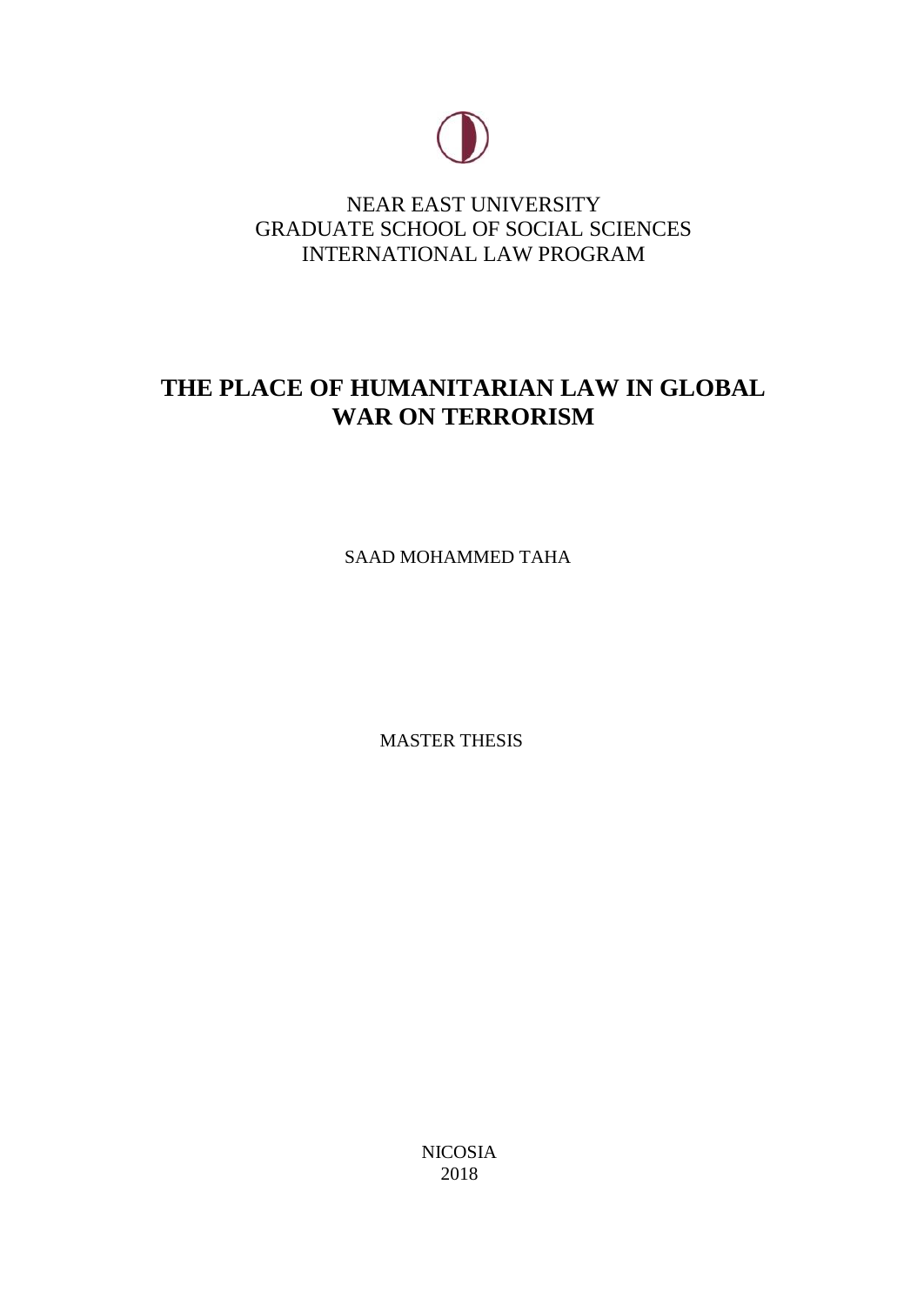## NEAR EAST UNIVERSITY GRADUATE SCHOOL OF SOCIAL **SCIENCES** INTERNATIONAL LAW PROGRAM

## **THE PLACE OF HUMANITARIAN LAW IN GLOBAL WAR ON TERRORISM**

SAAD MOHAMMED TAHA

MASTER THESIS

THESIS SUPERVISOR Dr. Tutku TUGYAN

> NICOSIA 2018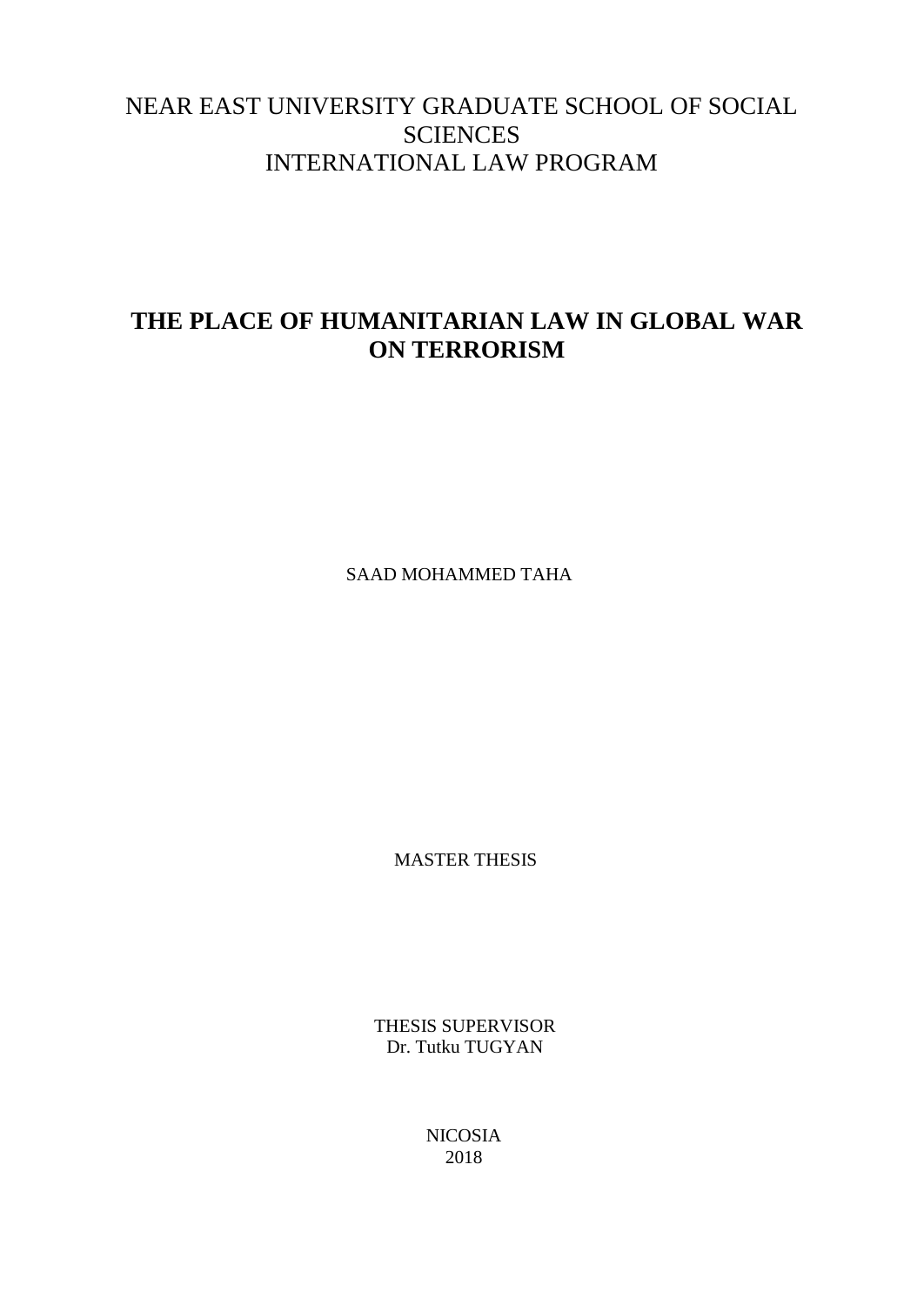## **ACCEPTANCE/APPROVAL**

We as the jury members certify the "Thesis Title" prepared by the SAAD MOHAMMED TAHA defended on 26/Dec./2018 Has been found satisfactory for the award of degree of Master

## **JURY MEMBERS**

Assoc. Prof Dr. .Derya Aydin Okur Near East University/ International law Program

Assoc .Prof. Dr. Resat Volkan Gunel

Near East University / Department of International law

Assist.Prof. Dr.Tutku Tugyan Near East University/ Department of International law

> **Prof. Dr. Mustafa Sagsan** Graduate School of Social Sciences

> > Director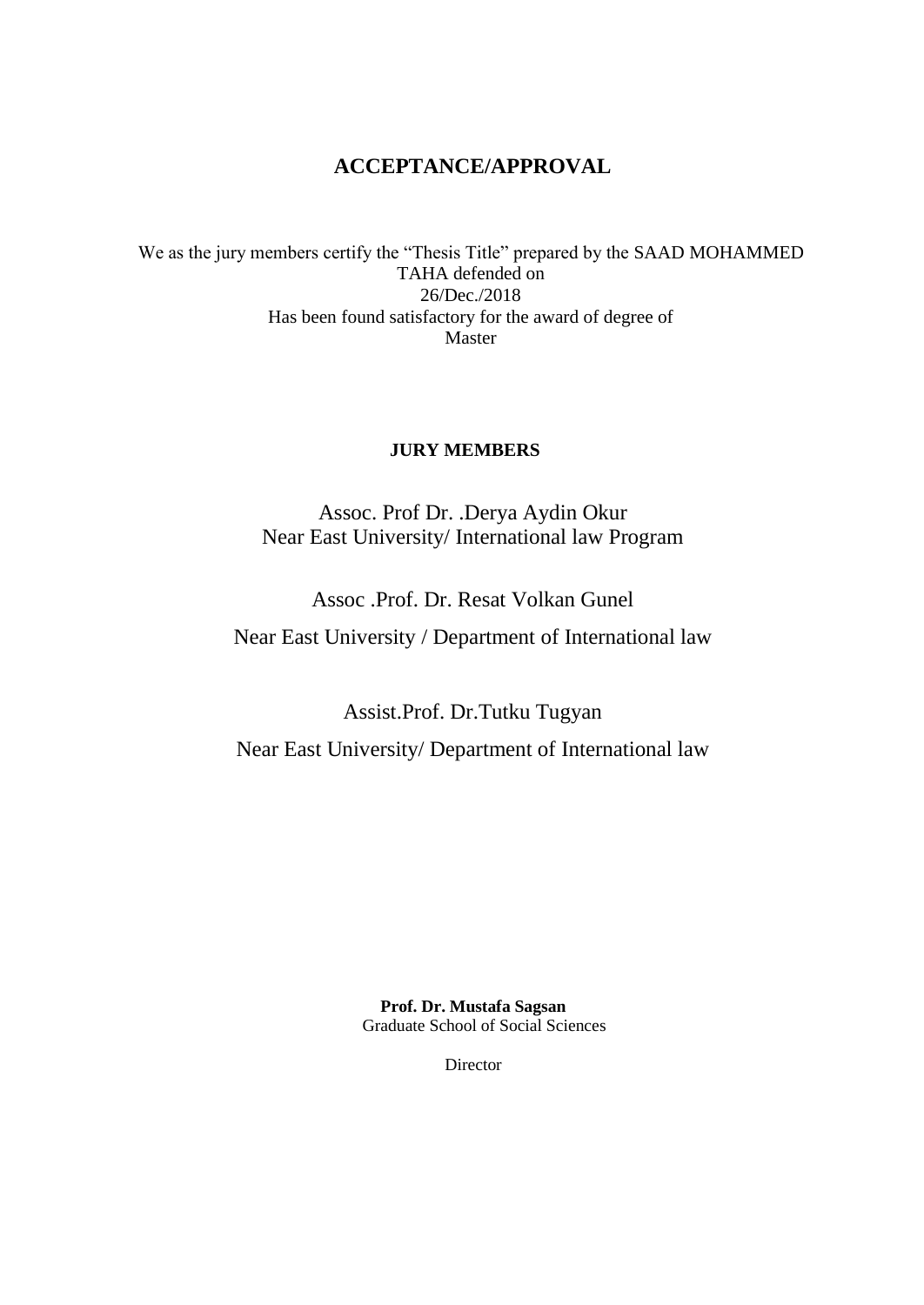## **DECLARATION**

I **Saad Mohammed Taha** hereby declare that this dissertation entitled '**THE PLACE OF HUMANITARIAN LAW IN GLOBAL WAR ON TERRORISM**' has been prepared myself under the guidance and supervision of "**Assist. Prof. Dr. Tutku TUGYAN**" in partial fulfilment of the Near East University, Graduate School of Social Sciences regulations and does not to the best of my knowledge breach any Law of Copyrights and has been tested for plagiarism and a copy of the result can be found in the Thesis.

- $\Box$  The full extent of my Thesis can be accesible from anywhere.
- $\Box$  My Thesis can only be accesible from the Near East University.
- $\Box$  My Thesis cannot be accesible for (2) two years. If I do not apply for extention at the end of this period, the full extent of my Thesis will be accesible from anywhere.

Date Signature Saad Mohammed Taha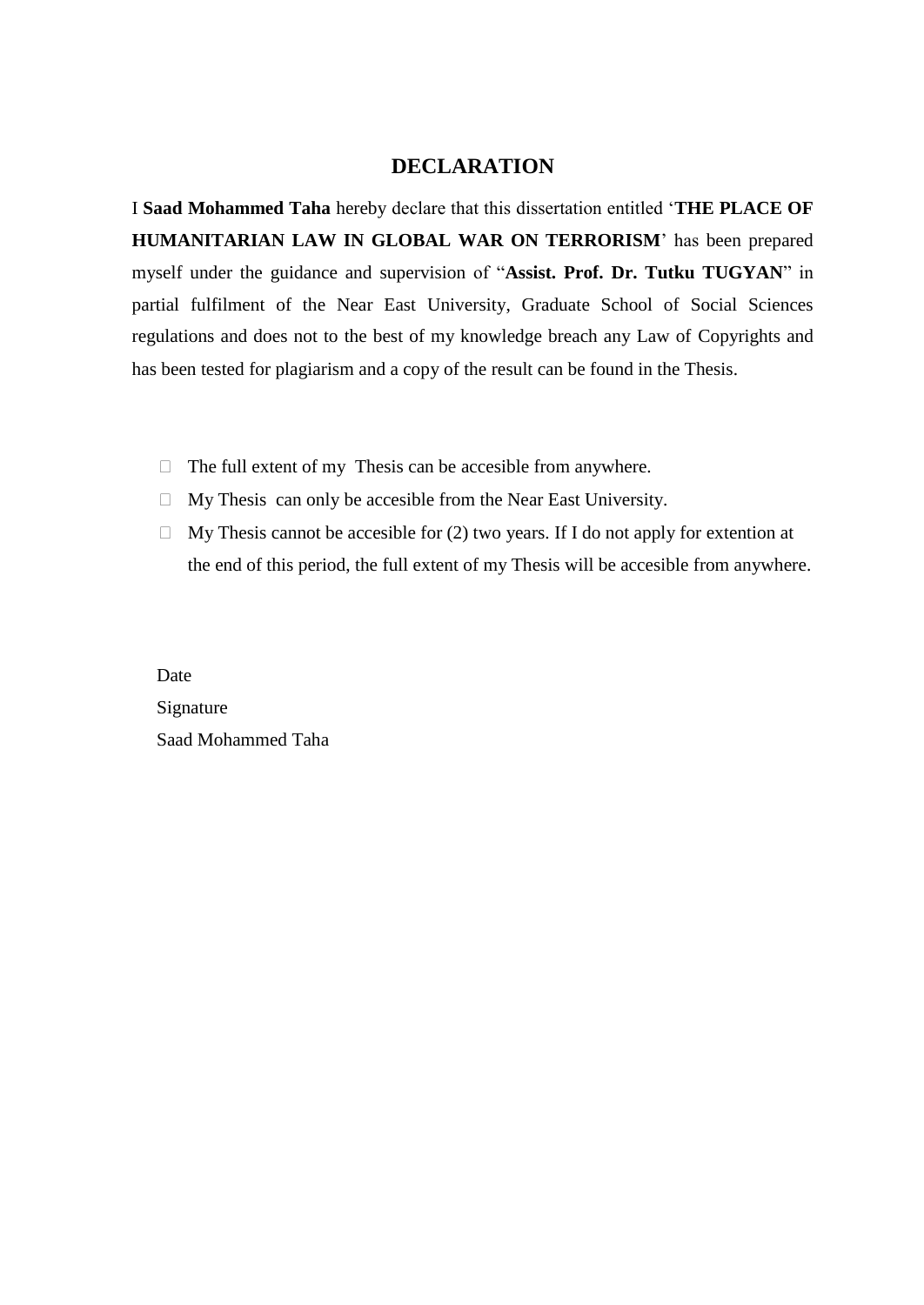## **DEDICATION**

This dissertation is firstly dedicated to almighty Allah and secondly to my late brother (Badir Muhamed Taha).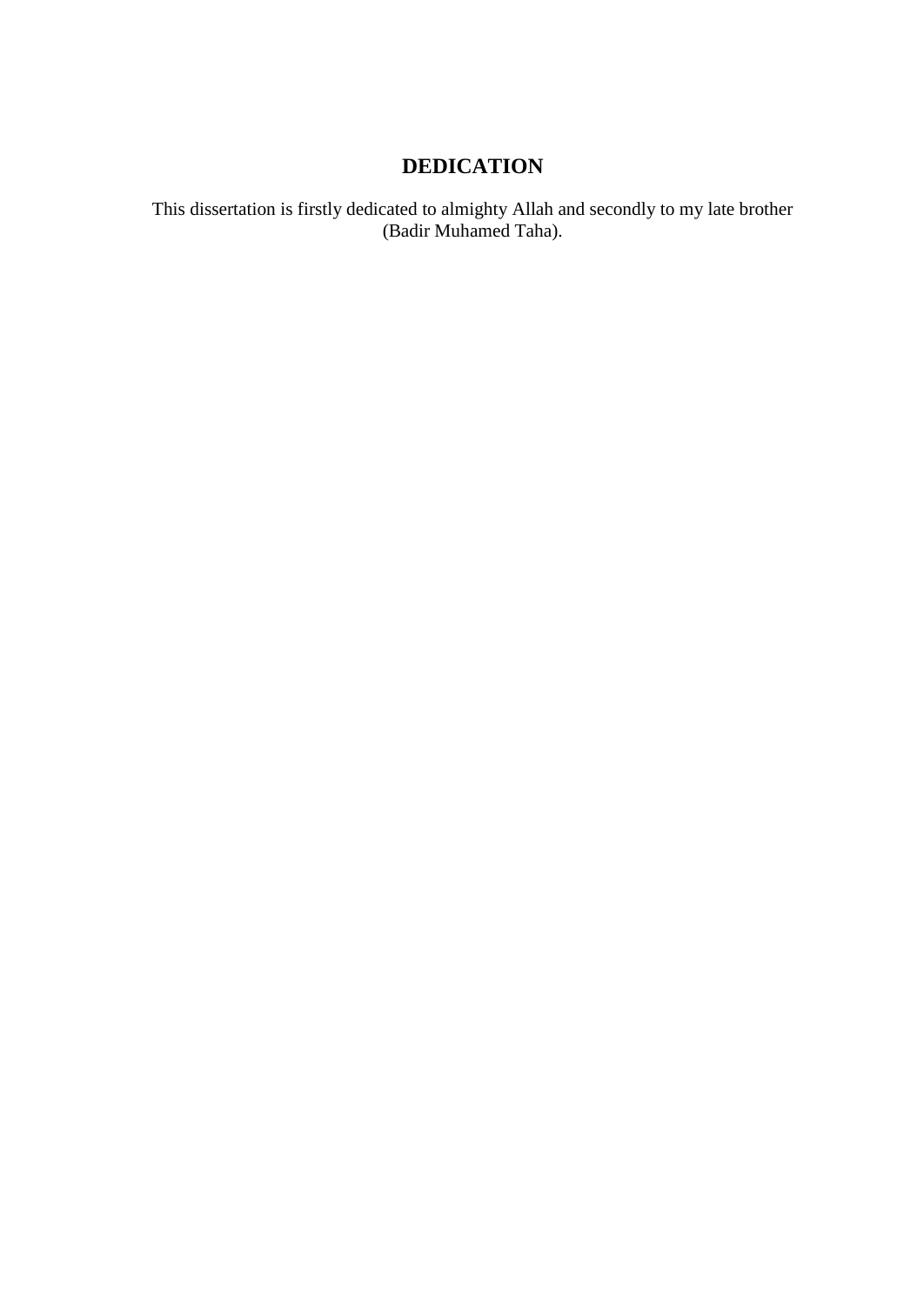## **ACKNOWLEDGMENTS**

<span id="page-5-0"></span>It is my ultimate pleasure and much enthusiasm to express my profound gratitude to my supervisor (Assist. Prof. Dr.Tutku Tugyan) for his sufficient assistance, which made it possible for to complete this dissertation. It would not be possible without his great knowledge.

I also appreciate my parents Mr and Mrs Taha for their relentless efforts and their immense contributions toward the completion of my studies. I do not know the right word to use that could quantify how much they mean to me.

I wholeheartedly express my appreciations to my darling wife (Bervan Rasheed), my wonderful and amazing friends and colleagues that we studied together during my masters' program. I appreciate and celebrate all of them.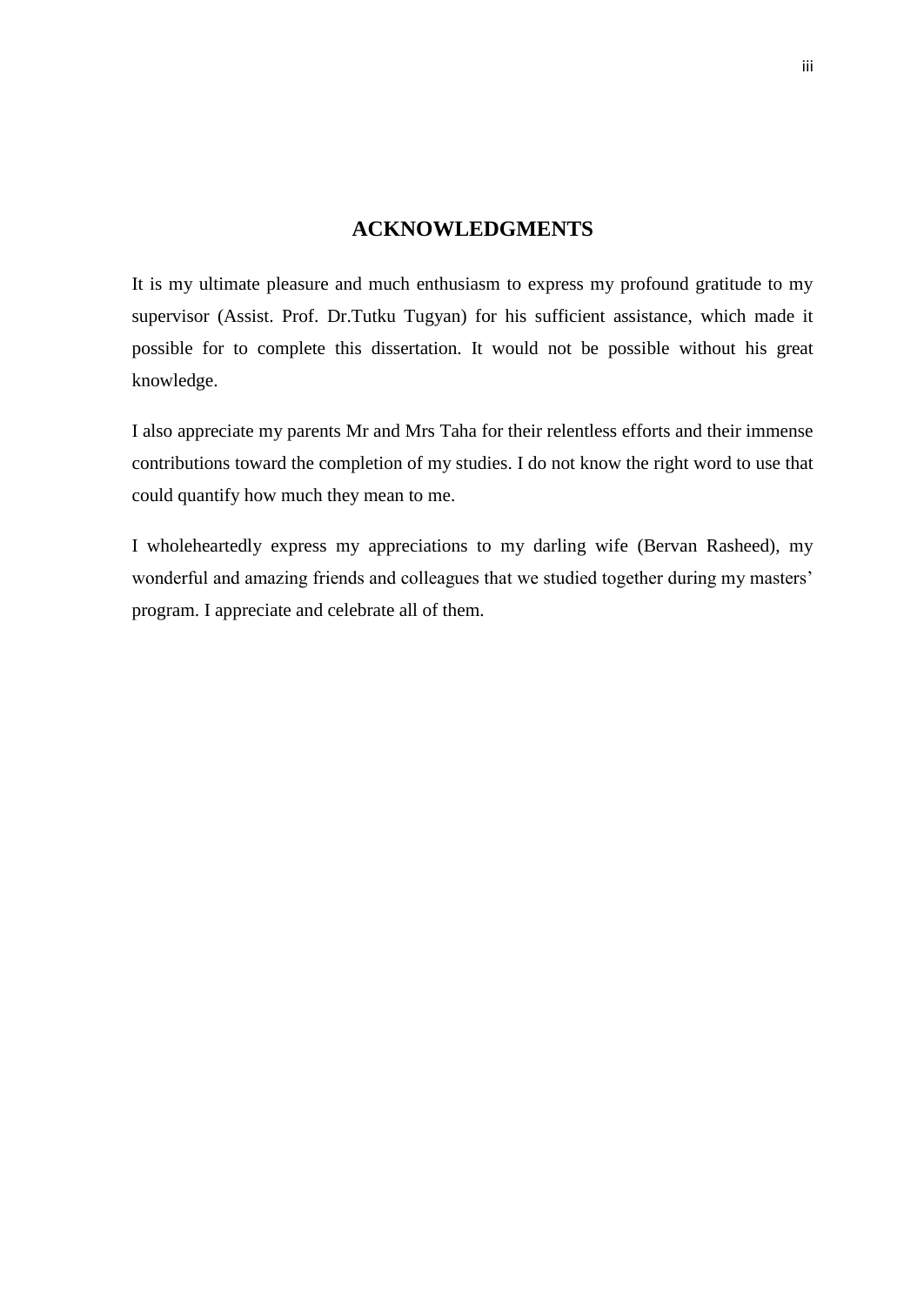## <span id="page-6-0"></span>**ABSTRACT**

# **THE PLACE OF HUMANITARIAN LAW IN GLOBAL WAR ON TERRORISM**

Global war on terrorism started officially in 2001 after the terrorist attacks in United States. As a reaction to these attacks, the US government declared war against every terrorist organization as well as any actor supporting terrorist groups. The unstructured ways at which this war has been fought since 9/11 has resulted to many civilians becoming victims of war. International humanitarian law basically regulates the conduct of war in order to secure the living conditions of civilians as well as wounded soldiers or if any conflicting party surrender from hostilities. The ways at which global war on terrorism have been fought are violations of stated regulations under IHL. Every counter-terrorism measure that results to civilian casualties and violation of human rights is considered to be similar to terrorism. This dissertation reveals the manners of fighting against terrorism and various ways at which it has violated the rules of international humanitarian law. The fight against terrorism that violates human rights of the people and IHL can never be successful. This dissertation argues for the need to adequately ensure the protection of IHL and human rights during global war on terrorism.

#### **Keywords***:*

**International Humanitarian law Counter-terrorism, Global war,Terrorism**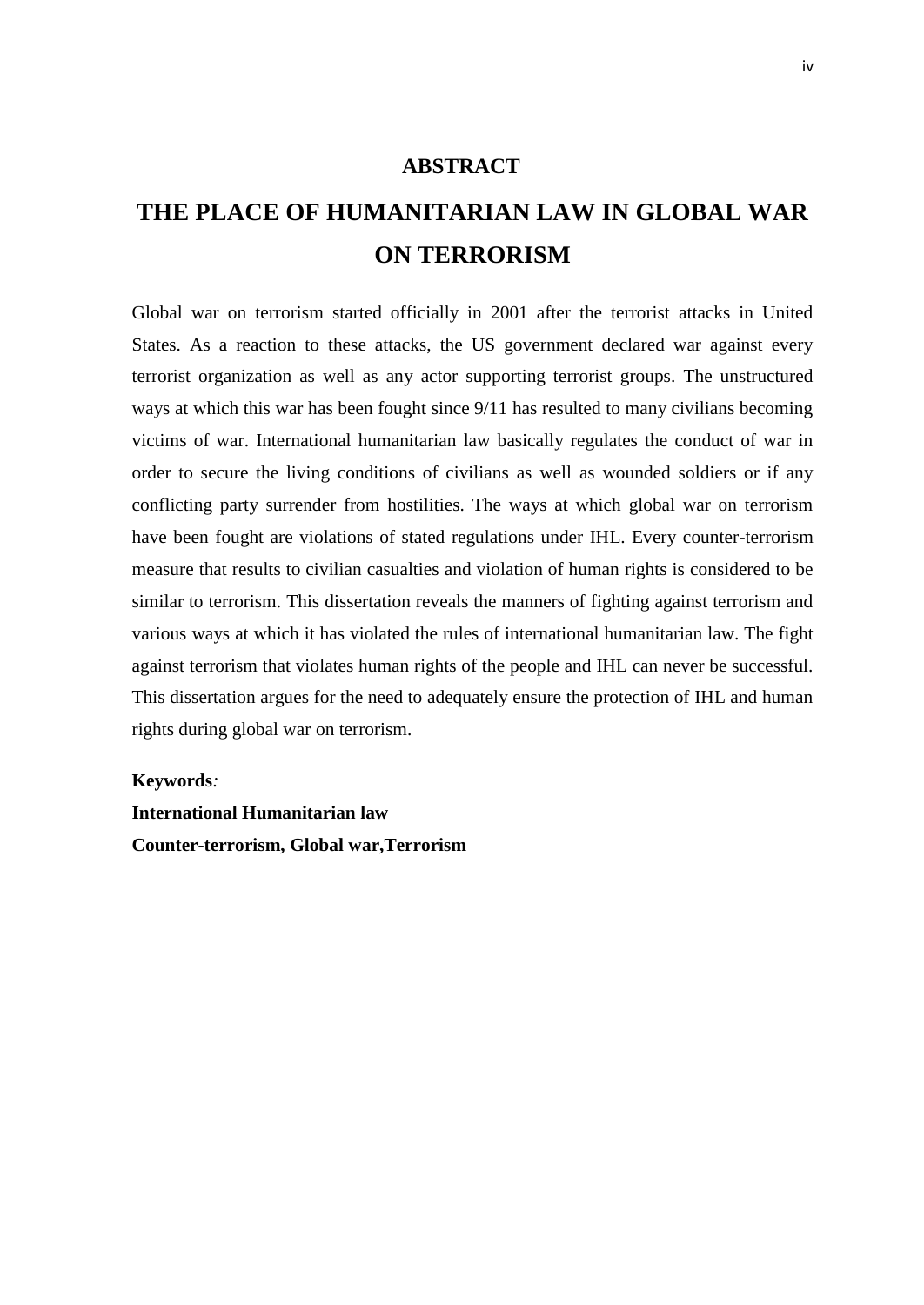## **ÖZ**

## <span id="page-7-0"></span>**TERÖRİZMİYE KÜRESEL SAVAŞTA İNSANİ YARDIMCI YERİ**

Terörizmle ilgili küresel savaş, 2001 yılında Amerika Birleşik Devletleri'ndeki terörist saldırılardan sonra resmen başladı. Bu saldırılara tepki olarak, ABD hükümeti terörist örgütleri destekleyen her aktörün yanı sıra her terör örgütüne karşı savaş ilan etti. Bu savaşın 11 Eylül'den bu yana gerçekleştirildiği yapılandırılmamış yollar, birçok sivili savaş kurbanı haline getirdi. Uluslararası insancıl hukuk, temelde sivillerin ve yaralı askerlerin yaşam koşullarını güvence altına almak için ya da çatışan tarafların düşmanlıktan teslim olmalarını sağlamak için savaşın yürütülmesini düzenler. Terörizmle ilgili küresel savaşın nasıl yapıldığı, IHL kapsamında belirtilen düzenlemelerin ihlal edilmesidir. Sivil kayıplara ve insan haklarının ihlaline neden olan her terörle mücadele tedbiri terörizmle benzerlik göstermektedir. Bu tez, terörizmle mücadelenin ve uluslararası insancıl hukuk kurallarını ihlal ettiği çeşitli biçimlerde ortaya çıkan tavırları ortaya koymaktadır. İnsanların ve IHL'nin insan haklarını ihlal eden terörizmle mücadele asla başarılı olamaz. Bu tez, teröre karşı küresel savaş sırasında İHL'nin ve insan haklarının korunmasını yeterli şekilde sağlama gereğini savunuyor.

#### **Anahtar kelimeler:**

**Uluslararası İnsancıl Hukuk Terörle mücadele, Küresel savaş, Terörizm**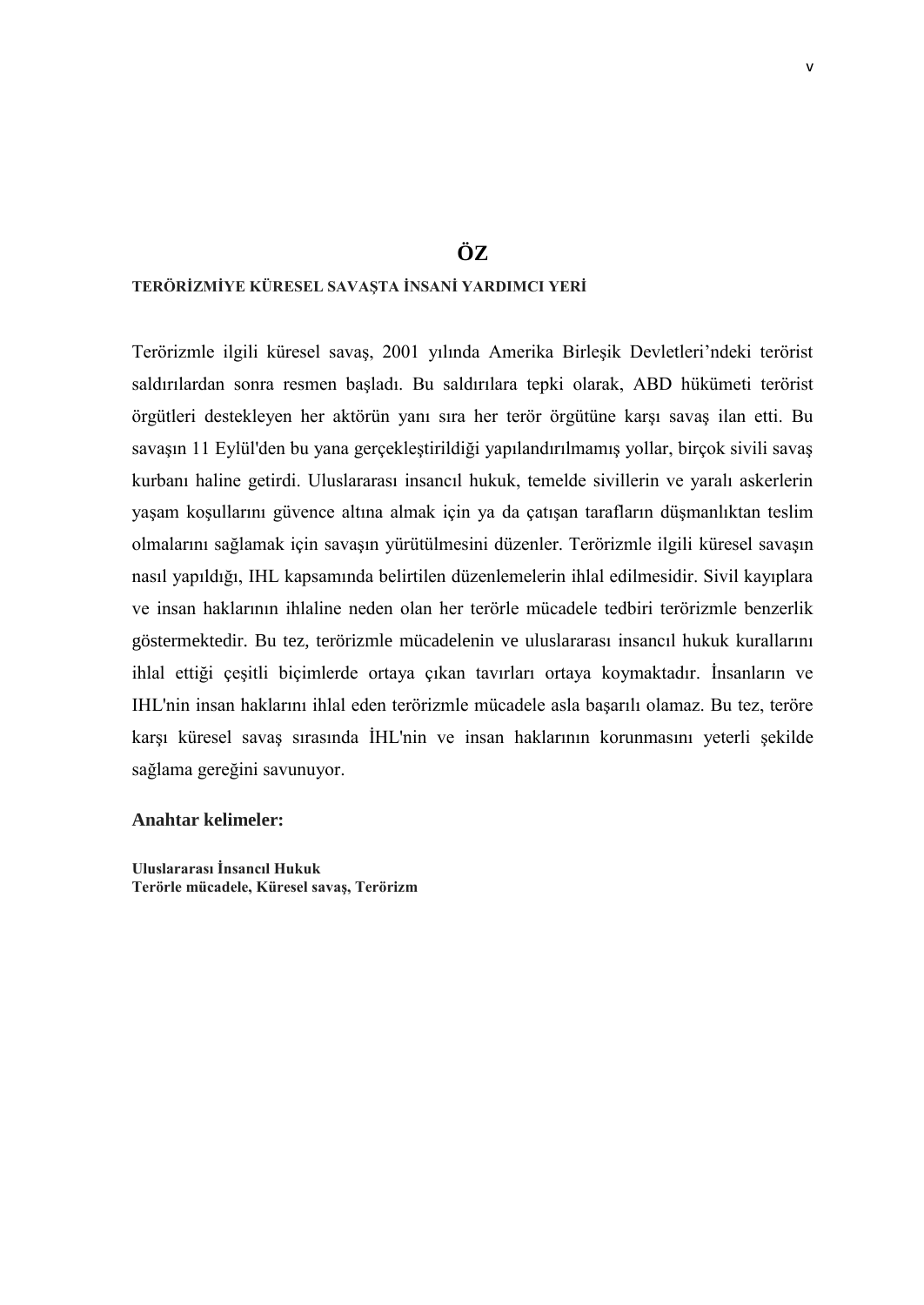## **TABLE OF CONTENTS**

<span id="page-8-0"></span>

| 2.5 International Humanitarian Law and International Human Rights Law  17 |  |
|---------------------------------------------------------------------------|--|
|                                                                           |  |
|                                                                           |  |
|                                                                           |  |
|                                                                           |  |
|                                                                           |  |
|                                                                           |  |
|                                                                           |  |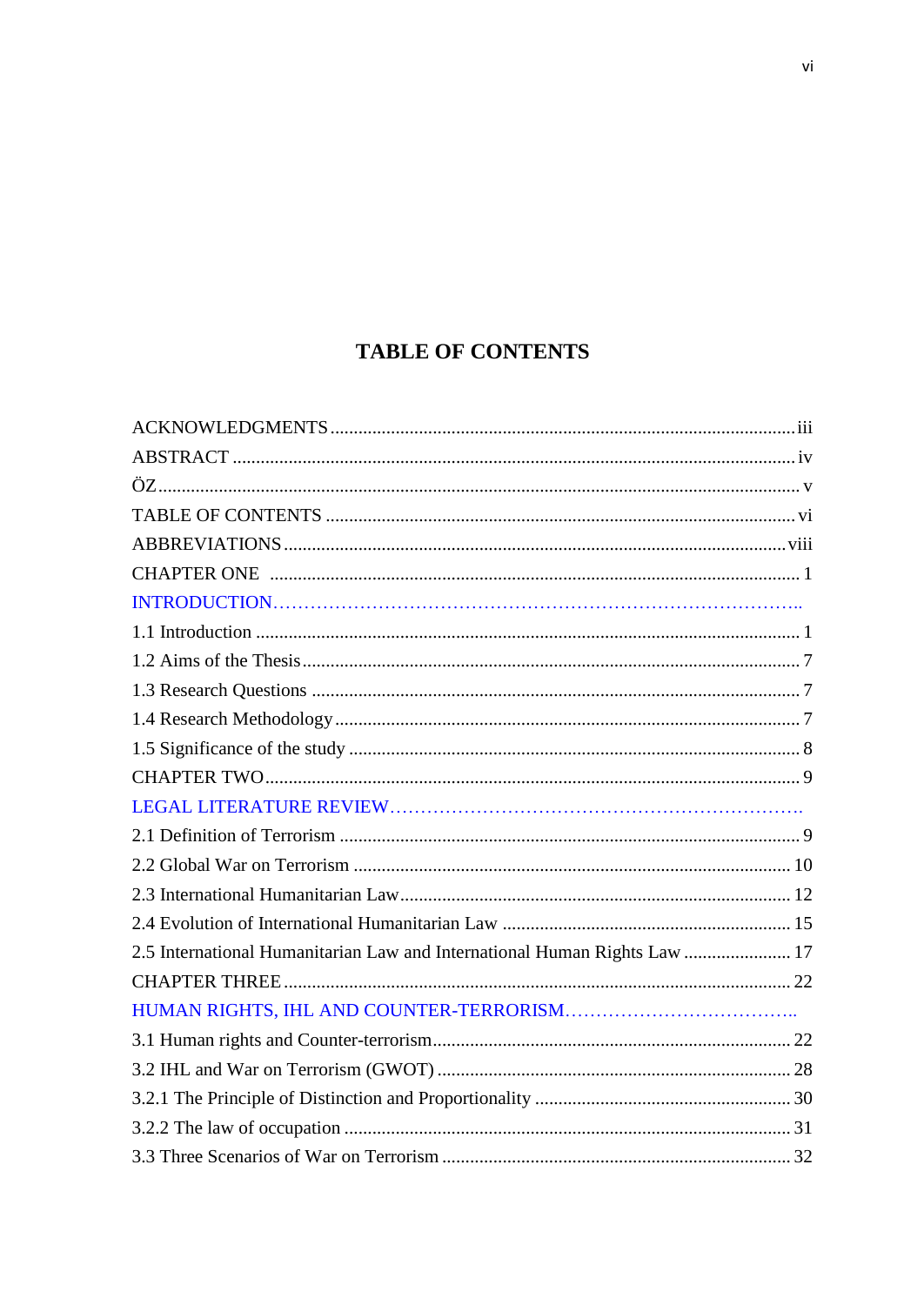<span id="page-9-0"></span>

| CONCLUSION AND RECOMMENDATION |  |
|-------------------------------|--|
|                               |  |
|                               |  |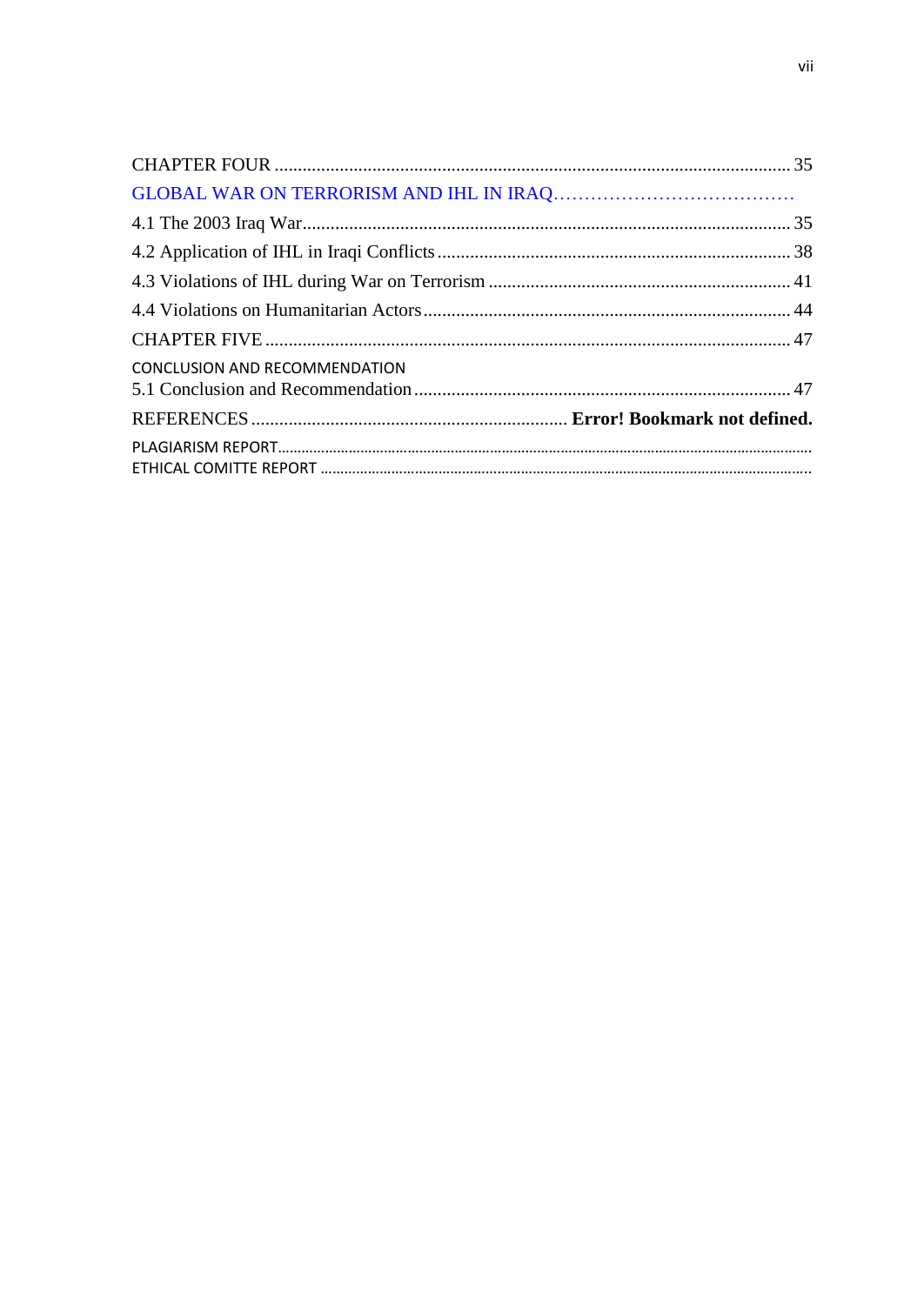## **ABBREVIATIONS**

| Treaty                                                               |  |  |  |    |      |             |  |
|----------------------------------------------------------------------|--|--|--|----|------|-------------|--|
|                                                                      |  |  |  |    |      |             |  |
|                                                                      |  |  |  |    |      |             |  |
|                                                                      |  |  |  |    |      |             |  |
|                                                                      |  |  |  |    |      |             |  |
|                                                                      |  |  |  |    |      |             |  |
| Rights                                                               |  |  |  |    |      |             |  |
| ICESCRInternational Covenant on Economic, Social and Cultural Rights |  |  |  |    |      |             |  |
|                                                                      |  |  |  |    |      |             |  |
|                                                                      |  |  |  |    |      |             |  |
| ICTYInternational Criminal Tribunal for the former Yugoslavia        |  |  |  |    |      |             |  |
|                                                                      |  |  |  |    |      |             |  |
|                                                                      |  |  |  |    |      |             |  |
|                                                                      |  |  |  |    |      |             |  |
| OHCHROffice of the United Nations High Commissioner for Human        |  |  |  |    |      |             |  |
| Rights.                                                              |  |  |  |    |      |             |  |
|                                                                      |  |  |  |    |      |             |  |
|                                                                      |  |  |  |    |      |             |  |
|                                                                      |  |  |  |    |      |             |  |
|                                                                      |  |  |  |    |      |             |  |
|                                                                      |  |  |  |    |      |             |  |
|                                                                      |  |  |  |    |      |             |  |
|                                                                      |  |  |  |    |      |             |  |
|                                                                      |  |  |  |    |      |             |  |
|                                                                      |  |  |  | of | Mass | Destruction |  |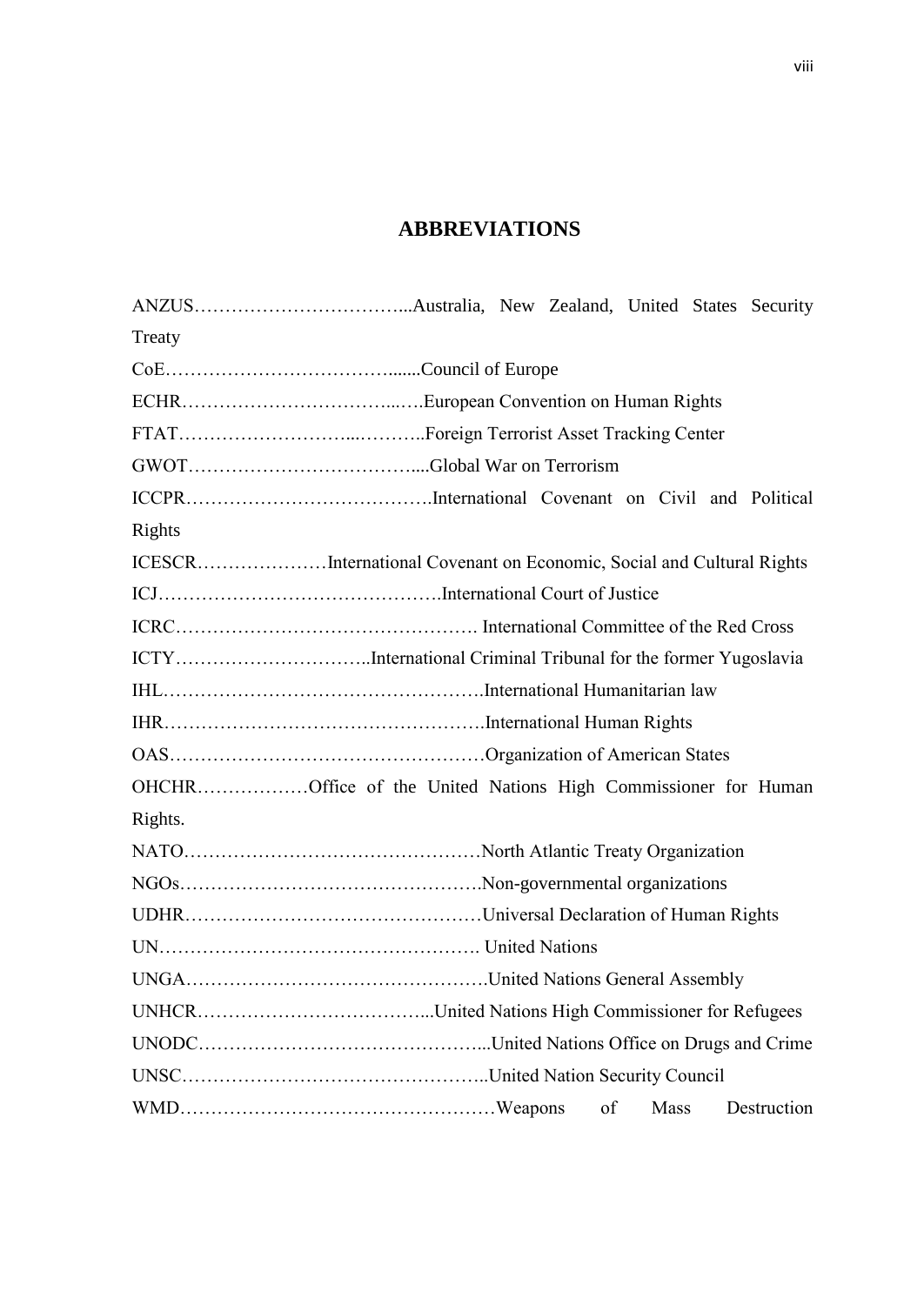## **CHAPTER ONE**

## **INTRODUCTION**

#### <span id="page-11-1"></span><span id="page-11-0"></span>**1.1 Introduction**

**.** 

The disastrous implications of terrorism over humanity are globally felt. The United Nations family has also experienced tragic human loss from different violent terrorist attacks. For example, the terrorist attackson the  $19<sup>th</sup>$  of August, 2003 in UN offices in Baghdad resulted to the death ofSergio Vieira de Mello who was then the UN Special Representative of the Secretary-General including twenty one people and accounted for around 150 injured people. Terrorism has a direct negative impact over human rights, violation of the enjoyment of the right to life, liberty and physical integrity of victims. In addition, terrorism can cause havoc not only at individual level but also at state level, resulting to destabilization of government, destruction of peace and security, undermine civil society and weaken social and economic development. The basic aim of human right is security and protection of individual and it is a fundamental obligation of government to ensure it. In this respect, states are obligated to secure human rights protection of their citizens by engaging in a positive measure to protect them against the threat of terrorism. But quite disheartening that in the recent years, the adopted approach of states to combat terrorism have become threatening to human rights and the rule of  $law$ <sup>1</sup>

Historically, humanitarian actors had no interest in matters concerning the rights and wrongs of war but only concerned with the way at which war is fought in order to provide necessary protection for civilians and others who are not directly involved in the attack. On the other hand, global war on terrorism (or GWOT) is another version of war whereby there are battles for fighting, there are winners and losers, people are injured and killed, and there is displacement of people. This new version of war that basically started after 9/11 attacks has required the need to change the obligations of humanitarian actors in both

<sup>&</sup>lt;sup>1</sup>OHCHR Fact Sheet. "Human Rights, Terrorism and Counter-terrorism." Office of the United Nations High Commissioner for Human Rights United Nations Office at Geneva Commissioner for Human Rights, (2008), p.1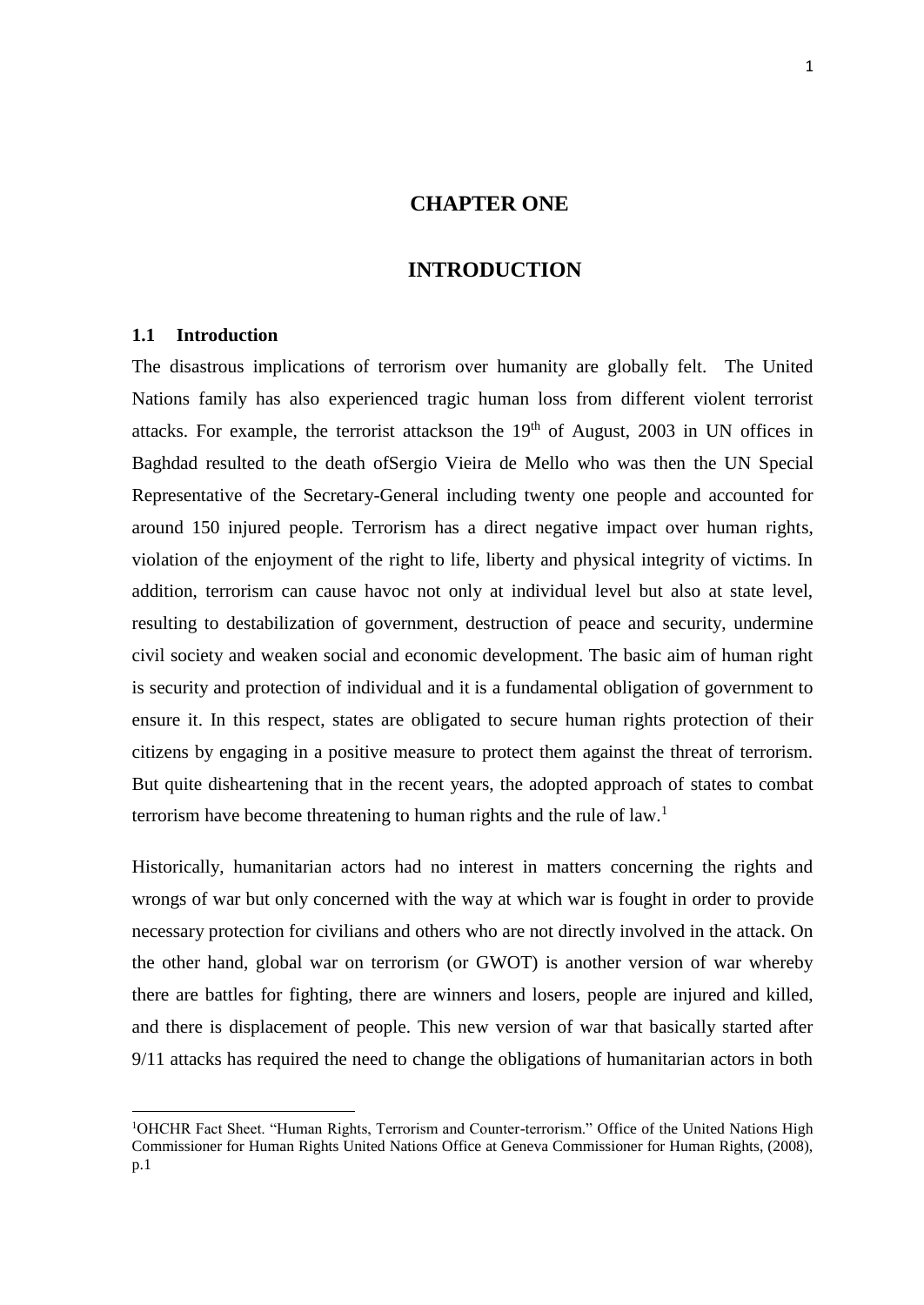the main arena of the conflict (from Afghanistan to Iraq to Chechnya and Colombia) and other periphery parts. It should be noted as well that the war on terrorism is not only about potential armed conflicts, but has also become a framework that will define and enforce the international and national policy as well as humanitarian aid policy.<sup>2</sup>

According to ICRC (2004) International humanitarian law is defined as a set of rules seeking for humanitarian reasons, with the aim of reducing the disastrous implications of armed conflict. This set of rules is designed to ensure the protection of individuals that are not involved in armed conflict or those that are no longer involved in the war. It also places restrictions on the means and methods of warfare. International humanitarian law is also regarded to as law of war or the law of armed conflict. It is also define to be part of international law, which constitutes the body of rules regulating relations between States and it is applicable only in armed conflicts. Internal tensions, violence or disturbances are not primarily under the scope of international humanitarian law. Differentiation is made between international and non-international armed conflict under the scope of international humanitarian law, which explains that states are the main actors in international armed conflicts while non-international armed conflict takes place within the territory of a single State whereby either regular armed forces or fighting groups of armed dissidents, or armed groups fighting each other. $3$ 

Humanitarian crises usually result to disastrous human suffering, threats and violations of international human rights and humanitarian law. This means that pre-existing protection may result to a crisis or aggravate the level of its impact on affected populations. This has made the International law to form a robust framework for protecting the human rights of the people who happen to be victims of by armed conflicts, situations of violence and insecurity, including natural and man-made disasters. International law has assigned states with responsibilities of guarantee protection of human rights and facilitates humanitarian assistance. For the sake of specified objectives of international law to ensure the protection and well being of every individual, it has given special attention to some particular group of people such as women, children, the civilian population and internally displaced

<sup>&</sup>lt;sup>2</sup>Joanna Macrae and Adele Harmer . "Humanitarian action and the 'global war on terror': a review of trends and issues." HPG Report 14, (2003) p.1

<sup>3</sup> ICRC , "What is International Humanitarian Law?" Advisory Service on International Humanitarian Law, (2004) p.1-2.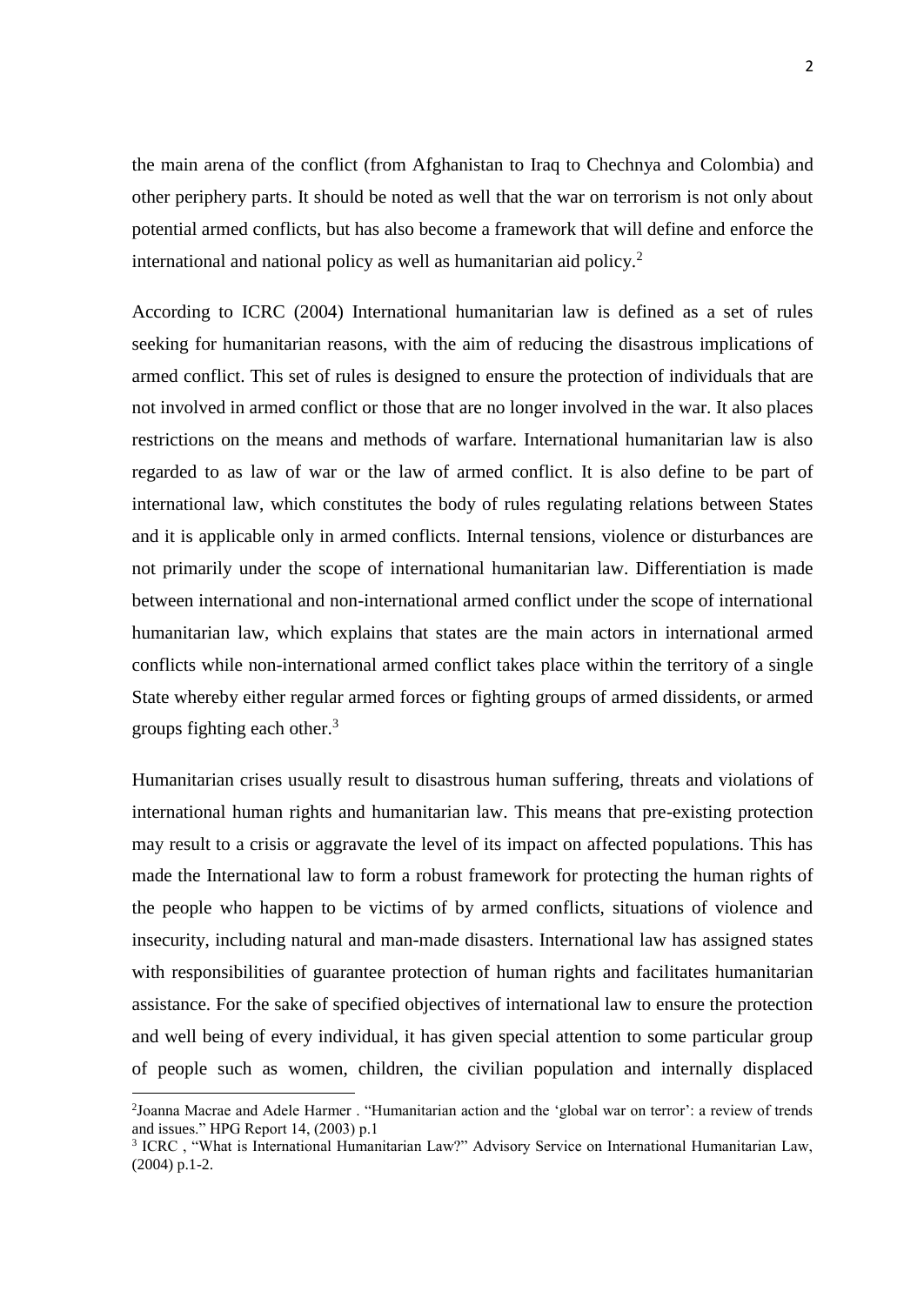persons. <sup>4</sup>Fighting against terrorism under global war on terrorism has been criticized for leading to violations of human rights because of the manner at which global war on terrorism has failed to respect humanitarian law during its operation. Every effort to fight terrorism that does not respect the protection of human rights is not different from terrorism itself. It is a universal argument that changes have taken place in the world after the terrific events of 9/11 but the astonishing part of this change is not just about the effect of terrorism on human rights but the ways at which global actors, the United States declared and engaged incombating war on terrorism. This war has made GWOTto be fought against freedom as it has been defined and people with the mindset of destroying humanity against people who seek to defend it.

The global war on terrorism officially started after September 11 attacks after the declaration made by the President Bush that the United States was at war. Shortly after these attacks, he made a speech that this war will never come to an end until every terrorist group in the world is found, stopped and defeated.<sup>5</sup> The use of force as stated by the United States president was not cleared to the understanding of many international law experts as well as people in charge of the international legal regulation, which basically meant that the United States would engage in direct an armed conflict with any country where terrorist is found. In another word, it was not basically the "war on drugs" or "war on poverty" but this has become the third World War."<sup>6</sup> The Bush administration made it known to the public in general in 2001 that United States was in actual war. The measures adopted in combating Terrorism states that every suspect of terrorism will face trials before military tribunals; they will also face with military detention without considering however they are taken or arrested. 7

After a week, the seriousness of considering the entire global environment as an arena for fighting this war by the United States came to the knowledge of the world. It was recorded

<sup>4</sup>OHCHR and UNHCR. The Protection of Human Rights in Humanitarian Crises A Joint Background Paper by OHCHR and UNHCR. (2013), Available at [http://www.globalprotectioncluster.org/nce/Paper\\_EN.pdf](http://www.globalprotectioncluster.org/nce/Paper_EN.pdf), p.1

<sup>&</sup>lt;sup>5</sup> Ivo H. Daalder and James M. Lindsay. "The Bush Revolution: The Remaking of America's Foreign Policy." The Brookings Institution , (2003), p.5

<sup>6</sup> Allen S. Weiner. "Hamdan, Terror and War." center for international security and cooperation, (2007) p.1015.

 $\hat{\tau}$ Robert G Patman. "Globalization, the New US Exceptionalism and the War on Terror." Third World Quarterly, Vol. 27, No. 6, (2006) p.4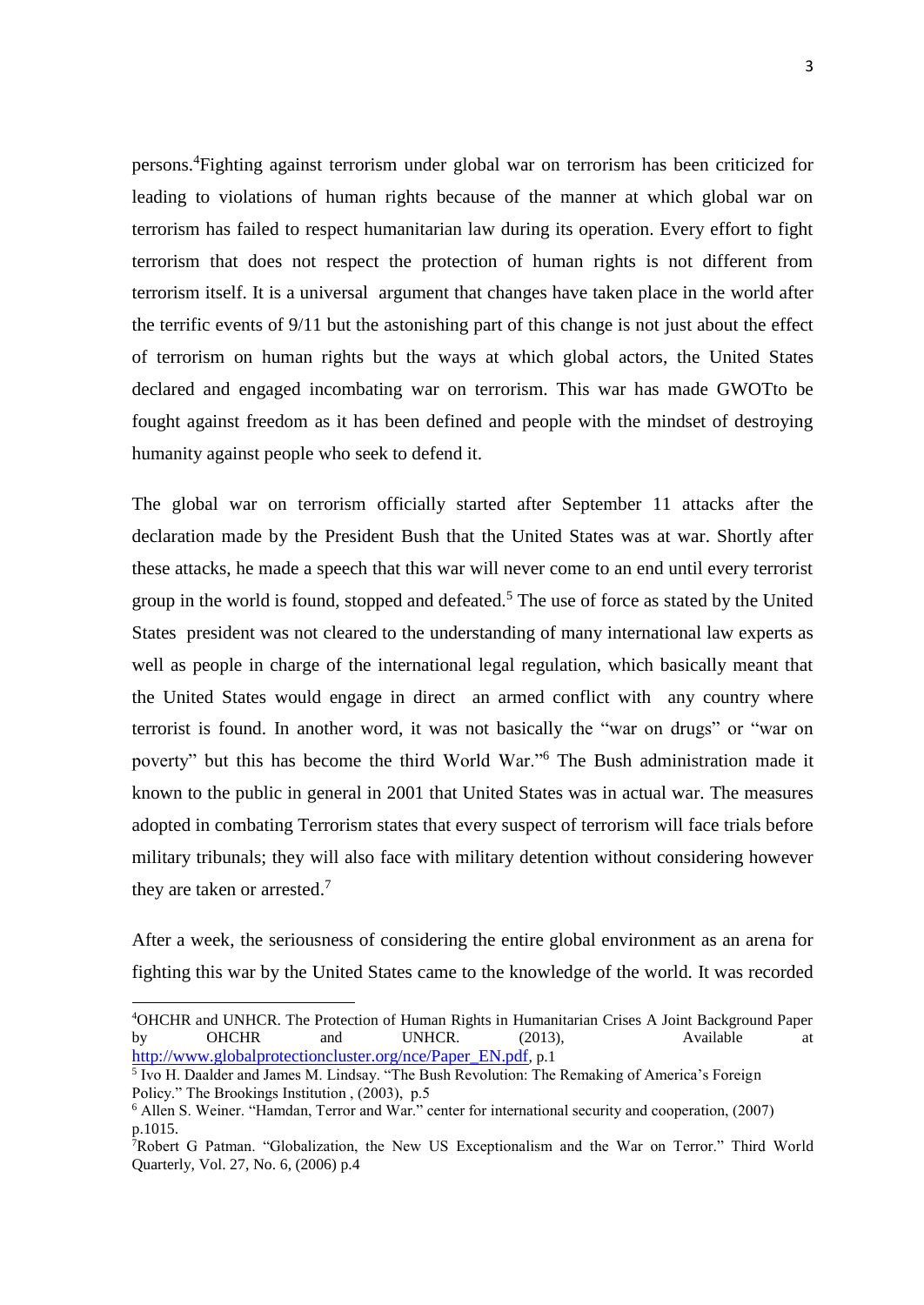that in November 3, 2002, a Hellfire missile was launched against a vehicle in Yemen by the agents of the CIA, which resulted to the death of six men. And it should be noted that Yemen as at this period has no experience of armed conflict on its territory. Then National Security Adviser Condoleeza Rice stated that "We are in a new kind of war and it is obvious that this new kind of war can be fought on different battlefields."<sup>8</sup> It was stated by the Deputy General Counsel of the Department of Defense for International Affairs that in combating terrorism, the U.S has been active everywhere in targeting Al Qaeda suspects and kill them without warning or a chance for trial. This shows that the Administration after 9/11 engaged in the wartime privileges of killing without warning, detention without trial.<sup>9</sup>

In addition, the declaration made by the U.S government stated that the country will engage in war for the sake of defending the national security interest with the aim of combating against terrorist operatives. In order to achieve these politico-military objectives, the administration engaged in the use of different measures ranging from military, diplomatic, financial, investigative, home land security and humanitarian actions. This war justifies that every conduct of humanitarian action should be subjected under this politico-military objectiveby whether it is carried out by military forces or civilian agencies. As a matter of fact, Colin Powell has argued that non-governmental organizations have been acting as actors of United States combat team against terrorism. The motive for this assertion is found in the historical doctrine of military tradition of winning the hearts and minds of civilians with conduct of psychological operations such as provisions of assistance to civilians in war areas.<sup>10</sup>

Furthermore, this explains the reason behind Bush administrative decisions to provide food aid for people in Northern Sudan, assistance program in North Koreans during Kim Jong-II and Afghans during Taliban regime.<sup>11</sup> GWOT has also caused some damages to general

<sup>1</sup> <sup>8</sup> Mary Ellen O'Connell. "Ending the Excessive Use of Force at Home and Abroad." NDL Scholarship Journal Articles, (2017), p.96.

<sup>9</sup> Mary Ellen O'Connell. "Ending the Excessive Use of Force at Home and Abroad." NDL Scholarship Journal Articles, (2017), p.2-3

<sup>10</sup>Joanna Macrae and Adele Harmer . "Humanitarian action and the 'global war on terror': a review of trends and issues." HPG Report 14, (2003), p.2

<sup>&</sup>lt;sup>11</sup> Nicolas de Torrente. "The War on Terror's Challenges to Humanitarian Action." Available at <https://www.msf.fr/sites/www.msf.fr/files/pdf>, (2002), p.3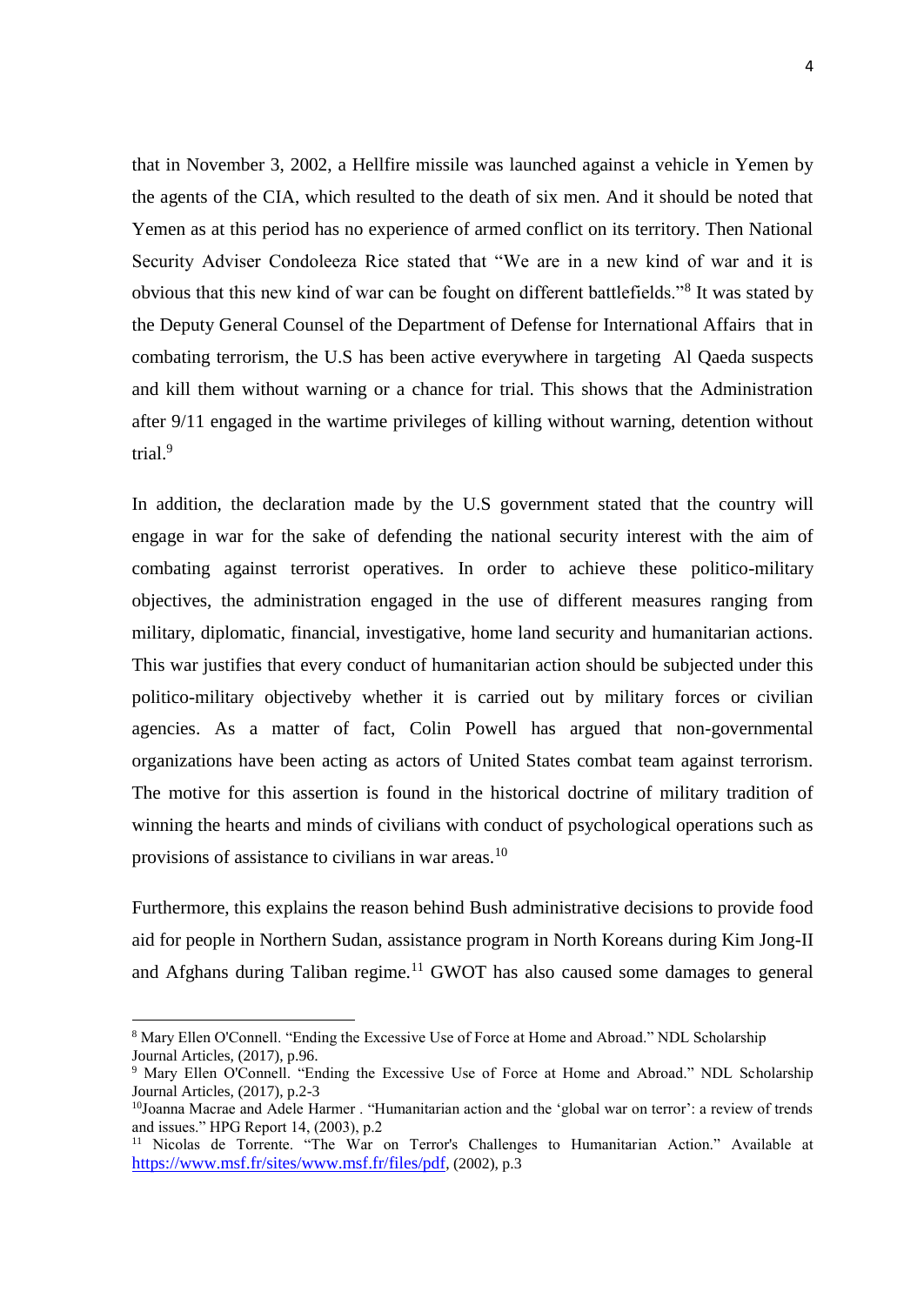principle of multilateralism and United Nations, which has reflected not only in the unilateral decision of U.S attacks against Iraq without the decision of UN security Council but also in the manner at which UN was treated by the Occupying Power. As matter of fact, even working via bilateral relationships and established coalition, United States has managed to overcome existing constraints on international decision-making. And by using its created coalition to promote its national foreign policy agendas.<sup>12</sup>

The different challenges of humanitarian actors after the emergence of GWOT at the aftermath of 9/11 have been highlighted in terms of finding themselves within a geopolitical framework that would incorporate them culturally, politically and financially. The problem of integrating humanitarian action in the context of international politics explains the fact that the values of humanitarian organizations ranging from cultural, to religious and political are indications of the type of community they belong. The methods of integrating humanitarian policy under the policy of international security, the complexity in the nature of culture, the multinational features of terrorism and counterterrorist measures are defining factors of implementing humanitarian action. These factors epitomize the difficult of identifying the humanitarian agenda, and positioning it as a distinct sphere of international behaviour. From the perspective of western humanitarian organizations, this is found in 'bilateralization' of humanitarian aid, which explains how donor governments get more involved in the decision making process of humanitarian action that was historical part of the case . As put forward by Abby Stoddard on the need for the sensitivity of humanitarian agencies to be effective in order to enable shifts in public opinion in western countries, most especially in United States where there is possibility of ambivalent mood concerning private investment in international welfare.<sup>13</sup>

It should be noted that there is a level of interconnectedness between international humanitarian law and international human rights law. The influence of international human rights law over IHL has become noticeable since 1945 and many times, the coverage of the both fields of law overlaps. Human rights law basically focuses on the relationship between states and individuals subject to their states. Some parts of IHL are applicable to

 $12$ Macrae and Harmer, (2003 p. 2)

<sup>&</sup>lt;sup>13</sup> ICRC. "Humanitarian debate: Law, policy, action: The future of humanitarian action." International Review of the Red Cross, Volume 93 Number 884, (2011), p.5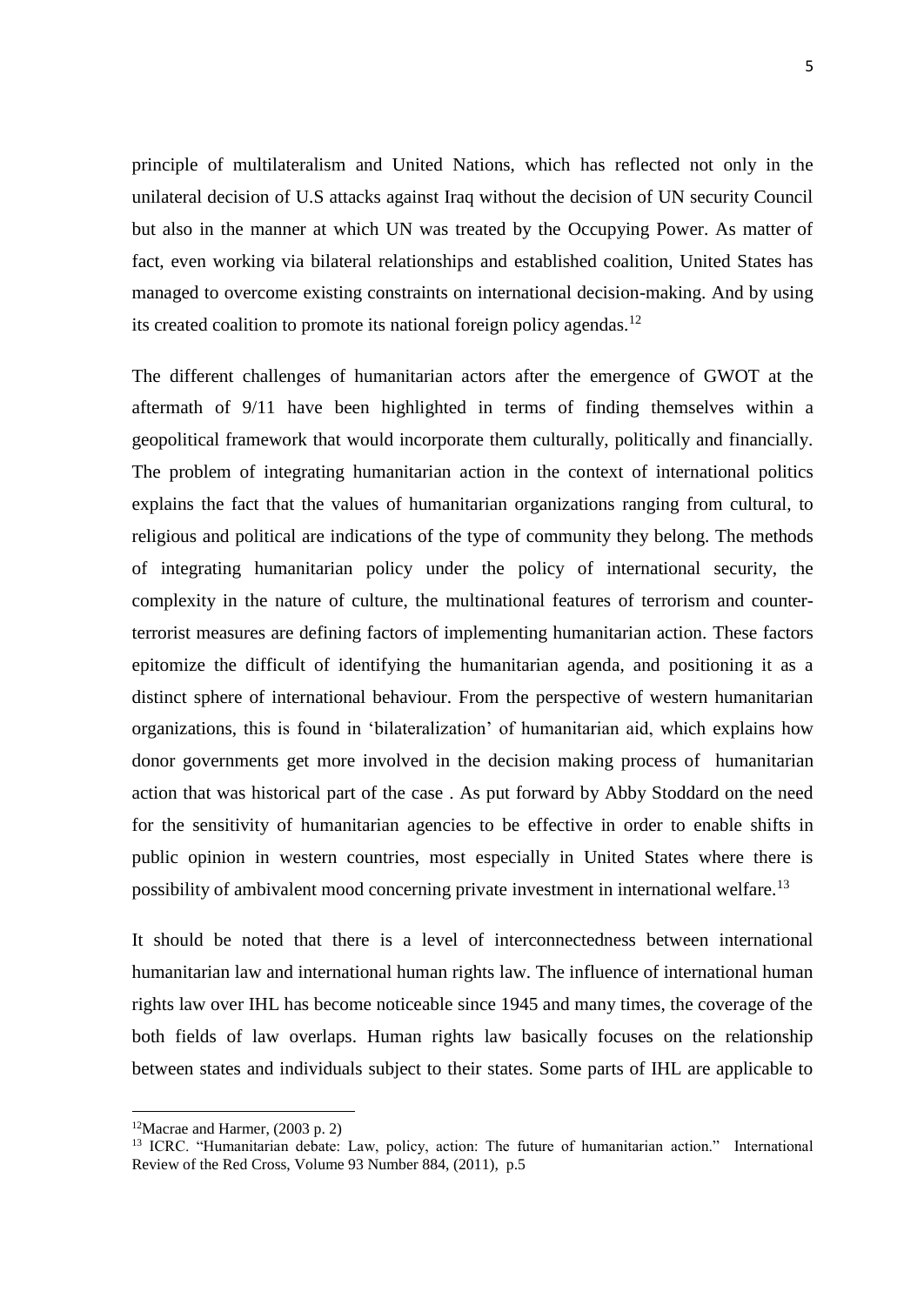conflicts among states and none of its part is able to claim authority over armed forces of the other states or their population. Also some parts of IHL regulate the internal conflicts within a state and able to provide rules that can be applied to emergency situation.

IHL also put restrictions on the behaviors of states on the territory of another state most likely under a regime of belligerent occupation and treatment of captured hostilities. The humanitarian concern of IHL shares some basic foundational features with international human rights law. The principle of human dignity constitutes the fundamental commitment of human rights law, which explains that there are intrinsic values of every human that cannot be alienated or forfeited, which also define how they should be treated. This principle is reflecting in the objectives of IHL stating that even at the periods of war, conflicting parties do not have limitless methods and means of warfare.<sup>14</sup>

The concept of reciprocity occupies a larger space in IHL than in human rights law. This is the negotiation that takes place between states within the scope of International Humanitarian Law concerning international armed conflicts explaining the acceptance of the fact that the armed forces of each state can be attackers for both conflicting parties and objects of attack, and their citizens and territory may suffer the effects of war. Interests of states are not the same, their military capabilities, level of resources and their ideological positions that determine their negotiations are not the same as well. Reciprocity is built under the framework of IHL norms. It can also be defined as portions of elaborate code governing prisoners of war. There are different conditions of reciprocity designed under IHL that are applicable to basically internal armed conflicts within a single state that is a government and an insurgent force. The negotiation of the treaties has always been agreements between states and not as agreements between states and insurgents. The human right treaty is similar to this condition whereby states make promises to respect some rights of its citizens.<sup>15</sup>

This motive behind writing this dissertation is to shed light to the need for the protection of international humanitarian law during states' counter-terrorism military operations also

<sup>14</sup>Gerald L. Neuman. "Humanitarian Law and Counterterrorist Force." Available at <http://ejil.org/pdfs/14/2/415.pdf>, (2003), p.283-290.

<sup>15</sup>Ibid (14), p.286.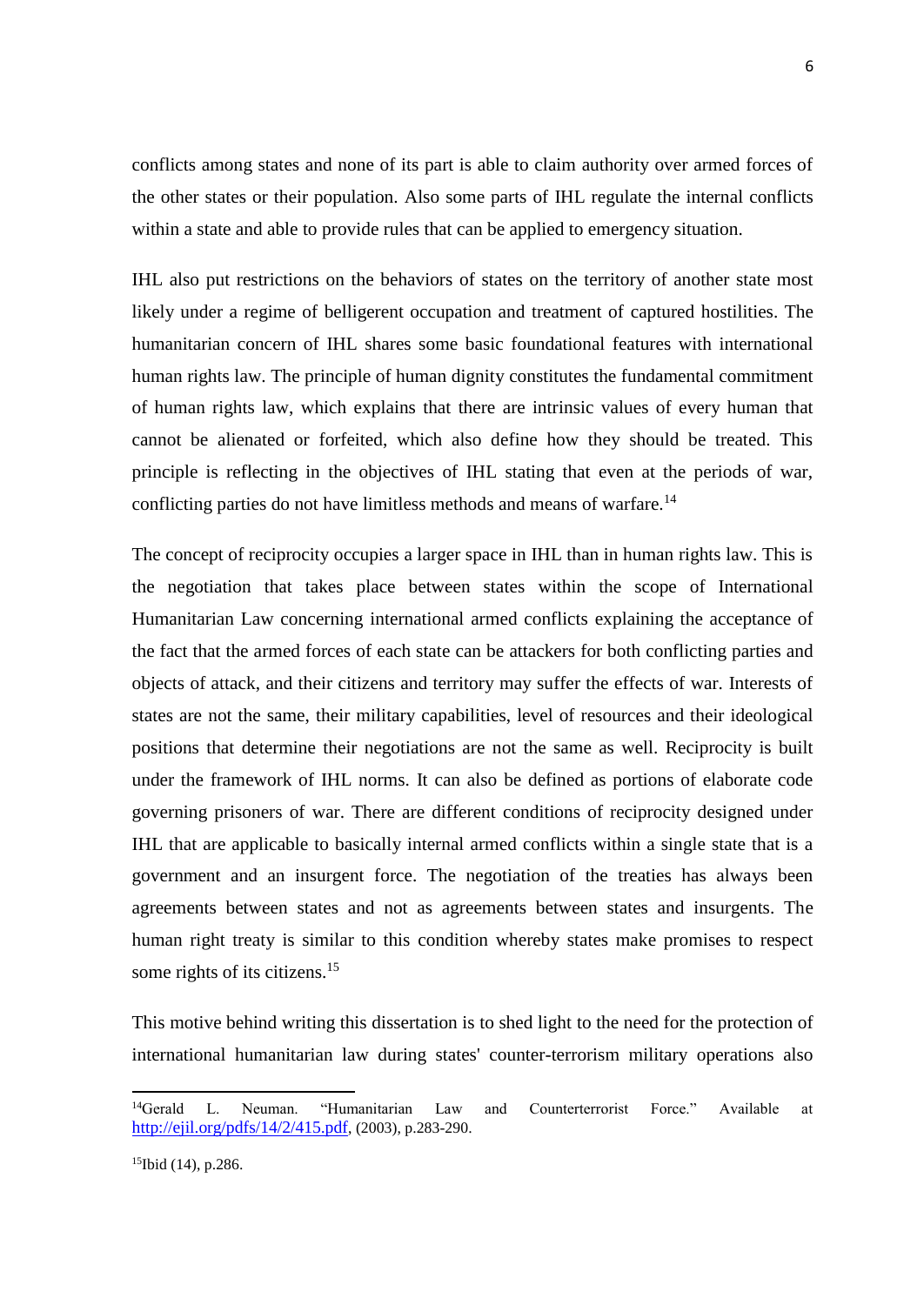known war on terrorism. It has been argued by many scholars that the US led war on terror possesses significant challenges on independent humanitarian action and the principles that underpin it. According to Nicolas T (2002) that this war seeks to subordinate humanitarianism to its broader purpose, which means that it undermines the ability of humanitarian actors to impartially perform their assigned duties. The anti-terrorism campaign could easily violate the fundamental restraints under international humanitarian law restraints on the conduct of warfare, which as a result could violate the protection and assistance that civilians are entitled to enjoy.  $16$ 

## <span id="page-17-0"></span>**1.2 Aims of the Thesis**

- 1. It aims to examine the relationship between humanitarian law and global war on terrorism
- 2. It aims to review the significance of ensuring the protection of humanitarian law during counter terrorism state 'operations
- 3. It aims to examine the relationships between the international human rights law and IHL on the need for protection of civilians during armed conflicts.

### <span id="page-17-1"></span>**1.3 Research Questions**

- 1. What is the significance of ensuring the protection of humanitarian law during counter-terrorism operations?
- 2. How have civilians become victims of both terrorist attacks and counter-terrorism operations?
- 3. What can be done to respect humanitarian law during global war on terrorism?

### <span id="page-17-2"></span>**1.4 Research Methodology**

1

The research method shall be qualitative method of data analysis whereby there will not be need for the use of statistical analysis. Secondary method of data collection shall be used where by the needed information shall be obtained from online journals, articles, arcade, library, books, and news sources.

<sup>&</sup>lt;sup>16</sup> Nicolas de Torrente. "The War on Terror's Challenges to Humanitarian Action." Available at <https://www.msf.fr/sites/www.msf.fr/files/pdf>, (2002), p.2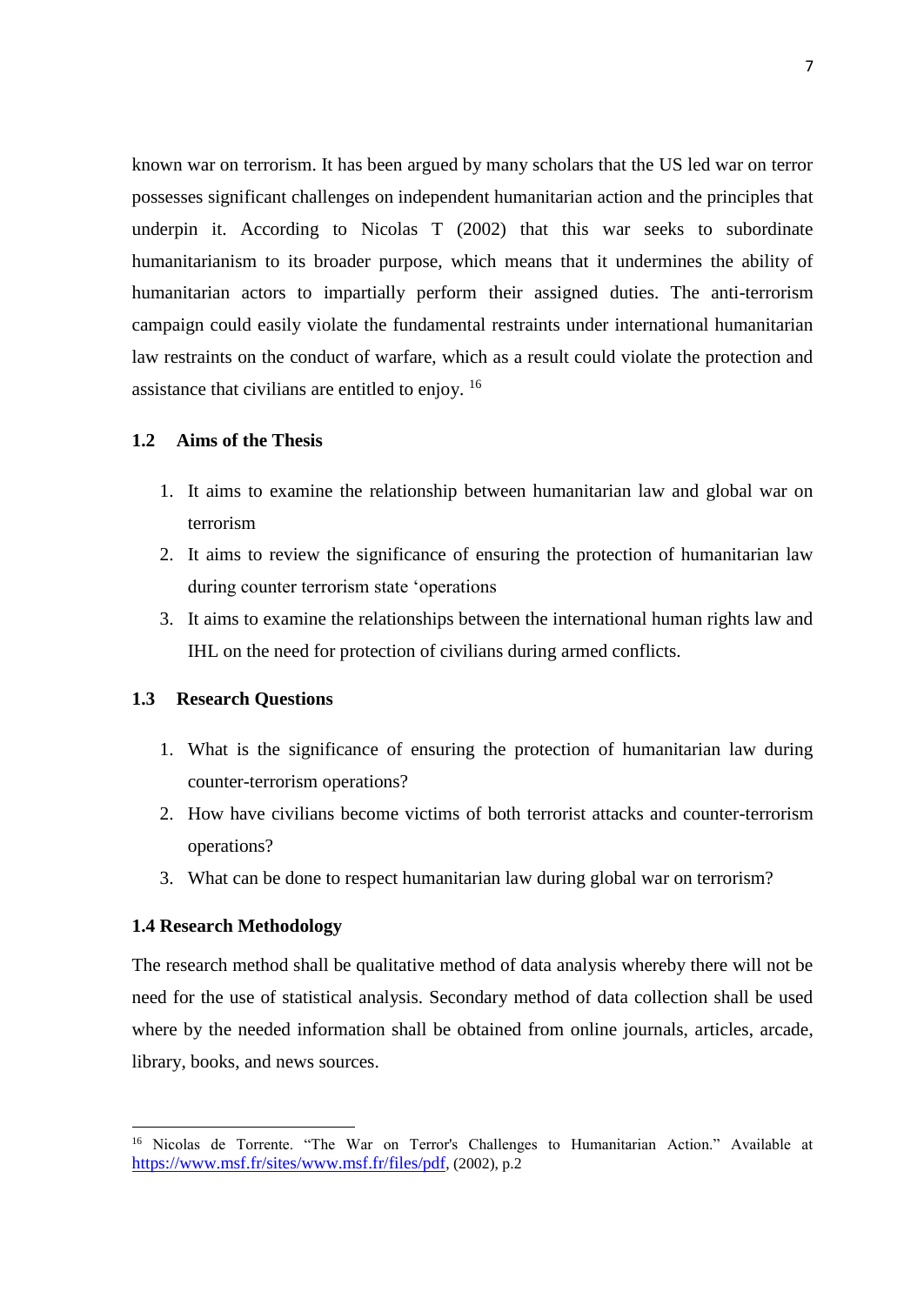#### <span id="page-18-0"></span>**1.5 Significance of the study**

This study helps to review the role of states in securing the protection of human rights of their citizens and IHL under the regulations of international human rights law and IHL. And it reviews whether states have been honest with this obligation. It helps to review the level of importance of securing the protections of civilians during armed conflicts and most in particular during counter-terrorism military operations as stated under the rules of international humanitarian law. It explains the new version of war in the globe today and the various challenges it has posed on humanitarian actions. Readers of this dissertation would be enlightened on this issue. It also explains how counter-terrorism military operations under global war on terrorism have violated human rights of the civilians and as well violates international humanitarian law.

In conclusion, this chapter explains the general introduction of this dissertation whereby brief history about how Global war on terrorism was officially declared after the attack of 9/11 and the various roles of humanitarian actors to ensure the compliance of states with international humanitarian law in fighting this war has been explained. This chapter also stated the aims and objectives of this dissertation, research methodology and the significance of the thesis.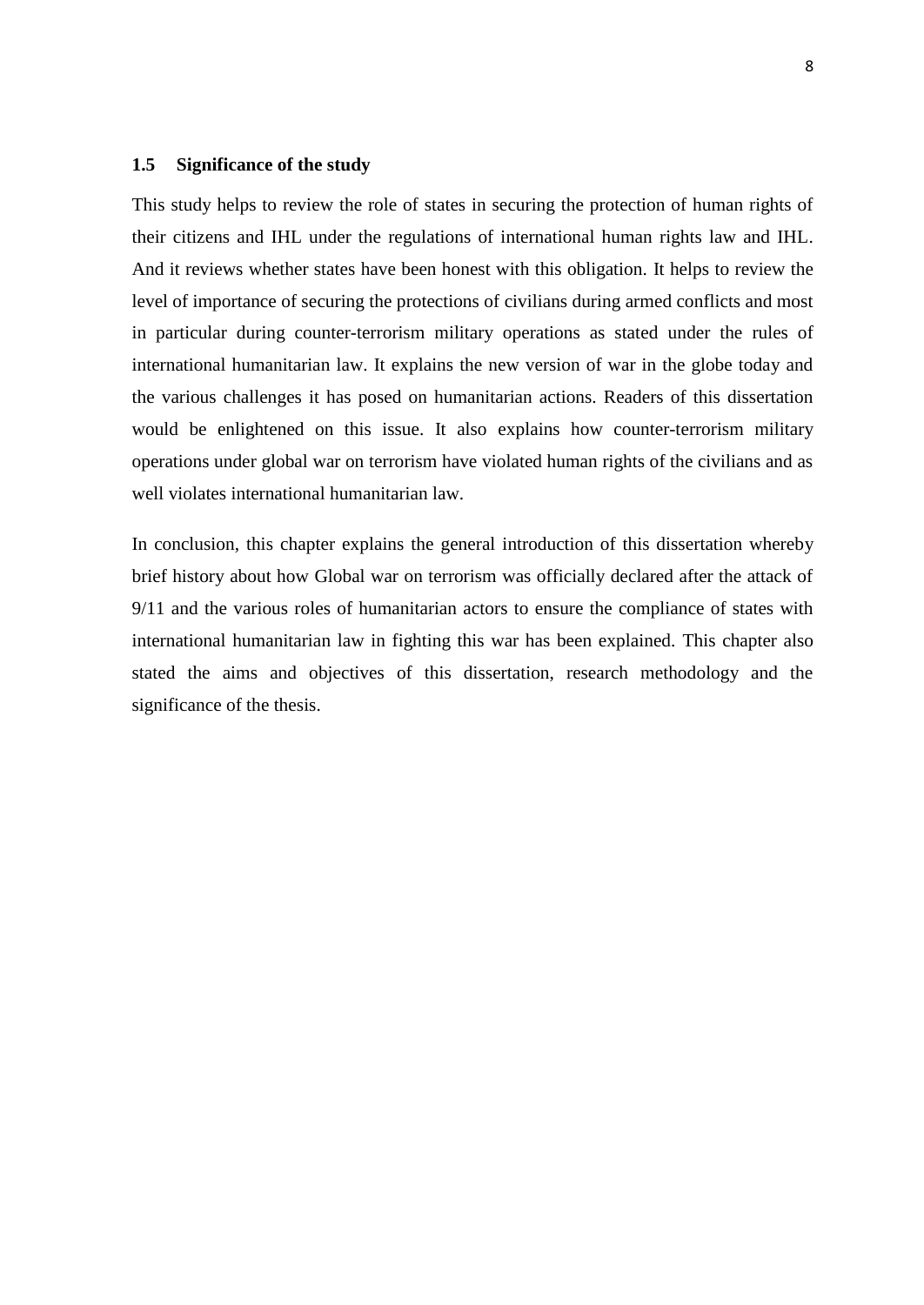## **CHAPTER TWO**

## **LEGAL LITERATURE REVIEW**

#### <span id="page-19-1"></span><span id="page-19-0"></span>**2.1 Definition of Terrorism**

In discussing the place of humanitarian law in the Global War on terrorism, there is a need to make some conceptual clarifications such as the definition of Terrorism, Global War on Terrorism, humanitarian law and its applicability. It is an established fact that there is no universally acceptable definition of the term 'terrorism' though there are different global conventions dealing with different terrorist actions such as hijacking of aircrafts and taking of hostages but there has not been a specific meaning attached to the term terrorism, which has made it a contested concept. Attempts shall be made to define it according to different scholars and conventions.

UN Security Council Resolution 1566 (2004) defines terrorism in the following ways;

*".criminal acts, including against civilians, committed with the intent to cause death or serious bodily injury, or taking of hostages, with the purpose to provoke a state of terror in the general public or in a group of persons or particular persons, intimidate a population or compel a government or an international organization to do or to abstain from doing any act,.."<sup>17</sup>*

Terrorism was defined by the United States. national security strategy as *"premeditated, politically motivated violence against innocents."*The definition that has put a question on clarifying the position of innocent individuals. This definition also questions the United States firebombing of Japanese cities in 1945, which resulted to the death of many innocent citizens who had no relationship with Japanese' military actions. According to the Defense Department, terrorism was officially defined as the

<sup>&</sup>lt;sup>17</sup> UN Security Council Resolution 1566 (2004)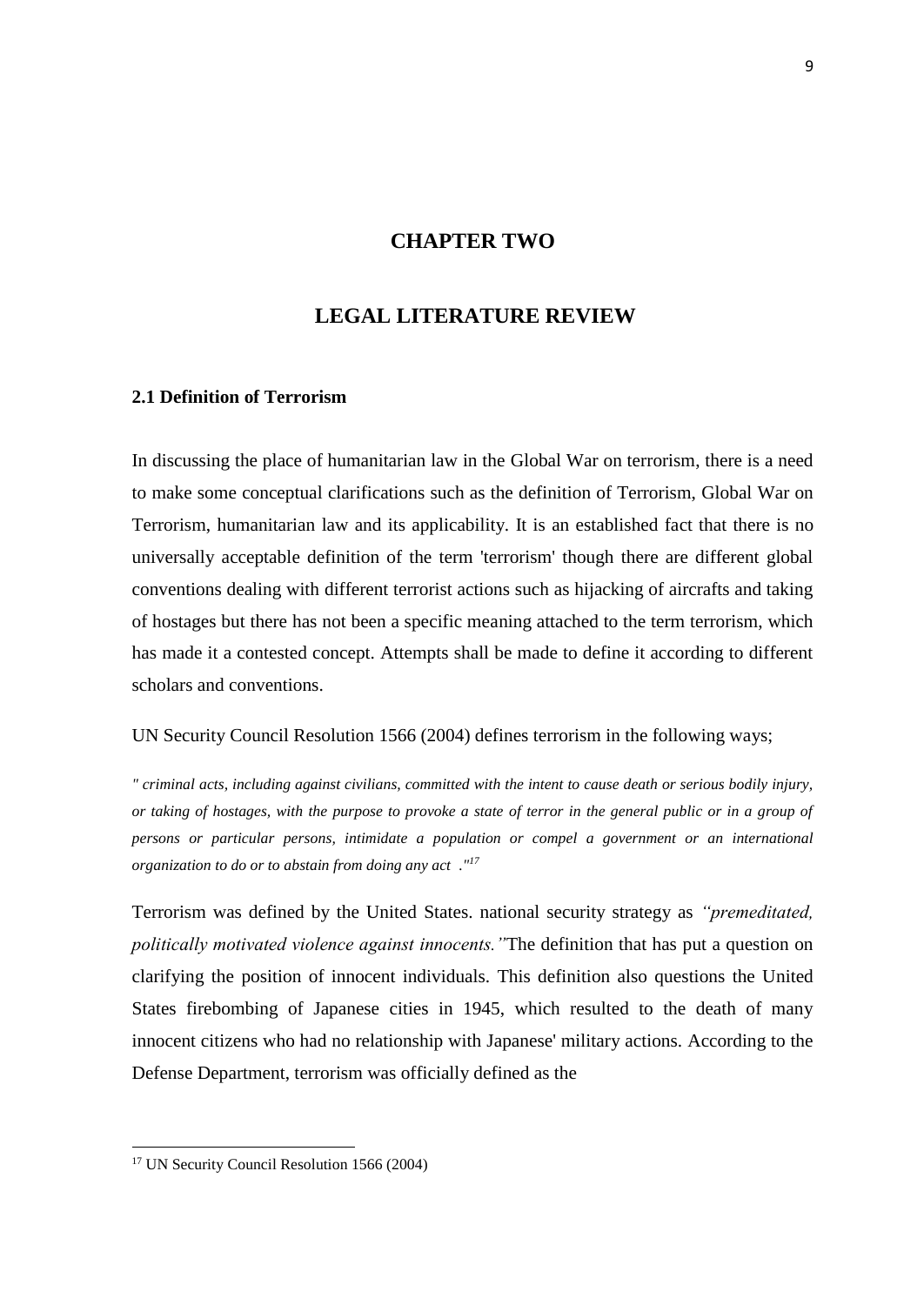*".calculated use of unlawful violence to inculcate fear; intended to coerce or intimidate governments or societies in pursuit of goals that are generally political, religious, or ideological." And a similar definition was given by the U.S. National Strategy for Combating Terrorism explaining terrorism to be "premeditated, politically motivated violence perpetrated against non-combatant targets by sub national groups or clandestine agents."*. 18

The universal applicability of the word terrorism basically covers every violent attacks against civilian, or states perpetrated by a state, individual and non-state actors both during the conflict and peace-term. As put forward by a popular historian Walter Lanqueur that there are many definitions of terrorism and the meeting points of all these definitions is the conceptualization of terrorism as a violence perpetrated by a group for political reasons, which are basically channeled against the state, and sometimes directed against ethnic group, religion, class, race and political movement.<sup>19</sup> There is no successful specification of terrorism as explained by this historian due to the fact that there are different versions of terrorism. Rosalyn Higgins concludes that there is no legal significance that can be given to the term terrorism. It has just been a suitable of naming some activities carried out by individuals, states and non-states actors that are not universally acceptable as a result of whether the method used is not legal or the protected targets. It just of a method employed by the community to condemn some conducts.<sup>20</sup>

## <span id="page-20-0"></span>**2.2 Global War on Terrorism**

1

In reacting to the terrorist attacks against the United States, which is universally known as 9//11, the United States government officially declared a war against terrorism known as global war on terrorism (GWOT). The most frustrating part of this war remains the ambiguous nature and parameters of this war whereby the identified threats to be targeted are emanating from the multiplicity nature of the enemies such as failed states, proliferators of weapons of mass destruction (WMD), terrorist organizations and

<sup>&</sup>lt;sup>18</sup> Jeffrey Record. "Bounding the Global War on Terrorism." Strategic Studies Institute, (2003), p.6

<sup>&</sup>lt;sup>19</sup> Omar Lizardo. "Defining and Theorizing Terrorism: A global Actor-Centered Approach." Journal of World-Systems Research, Volume XIV, Number 2, (2008), p.93

<sup>20</sup>Gerald L. Neuman. "Humanitarian Law and Counterterrorist Force." Available at http://ejil.org/pdfs/14/2/415.pdf, (2003), p.288.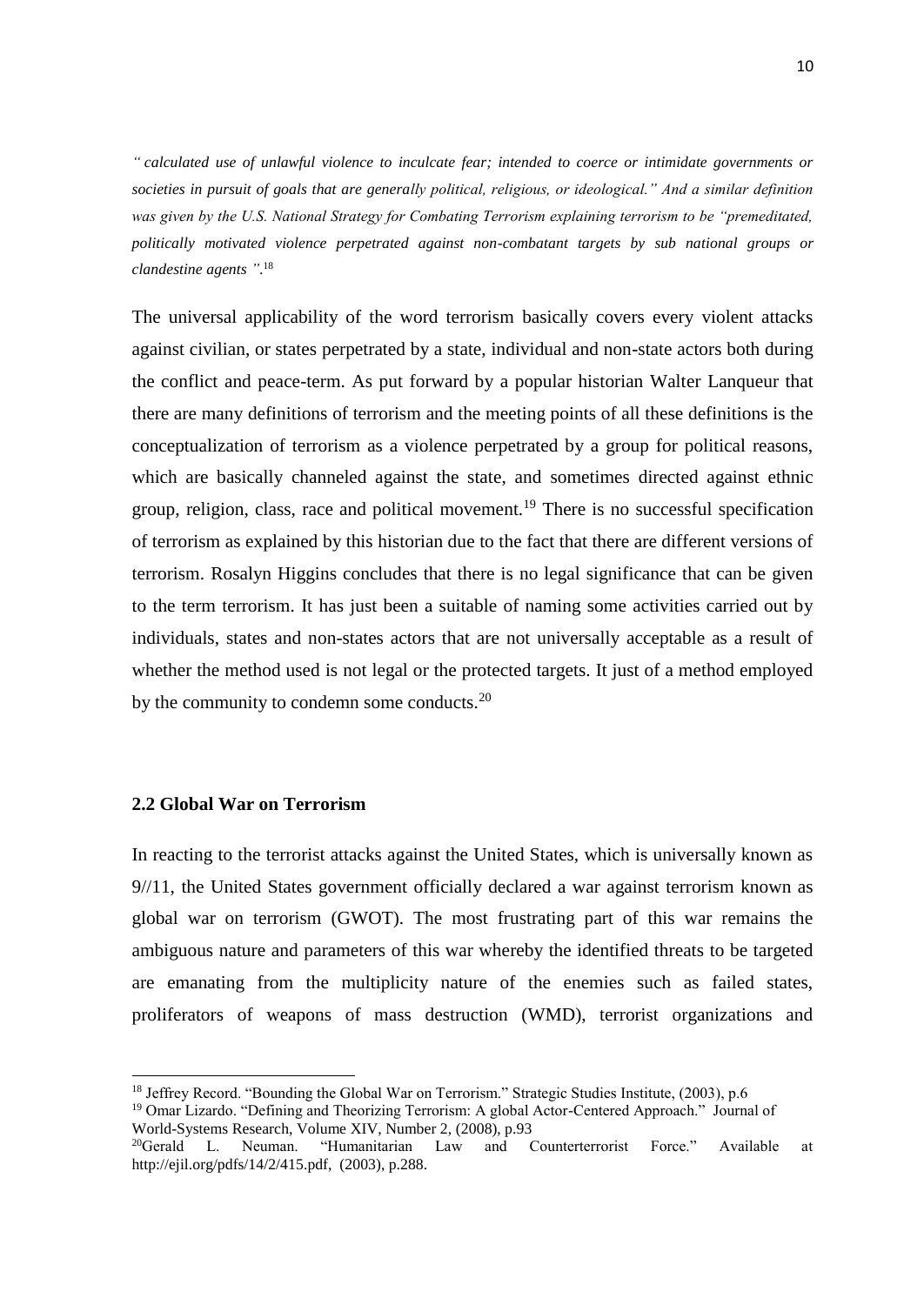terrorism.<sup>21</sup> The national strategy for Combating Terrorism was published in 2003 by the Bush administration. The definition of terrorism by the American Heritage Dictionary stated that it is an unlawful or illegal use of force or violence by an individual or group of individual against the states or citizens' properties with the aim of intimidating the society for political or ideological ends. Base on this definition, it reflects that terrorism is a tool used as a mean to an ends, which can be explained that fighting against a tool is just for a short-term advantage. As a matter of fact, an attempt to destroy the tool employed by the enemies cannot provide a long-term solution to the root causes of the problem.<sup>22</sup>

The various threats that constitute the security challenges posed by terrorism were addressed in the 2006 National Strategy for Combating Terrorism by making specification to two macro-strategic goals. The first goal is considered to be near-term, which is an intention to annihilate the large network of al-Qaeda terrorism. As a matter of fact, the United States and its allies have done a lot of works in killing, capturing and decreasing the al-Qaeda networks. But it is quite unfortunate that al-Qaeda group is synonymous with the method of the Hydra menace of Greek whereby the destruction of one al-Qaeda network will be replaced with two more networks. The United States long-term second goal is the decision to redefine the global communities in a way that will be unpleasant and impossible for violent extremists to flourish including those actors supporting them. And the U.S strategy to accomplish this goal is to ensure the establishment of democratic system of government in Islamic states. This will be pleasing to the majority of moderate Muslims who do not support the different violations and harms committed by violent extremists and seek a better system for safety and well being of their families. This has raised many questions in the literature such as questioning the legitimacy of United States to build democracy in Islamic states and the private interest of United States in these states?<sup>23</sup>

In addition, in response to the terrorist attacks of 9/11, President Bush and Secretary of State Colin Powell did a great work in building a collective coalition to combat terrorism, which has grown stronger. President Bush met with political leaders of over 51 different

<sup>&</sup>lt;sup>21</sup> Jeffrey Record. "Bounding the Global War on Terrorism." Strategic Studies Institute, (2003),, p.1

<sup>&</sup>lt;sup>22</sup>Laurence Andrew Dobrot. "The Global War on Terrorism: A Religious War?" Available at https://ssi.armywarcollege.edu/pdffiles/PUB822.pdf, Accessed 20 August, 2017, (2007), p.1

 $^{23}$ Laurence Andrew Dobrot (2007, p.2).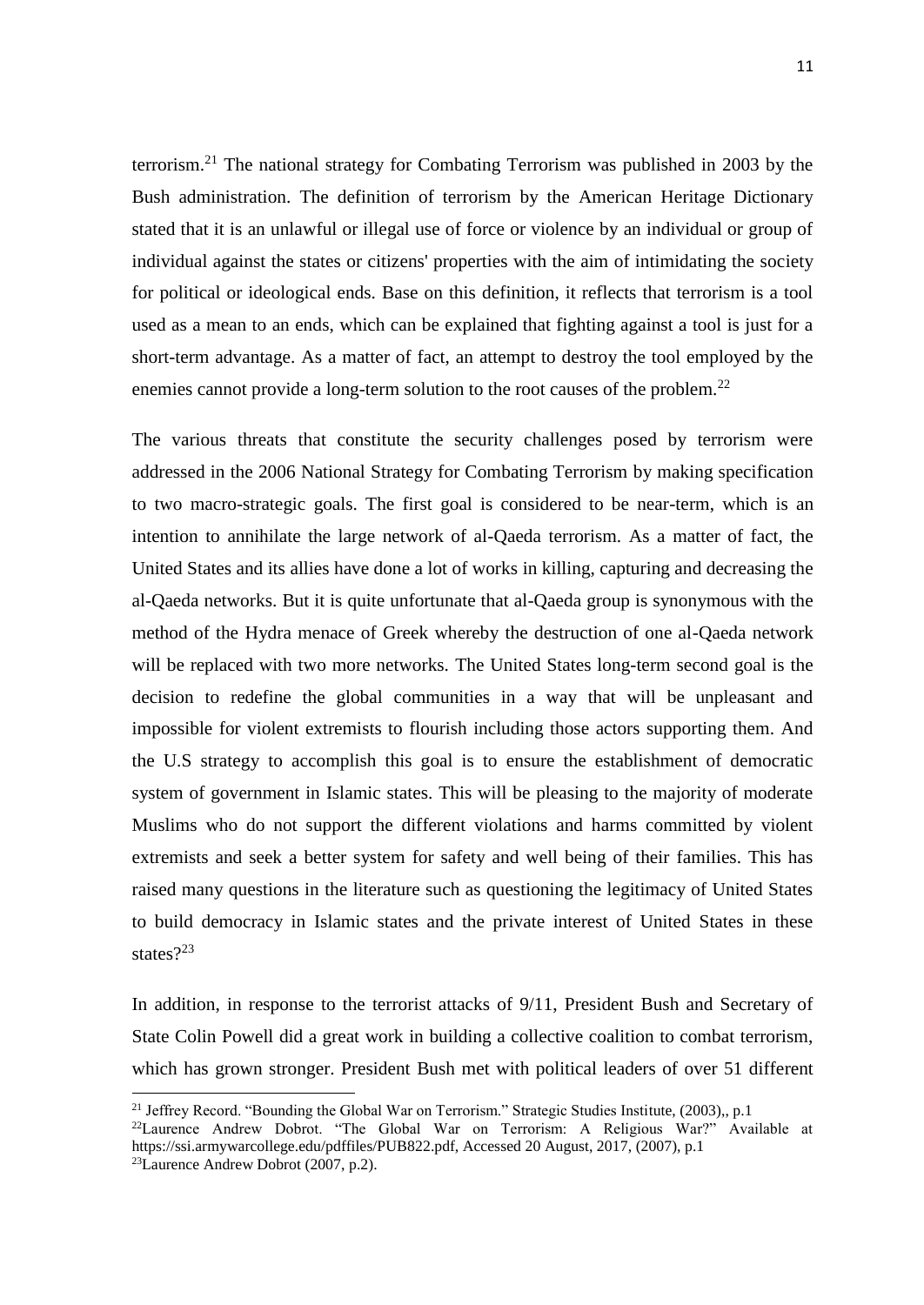countries in order to team together in fighting against terrorism. Over 136 countries received different ranges of military assistance; NATO, OAS and ANZUS immediately reformed their treaties for the sake of supporting U.S; over 142 countries gave order to freeze many suspected terrorists assets; 89 countries officially allowed the United States military aircraft to have over-flight authority; the United States military aircraft was granted landing rights by 76 countries; 23 countries also accepted to be host countries for United States military forces when engaging in offensive military operations; Many embassies have been opened in Kabul by the U.S and many other countries; Three new organizations known as the Foreign Terrorist Asset Tracking Center (FTAT), Operation Green Quest and the Terrorist Financing Task Force were formed by the United States and the United Nations Security Council passed resolution 1373 requesting every nation-state to ensure that they have no relationship with terrorist funds. All these actions and many more actions were immediately taken in order to engage in War on Terrorism.<sup>24</sup>

### <span id="page-22-0"></span>**2.3 International Humanitarian Law**

According to ICRC (2004) International Humanitarian Law is defined as set of rules seeking for humanitarian reasons with the aim of limiting the consequences of armed of conflicts. It is basically designed for the protection of people who are not participating in armed conflicts or who have withdrawn from the hostilities and also aims to restrict the methods of fighting. It is also known as the law of armed conflict or law of war. ICRC explains further that one of the parts of international law is international humanitarian law, which is a set of regulations guiding the existing relationships between states. In another word, this law is basically applicable to armed conflicts.<sup>25</sup> As put forward by Bouvier A.A (2012) international law is body of international regulations formed by treaty with the main aim of resolving humanitarian challenges emanating from international armed conflict and non-international armed conflicts. These regulations provide protection for people and property that could be affected by violent attacks by placing restriction on the parties to the

 $^{24}$ George W. Bush 2001, p.5-7

<sup>&</sup>lt;sup>25</sup> ICRC. "What is International Humanitarian Law?" Advisory Service on International Humanitarian Law, (2004), p.1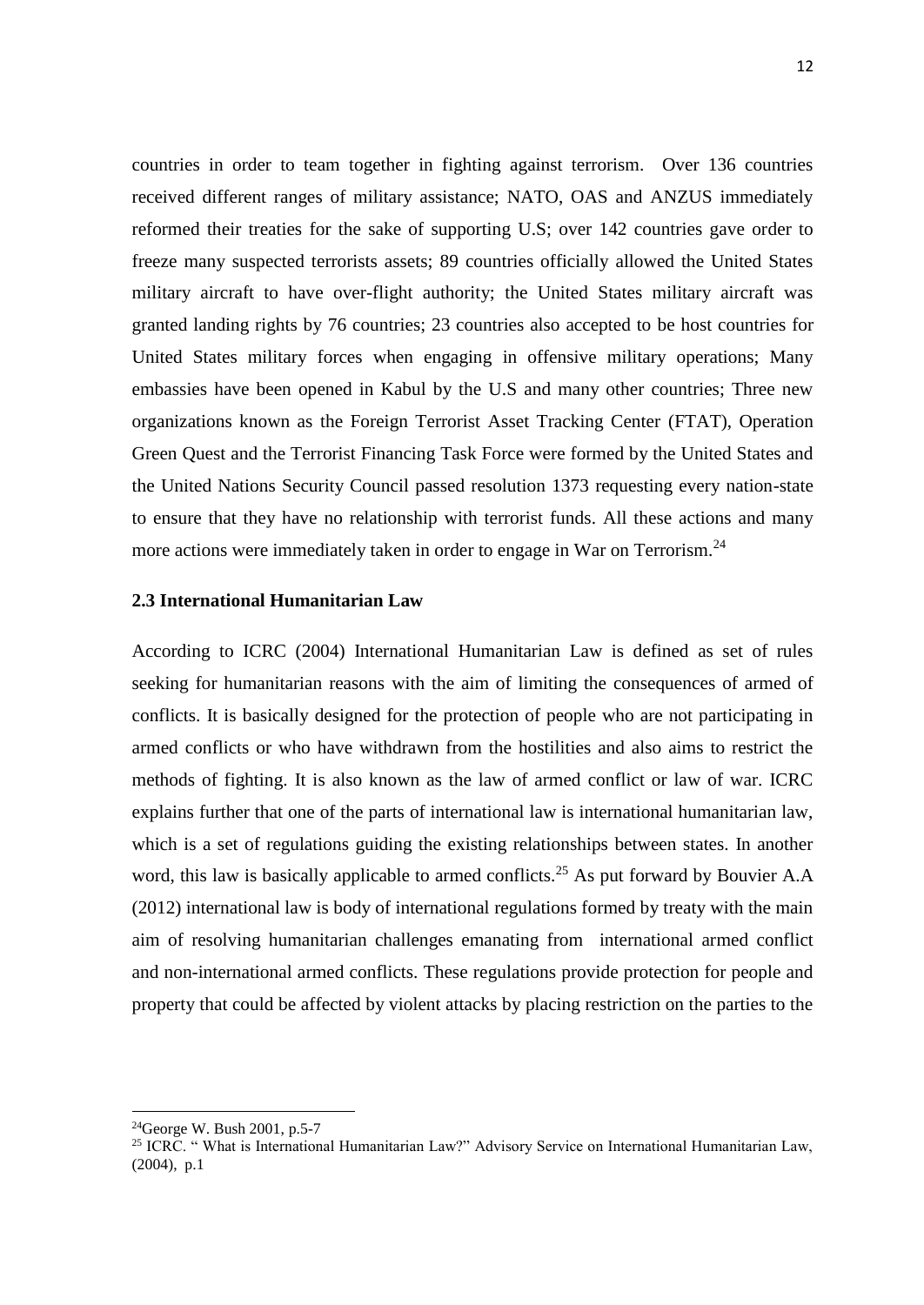conflict on choosing the right methods or means of warfare. It is basically preferable for the military sector to consider IHL as law of war or law of armed conflicts.<sup>26</sup>

To explain the origin of international humanitarian law, ICRC (2004,) stated that this law originated from the rules of ancient civilizations and warfare. The 19th century marked the Universal codification of international humanitarian law and since this period, nation-states have reached agreements on different practical rules base on the effects of modern warfare and these rules have been the basic influencing factors between humanitarian concerns and the military requirements of States. The majority aspects of international humanitarian law is found in the four Geneva Conventions of 1949 and almost all the countries in the world have accepted the binding of these conventions.<sup>27</sup> These conventions were supplemented and developed by two additional agreements, which are Additional Protocols of 1977 relating to the protection of victims of armed conflicts. It should be noted as well that there are other international agreements ensuring the right use of ammunitions and methods during armed conflicts in order to protect the people and properties.

To discuss the applicability of international humanitarian law, ICRC (2004) explains that it is only applicable during the periods of armed conflicts. Under the scope of international humanitarian law, the international armed conflict is differentiated from the noninternational armed conflict. International armed conflicts are defined to involve the minimum of two nation-states, which are parties to the body of rules stated under the four Geneva Conventions and Additional Protocol I and many other rules as stated before. And non-international armed conflicts require just the territorial jurisdiction of a single state with the involvement of armed groups fighting with each other. There are limited rules applicable to internal conflicts, which are mainly stated in Article 3 common to the four Geneva Conventions as well as in Additional Protocol II. However, the scope of international humanitarian law covers the protection of individual or actors that are not involved or are no longer part of the hostilities and to restrict the means and methods of warfare as stated before. Bouvier A.A (2012) argues that emphasis has to be laid on the fact that the rules and principles of IHL are not mere social customs or moral precepts,

<sup>&</sup>lt;sup>26</sup>Antoine A. Bouvier. "International Humanitarian Law and the Law of Armed Conflict." Peace Operations Training Institute, (2012), p. 20

<sup>&</sup>lt;sup>27</sup> ICRC. "What is International Humanitarian Law?" Advisory Service on International Humanitarian Law, (2004, p.4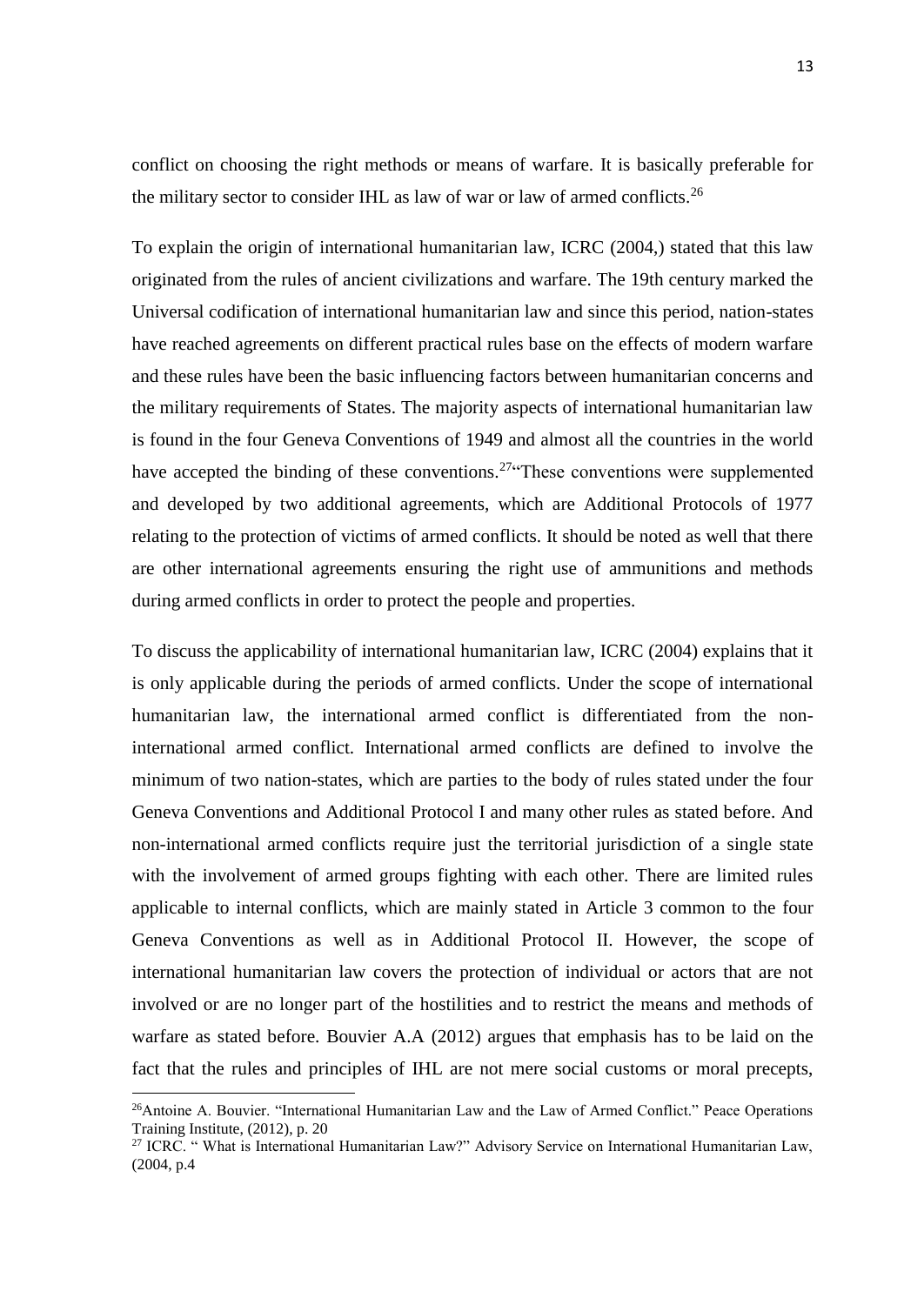they are for real legal rules and the legal nature of these rules are established in the existence of a detailed regime of obligations and rights placed upon conflicting parties to an armed conflict. The treaty of IHL has a binding character over those states that have agreed officially to be part of it.<sup>28</sup>

To make distinctions between *Jus ad Bellum and Jus in Bello*, it was explained by Bugnion F (2004) that Jus ad bellum has to do with the principle of engaging in an armed conflict with a precise reason or cause such as self-defense. On the contrary, *jus in bello* is explained to be principle of engaging in an armed conflicts justly, putting into consideration the s standards of proportionality and distinctions between civilians and military fighters, which is mainly the applicability of  $IHL$ <sup>29</sup> Historically, the emergence of IHL came during the period at which realist theory prevailed over international relations. This was a period that marked the officialization of the use of force in international relations, when there was no restriction on state on method of fighting war and as a matter of fact, states were granted the official right to wage war, which is an idea behind jus ad bellum. As a result, it was less problematic for international law to set up regulations for regulating the behaviors of states during armed conflicts, which is the main idea behind jus in bello that means body of law regulating the conduct of war. But in the present modern era, there is now a prohibition on the use of force between nation-states base on the peremptory rule of international law, which means that jus ad bellum is now replaced with a jus contra bellum.<sup>30</sup>But it should be noted that there are exceptional cases given to this prohibition such as in cases of self-defense, the enforcement of people's right to selfdetermination granted by United Nation Security Council. As stated in the Art. 2 (4) of the UN Charter: *"All Members shall refrain in their international relations from the threat or use of force against the territorial integrity or political independence of any state, or in any other manner inconsistent with the Purposes of the United Nations..".<sup>31</sup>*

<sup>&</sup>lt;sup>28</sup>Antoine A. Bouvier. "International Humanitarian Law and the Law of Armed Conflict." Peace Operations Training Institute, (2012), p. 20

<sup>29</sup> Francois Bugnion. " Jus Ad Bellum and Non-International Armed Conflict." Yearbook of International Humanitarian Law, T. M. C. Asser Press, vol. VI, (2004), p.5

<sup>30</sup>Ibid (28), p.22.

 $31$ The Art. 2 (4) of the UN Charter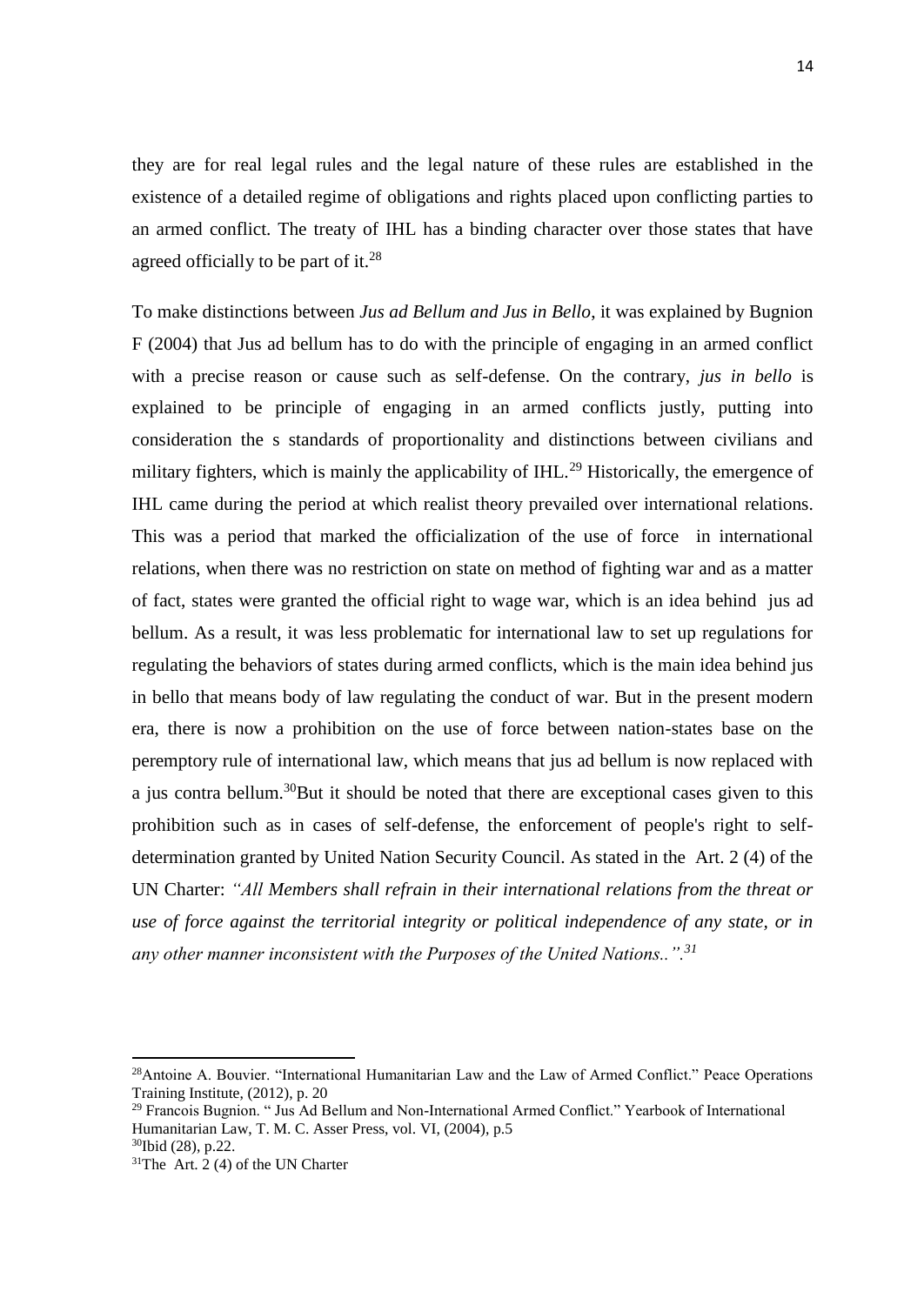It is found out that though IHL and many other international conventions prohibited armed conflict, there are still countless cases of armed conflicts. This has increased the need for international law to address this situation and not only with the use of force or combating the situation but to regulate it in order to ensure the protection of humanity in this reality. For humanitarian and practical policy, there is a need for IHL to be impartially applicable to belligerents that both legal and illegal. At the detriment of this fact, IHL could lose its respect in a practical sense to all belligerents, however differentiation between those belligerents that function under the jus ad bellum and those that have violated the jus contra bellum is always controversial to make.

From humanitarian perspective, there should be same level of protection rendering to victims from both sides of the conflict and they cannot always be held responsible for the different violations of the jus ad bellum that are done by their parties. In this respect, the proper recognition and respect should be given to international humanitarian law independently of any argument raised to justify jus ad bellum and it must be differentiated and separated from jus ad bellum. As a matter of fact, there is no argument of just war concerning the jus ad bellum that can underrate the need for its compliance to IHL than those engaging in an unjust war. The preamble of Additional Protocol I of 1977 stated the official differentiation between jus ad bellum and jus in bello, which implies that IHL is applicable in any armed conflict regardless.<sup>32</sup>

## <span id="page-25-0"></span>**2.4 Evolution of International Humanitarian Law**

**.** 

It is ideal to trace the historical development of international humanitarian law in brief considering the aims of writing this dissertation. IHL has some eventful history that will be examined. It came to binding over nation-states at mid-nineteenth century when states came to agreement concerning these international rules in order to avoid unnecessary suffering experienced during war. $33$  Since this period, the dynamic nature of armed conflicts and modern proliferation of nuclear weapons have resulted to the need for many reformations to be done on the scope of humanitarian law via negotiations. It should be

<sup>&</sup>lt;sup>32</sup> Jasmine Moussa. "Can jus ad bellum override jus in bello? Reaffirming the separation of the two bodies of law." Volume 90 Number 872, (2008) p.964.

<sup>33</sup> UNODC: Frequently Asked Questions on International Law Aspects of Countering Terrorism, United Nations Office on Drugs and Crime, p.65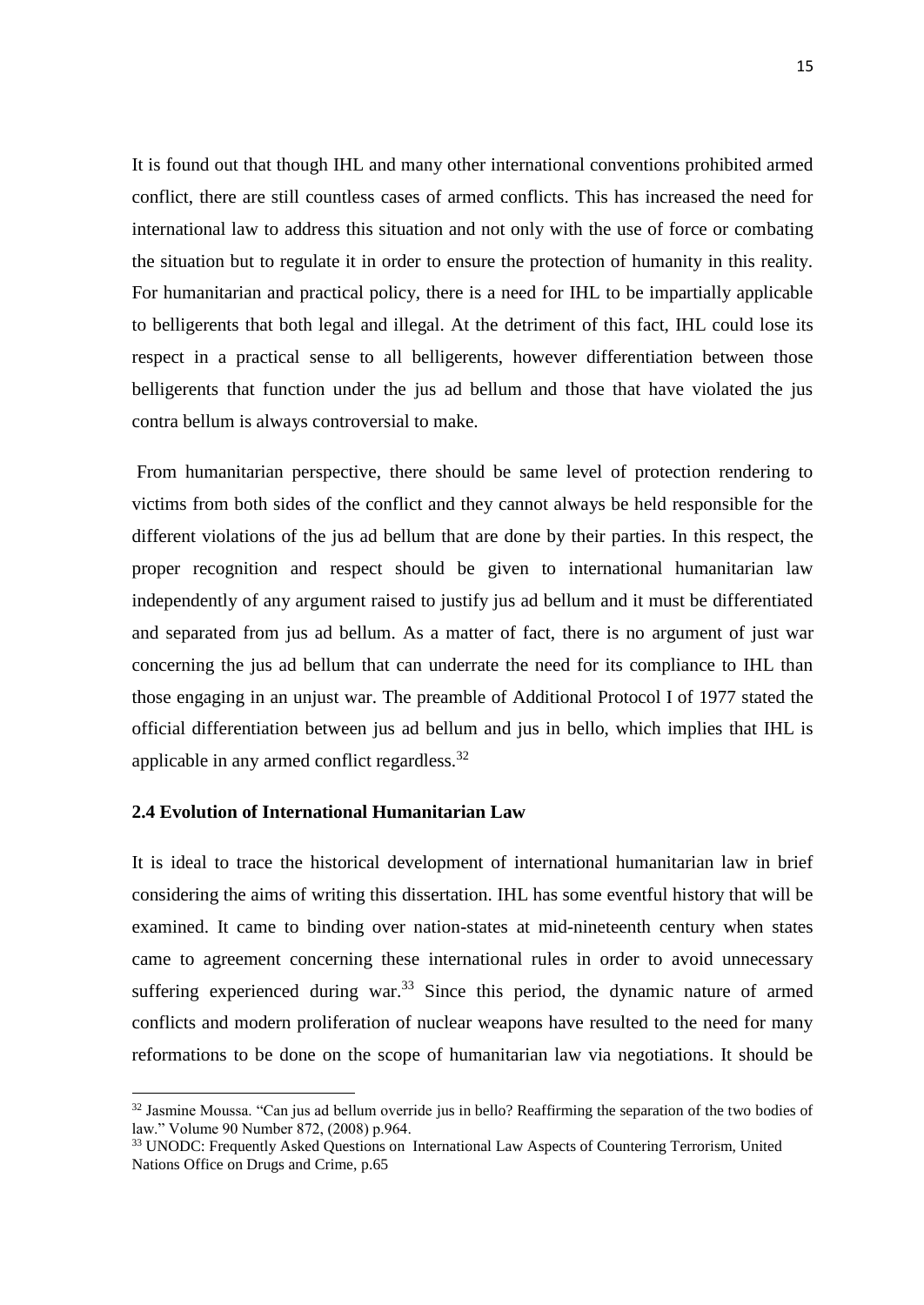noted as well that the evolution of international law concerning the protections of victims of war and conduct of war has a strong influence over the development of the official protection of human rights at the aftermath of World War II. The emergence of the Universal Declaration of Human Rights (1948), the European Convention on Human Rights (1950) and the International Covenant on Civil and Political Rights (1966), which have been different significant international instruments within the scope of human rights are the main contributing emphasis on the significance of ensuring human rights protection of the people whether during the peace or wartime.<sup>34</sup>

It is considered ideal enough that some human rights are restricted and might be deprived during armed conflicts as stated in the Article 4 of the International Covenant on Civil and Political Rights allows, which granted states the temporal rights to derogate from some human rights protection in the period of public emergency that could threatens the life of the nation. In similarity with this, Article 15 of the European Convention on human rights also stated some regulations to support this rule. However, the need for ensuring the protection of human rights during armed conflicts has gained official recognition internationally. Article 3 of the four Geneva Conventions on humanitarian law of 1949 stated that during wartime, people who are under the protection of the convention should "in all circumstances be treated humanely, without any adverse distinction founded on race, color, religion or faith, sex, birth or wealth, or any other similar criteria".*<sup>35</sup>*

During the 43rd session of the Sub-Commission on Prevention of Discrimination and Protection of Minorities (1991), it was stated that the report on education by the Secretary-General concerning human rights position during wartime will be presented. Resolution 1989/24 on "Human rights in times of armed conflict" was later adopted by the subcommission, explains the situations of failure to respect international humanitarian law and human rights law during armed conflicts. On its 46th session, the Commission on Human Rights adopted resolution No. 1990/60, which gave official recognition to the significant duties of International Committee of the Red Cross in performing the role of international humanitarian law requesting states to pay special attention in ensuring that member states

<sup>34</sup>Fact Sheet No.13. "International Humanitarian Law and Human Rights." Available at ttp://www.ohchr.org/Documents/factSheet13en.pdf. Accessed 06-12-2017, (1991), p.1

 $35$  Article 3 of the four Geneva Conventions on Humanitarian Law of 1949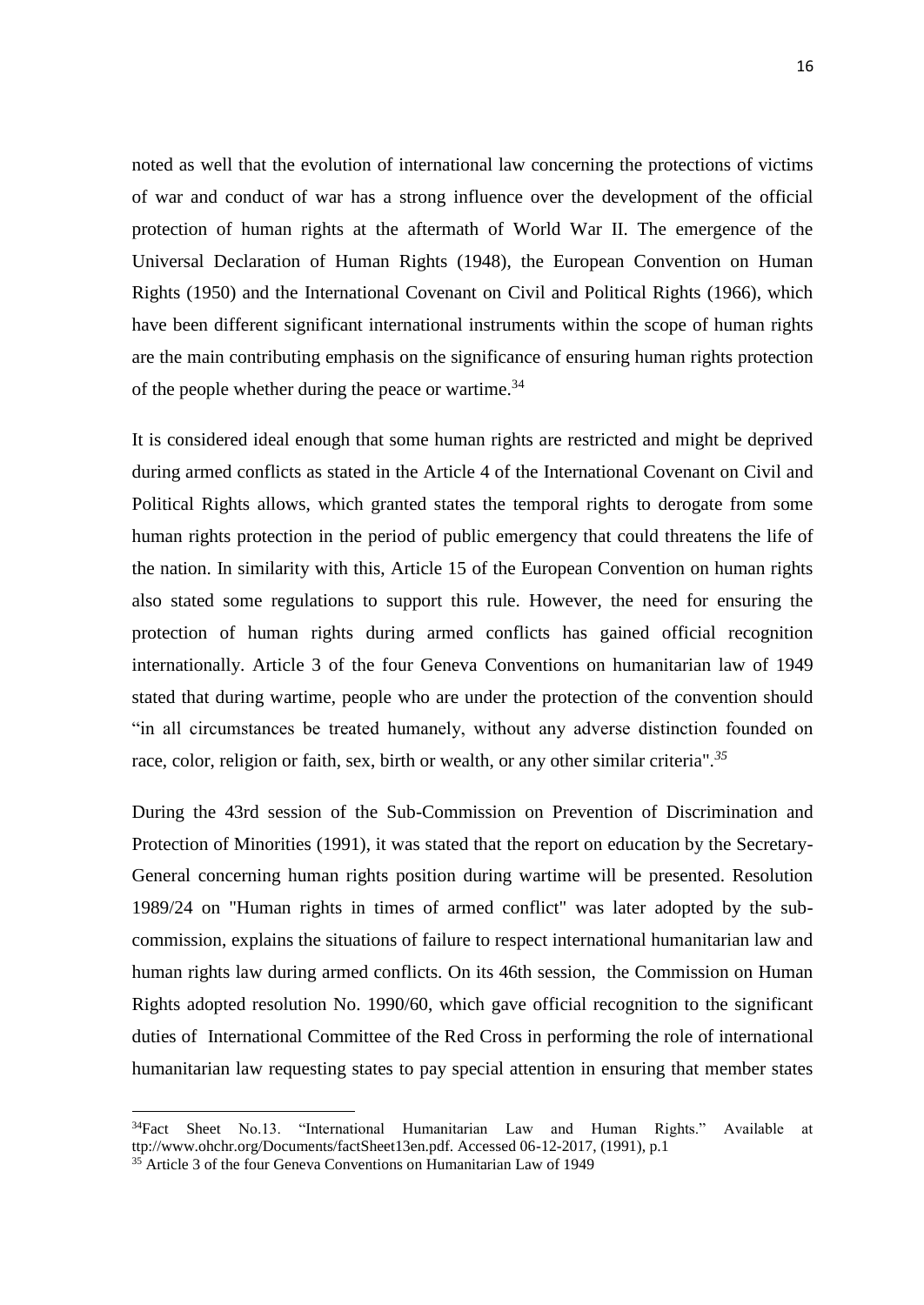security forces, other armed forces, and of all law enforcement agencies carrying out the role of enforcing IHR and international human rights law applicable in armed conflicts are well educated law.<sup>36</sup>

In addition, the significant role of some three basic conventions contributing to the development of international humanitarian law must be mentioned; law of Geneva is the first one and it is typified by the international Conventions and Protocols that was formed within the jurisdiction of the aegis of the International Committee of the Red Cross (ICRC) aiming at protecting the victims of war. The second one is "law of The Hague" which emanated from the outcomes of the Peace Conferences in the capital of the Netherlands in 1899 and 1907, basically dealing with acceptable means and methods of war. And the last one is the contribution of the United Nations in ensuring the protection of human rights of the people during wartime. $37$ 

### <span id="page-27-0"></span>**2.5 International Humanitarian Law and International Human Rights Law**

The first basic fact about IHL is that it is applicable only to armed conflicts. While human rights law is applicable in both peace and war as stated for example in Common Article 2 of the 1949 Geneva Conventions. As a supportive argument, the European Union Guidelines on promoting compliance with international humanitarian law stated the application of IHL is during the armed conflict only. On the contrary, human rights law is applicable to everybody under the jurisdiction of the state both during the period of peace and war. On a similar perspective, the two bodies of rules may be applicable to specific situations. In addition, the UN Report concerning the condition of detainees in Guantánamo Bay laid emphasis on the significance of applying the two set of rules most in particular the applicability of human rights during armed conflict.<sup>38</sup>

The International Court of Justice' jurisprudence has constituted the point of connection between the two bodies of laws. In the cases of the Construction of the Wall in the Occupied Palestinian Territory and DRC vs Uganda, the Court laid emphasis on the applicability of human rights treaties during wartime. They are both applicable alongside

<sup>36</sup> Fact Sheet No.13 (1991, p.2)

 $37$ Frits Kalshoven & Liesbeth Zegveld. "Constraints on the Waging of War: An Introduction to International Humanitarian Law." ICRC paper, (2001), p.111

<sup>38</sup> Alexander Orakhelashvili. European Journal of International Law, Volume 19, Issue 1, (2008), p.2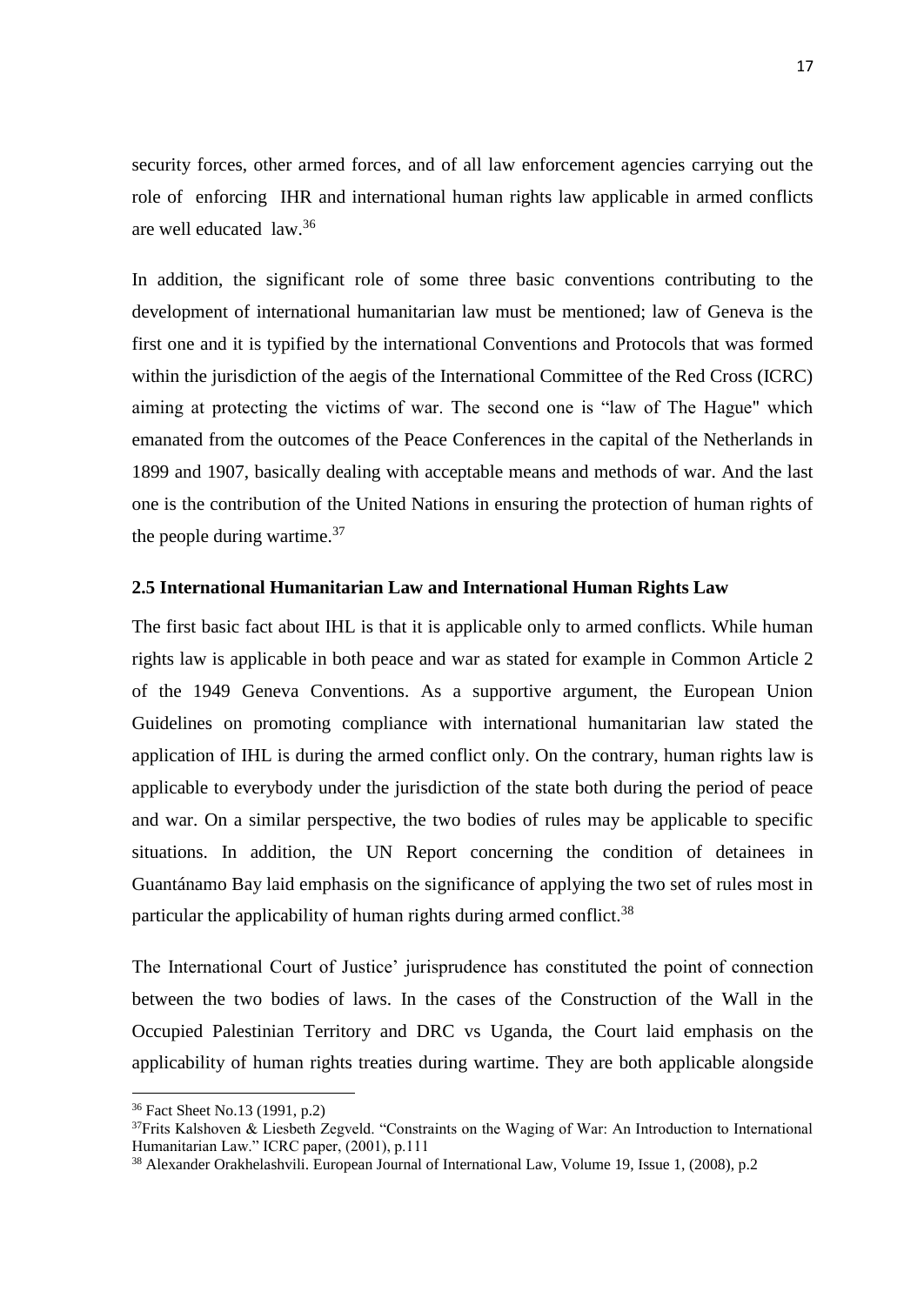with humanitarian law. The experience of the parallel applicability of both body of law is most particularly found in the legal regime of belligerent occupation. As stated in the Article 42 of 1907 Hague Regulations, if there is an effective control over the territory then it is under occupation. The violation of humanitarian law and human rights law provisions by the acts of occupying power is rendered null and void.<sup>39</sup>

In the case of Palestine Wall, the application of humanitarian law in constructing the Wall constituted its starting point with an emphasis on the fact that the territory of Palestinian is under the occupation of hostility. In this respect, the decision of the Court was base on the fact that the construction of the Wall resulted to annihilation of properties, which is a violation of Articles 46 and 52 of the 1907 Hague Regulations and Article 53 of the IV Geneva Convention and the Court argues that these destructions did not come from military force. It was observed by the Court that constructing the wall would hinder individual rights to work, education, health and proper standard of living as stated within the scope of ICESCR. Concerning the aspects of civil and political rights, it was observed by the Court that construction of the Wall is a deprivation of important rights on the side of Palestinians such as right to choose the preferable place of their residence, violation of freedoms of movement as stated under the jurisdiction of Article 12(1) ICCPR. The parallel application of both body of law on the similar perspective is also found in the Congo-Uganda case, whereby the Congo raised the claim of serious and disastrous violations of human rights and IHL against the lives and property of the Congolese population done by Ugandan forces that have occupied some parts of Congo. As a result, it was observed by the Court that Uganda was held responsible for many human rights and IHL violations. This shows that the applicability of these two different bodies of rules is not only found in the same situation but also in the same conduct.<sup>40</sup>

Base on the decision of the ICTY, the complementary nature of both human rights law and humanitarian law became apparent and they can be used to examine the scope and contents of each other. Base on the high rate of their similarities in terms of values, goals and terminology, the use of human rights law to assist the content of customary international

<sup>&</sup>lt;sup>39</sup>Alexander Orakhelashvili. "The Interaction between Human Rights and Humanitarian Law: Fragmentation, Conflict, Parallelism, or Convergence?" European Journal of International Law, Vol. 19 no. 1 (2008), p.162- 163

<sup>40</sup>Ibid (39), p.163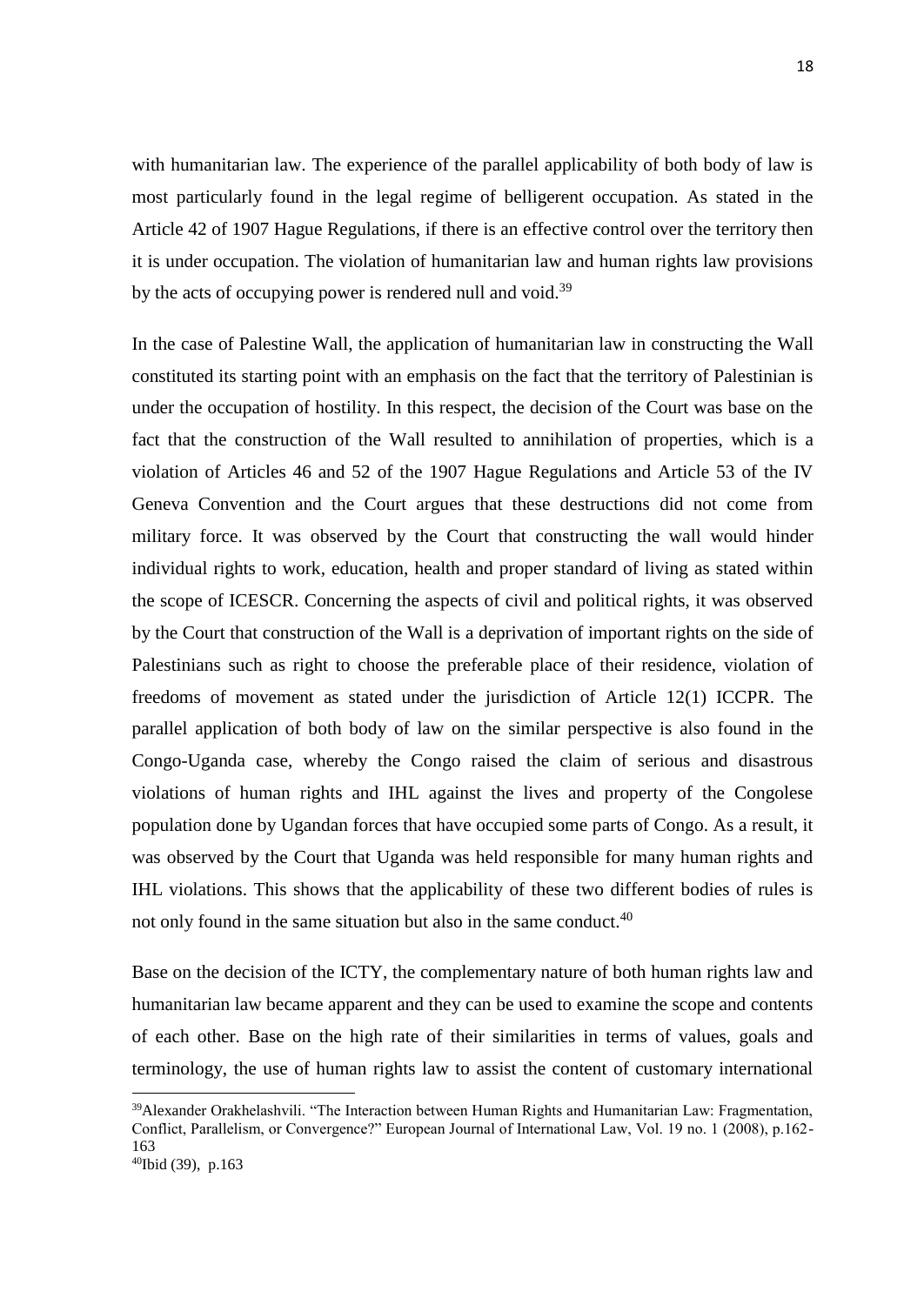law in the field of humanitarian law is always a welcoming and appreciative idea. And to a certain extent, it is possible to say that international humanitarian law has merged with human rights law.

As a matter of fact, the possibility of transposing developed issues in the field of human rights law to international humanitarian law was stated in the Tribunal if those issues consider the specificities of IHL. In the aspect of applying humanitarian law, it stated by the ICTY that during the armed conflict, the applicability of IHL is beyond the cessation of hostilities and similar situations could be found in the UN Security Council concerning the occupied territories of Israel, which includes Jerusalem and the Golan Heights. It should be noted that the application of humanitarian law is not limited to situations suitable to the cessation of hostilities. It can also be applied to the e prosecution of international crimes, or to the duties and rights of the occupying power. $41$ 

The state of war where the rules of Humanitarian law are applicable is considered by human rights treaties as conditions that justify the deviation from treaty obligations. It is stated that the states parties can deviate from under assigned obligations under some relevant treaties base on the situation at hand so long they are justifiable under international law as stated officially under Article 4 ICCPR and Article 15 ECHR' proclamation of public emergence that threatens the life of the nation. Also, the European Court of Human Rights is responsible to evaluation the states' derogation whether it is in alignment with the provisions under international humanitarian law. Under humanitarian law, the stated requirement such as the differentiation between necessity and proportionality, civilian and military targets constitutes the basic conditions at which the impossibility of derogation from human rights treaties can be used to justify the freedom action of states. As a matter of fact, though there is a possibility for emergency derogations from human rights law, they cannot come from humanitarian law because IHL is also applicable to those emergency situations leading to derogation from human rights law. In this respect, humanitarian law can be seen as a balance between military needs and considerations of humanitarian.<sup>42</sup>

 $\overline{a}$ 

 $41$ Ibid (39) p.167

<sup>42</sup>Ibid (41) p.168.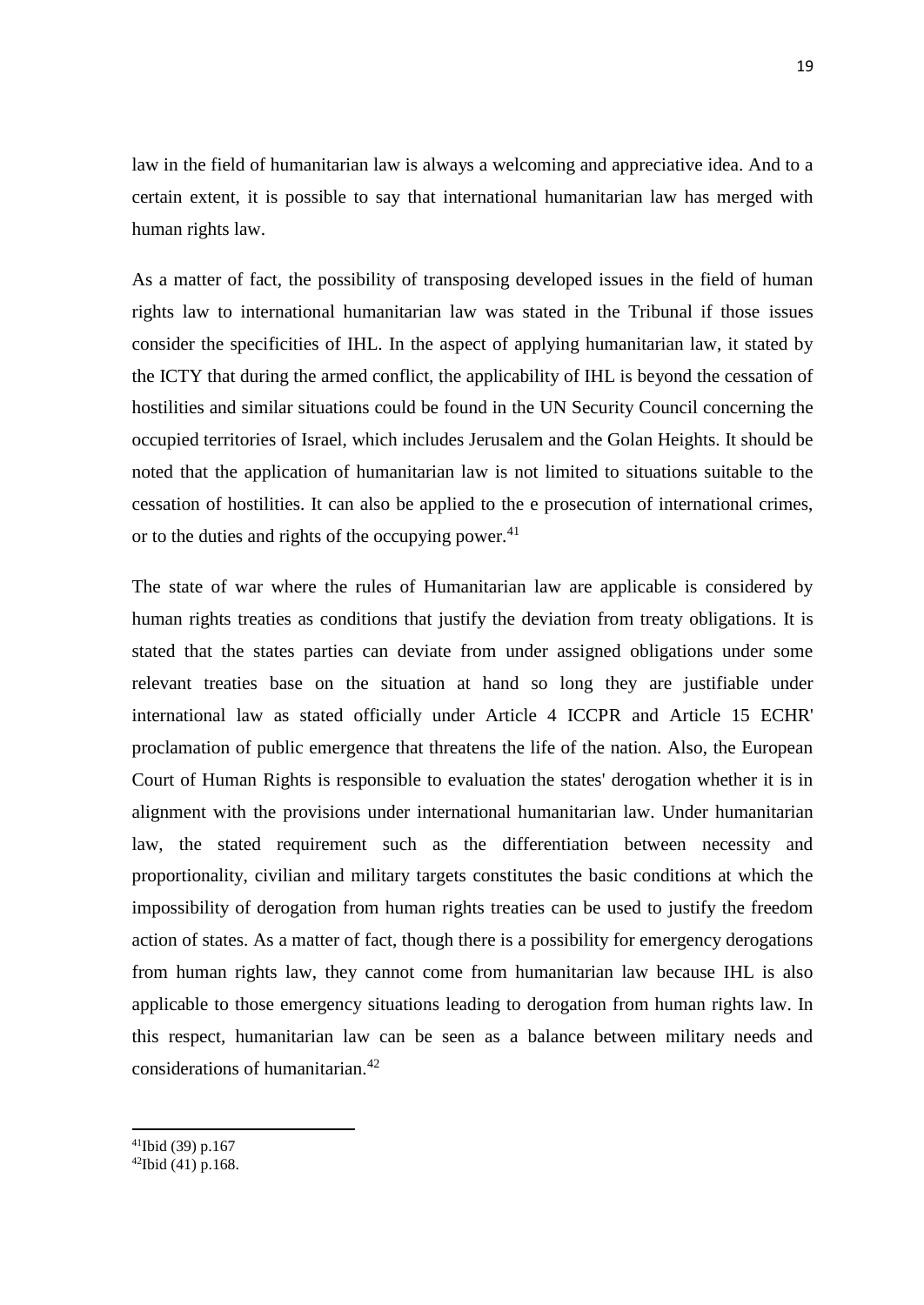There are situations whereby humanitarian law is considered important because it is seen as not much barrier as human rights law, for example, the fight against terrorism that is justified under international humanitarian law. This reflected in the e Israeli Supreme Court' judgment on the unlawful assassination of targeted suspected terrorists. The main two claims observed by the Court concerning its judgment has to do with the relating law that is applicable to targeted assassinations; and the question of how to define the type of combatants qualified for the attack. Based on the first point, the starting point was noted by the Supreme Court to be between the Israel and many other terrorist groups functioning in Samaria, Gaza Strip and Judea, which are the main areas where there are constant armed conflicts. The application of humanitarian law is not really understandable in this situation because based on the Article 2 of 1949 Geneva Conventions and Additional Protocol I of 1977, there is no legal armed conflict. According to these conventions, there must be a conflict between two or more states and in this respect; the perception of terrorism in these areas is not legally qualified for the application of humanitarian law. This means that while there are doubts on the application of humanitarian law in these situations, human rights law is legally applicable in terms of different human rights abuses committed.

It can be concluded in this sense that each body of law can be applicable during armed conflict; each of them can set standards for assessing the relevant conduct of states; the both body of laws can govern the same subjects; and whatever the power of national and international decision making bodies, they have to officially consider the impact of both human rights law and humanitarian law on their outcomes in order to comply with international law.<sup>43</sup>

According to American Red Cross (2011) both international humanitarian law and human rights law are complementary in nature. The two body of law aim for the protection of human dignity though they are doing this not under the same circumstances and in different ways. Human rights law is applicable to every situation and it covers every individual subject under the jurisdiction of a state. It aims at ensuring individual protection from the arbitrariness of state's behaviour, which means human rights law is also applicable during the period of armed conflicts. There are exceptional conditions for

<sup>43</sup>Ibid (39) p.5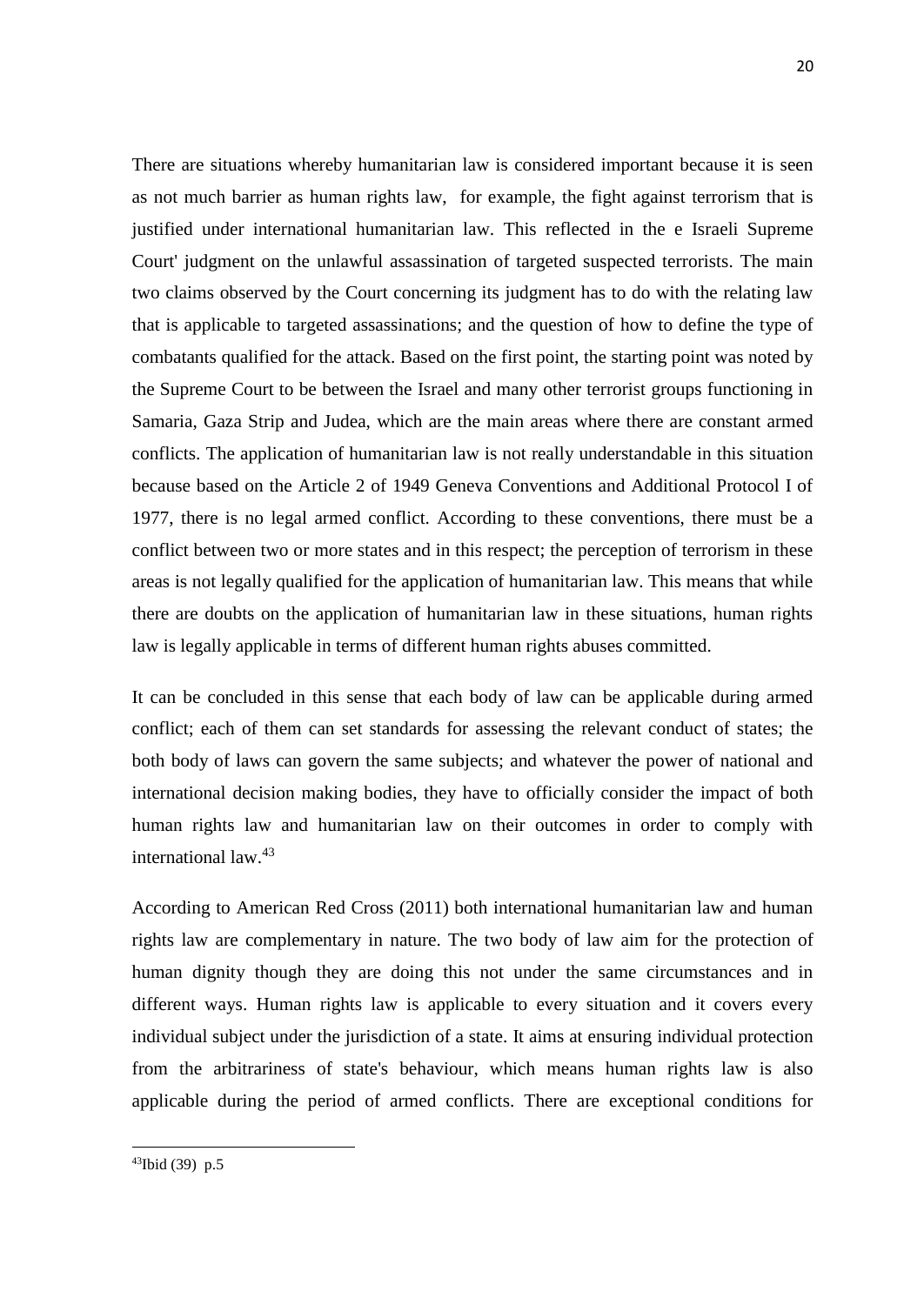derogation from human rights such as the period of public emergency that are threatening to the life of nation as stated under many human rights treaties such as the European Convention, the international Covenant on Civil and Political Rights and the American Convention on Human Rights. In this respect, there are some rights that can be temporarily suspended for the sake of national security within a particular period of time such as (freedom of movement, liberty and security, freedom of association, etc.<sup>44</sup>

But there are cores that can never be suspended regardless of whatever happens. On the other hand, IHL is specially designed for the times of armed conflicts that aim to ensure the protection of victims of war such as civilians, wounded and sick, prisoners, displaced, etc and also for regulating the conduct of war. This means that because it is applicable to certain situation, there is no chance for derogations. The main targets of international humanitarian law is to ensure the protection of life, health and human dignity of civilians as well as fighters of war that are no longer part of the war, those that are sick and wounded, and also to regulate the methods and means of conflicting parties in fighting war. The basic aim is to reduce the implications of war and by doing this, IHL has also serve to protect some core values of human rights during the period of armed conflicts such as barring of slavery, torture and inhumane treatment. If these protections are examined collectively, it can be said that both body of laws (human rights and humanitarian law) are set to ensure the protection of some basic rights.<sup>45</sup>

In conclusion, this chapter basically focuses on the conceptual clarifications about the research topic. Definition of terrorism, global on terrorism, international humanitarian law, and international human rights law and basically the inter-relationship between the two bodies of law are explained. This is done in order to establish the significance of complying with international humanitarian law during global war on terrorism and how failure to comply with this law would likely result to human right casualties.

<sup>44</sup>American Red Cross. "Survey on International Humanitarian Law." Research conducted by ORC International, (2011), p.1-2

 $45$  Ibid (44), p.2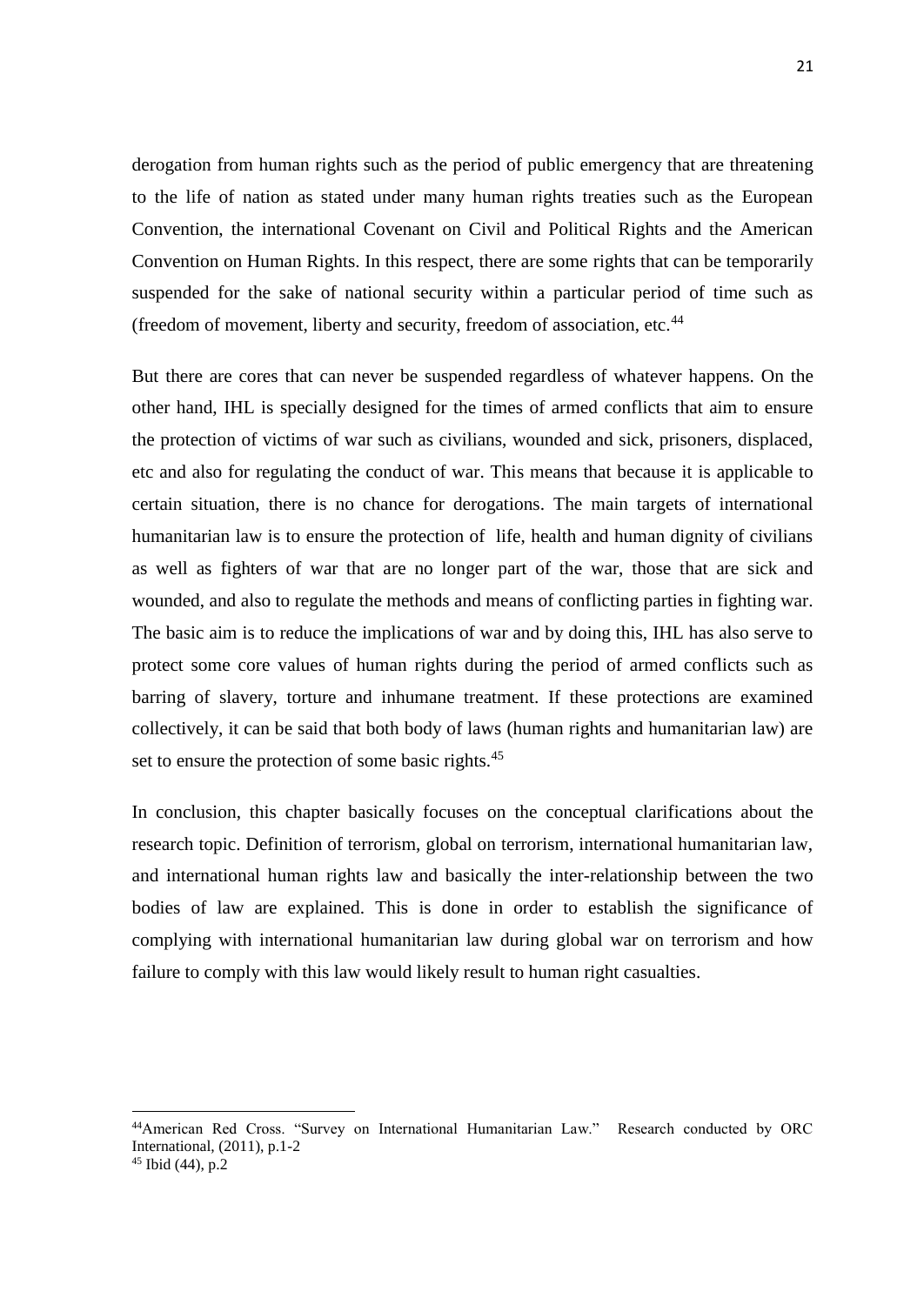## **CHAPTER THREE**

## <span id="page-32-0"></span>**HUMAN RIGHTS, IHL AND COUNTER-TERRORISM**

#### <span id="page-32-1"></span>**3.1 Human rights and Counter-terrorism**

In order to ascertain the need to ensure the protection of international humanitarian law during global war on terrorism, it important to examine the human rights situation during counter-terrorism. It should firstly be noted that there is no difference between the disastrous effects of terrorism on human rights and effects of counter-terrorism on human rights if adequate measure is not taken in carrying out these operations. Due to the impacts of terrorism on human rights, it is both the right and duty of states to ensure that effective measure is taken in combating terrorism and these effective counter-terrorism measures are complementary with the protection of human rights. As stated in the chapter I, section E of the United Nation Security Council after the events of 9/11 that there is a need for Counter-Terrorism Committee that would oversee the implementation of counter-terrorism measures in order to strengthen a uniform approach in responding to the threat of terrorism and legal framework for international cooperation in the aspects of reducing the rate of financing terrorist activities, decreasing its risk to obtaining modern weapons, formation of monitoring body and improvement on information concerning cross-border.<sup>46</sup>

Regional organizations such as the Council of Europe, the African Union, League of Arab States, the European Union, the Organization for Security and Co-operation in Europe, the Organization of American States, and the South Asian Association for Regional Cooperation and other organizations and the Organization of the Islamic Conference have been efficient in developing regional approaches to fight against terrorism. Since the adoption of Security Council resolution 1373 (2001), there has been formation of counterterrorism legislation and security, which mostly have created the space for human rights

<sup>46</sup> chapter I, section E of the United Nation Security Council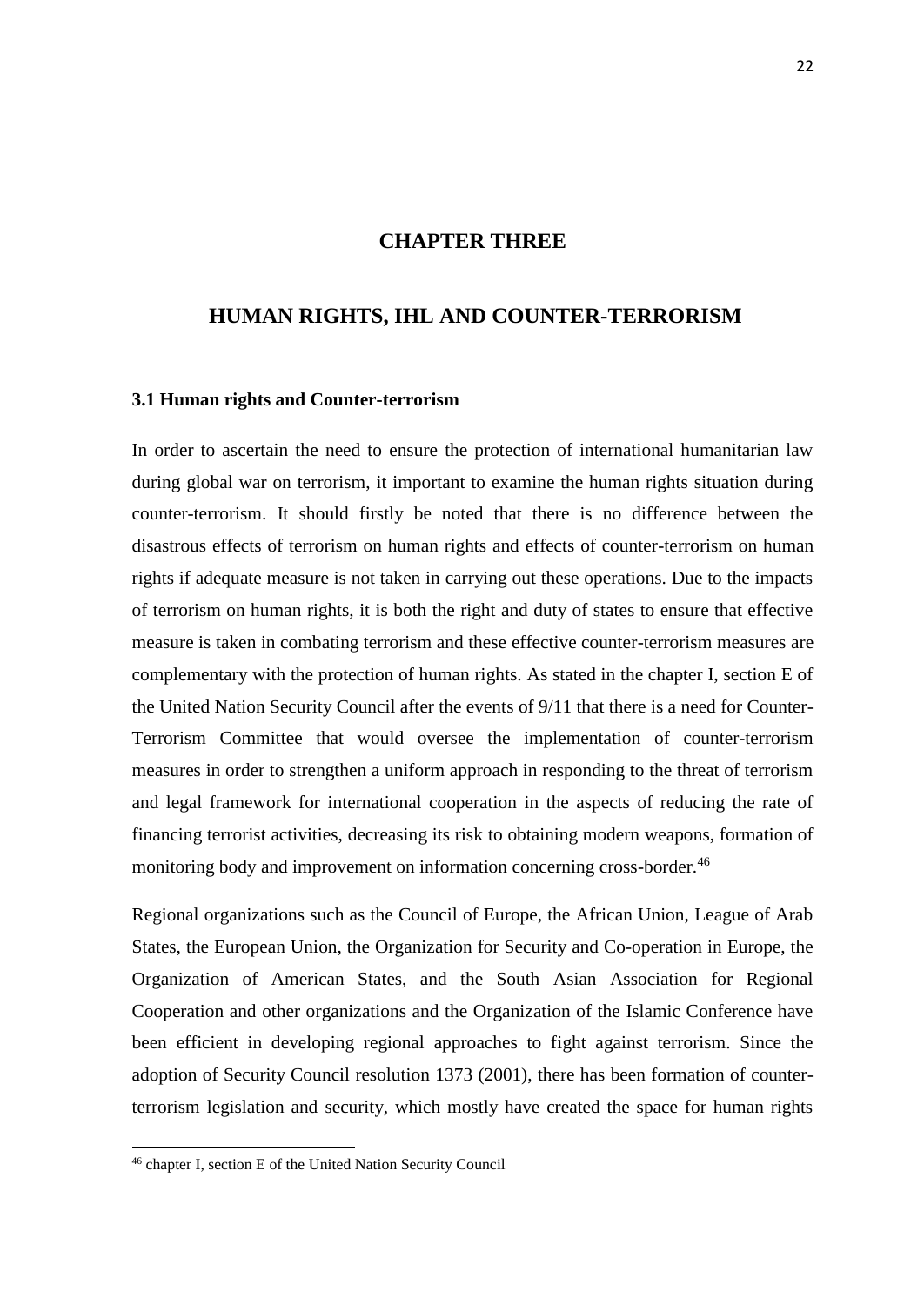protection. And many countries have violated civil liberties and fundamental human rights in the course of discharging their assigned duties of fighting against terrorism via quick reformation of their legislative and practical measures. But there are most important human rights that must be protected by states in combating against terrorism; these rights will be discussed later.<sup>47</sup>

There is high rate of commitment found on the side of international community engaging in different measures via the adoption of the United Nations Global Counter-Terrorism Strategy by the General Assembly in its resolution 60/288 to ensure that human rights are adequately protected as well as the rule of law to be foundational basis of fighting against terrorism. Different measures have been adopted by member states in addressing the conducive conditions for the functionality of terrorism along with the inclusion of the absence of rule of law and human rights violation. They have also been committed to adopt measures ensuring that any counter terrorism measure taken must comply with their stated obligations within the scope of international law and specifically human rights law, international humanitarian law and refugee law. The report submitted by the High-level Panel on Threats, Challenges and Change in 2004 claimed that international terrorist organizations are able to recruit high number of people as a result of high rate of poverty, foreign occupation and lack of democracy and human rights. In 2005, the General Assembly adopted The World Summit Outcome buttressing on the need to respect human rights during global war on terrorism or counter-terrorism with the conclusion that any attempt to combat against terrorism by international cooperation must comply with stated rules of international law with the inclusion of the United Nations and relevant international conventions and protocols.<sup>48</sup>

Additionally, the United Nations General Assembly and Human Rights Commission have explained emphatically that any measure taken by states to fight against terrorism must comply with regulations stated under international human rights law, refugee law and international humanitarian law. In doing the same thing, the UN security Council started with the set out declaration in resolution 1456 (2003), stated that "States must ensure that any measure taken to combat terrorism comply with all their obligations under

 $\overline{a}$ 

<sup>47</sup>Hellquist E (2014), p.8-9

<sup>48</sup> Security Council Report (1999), p.10.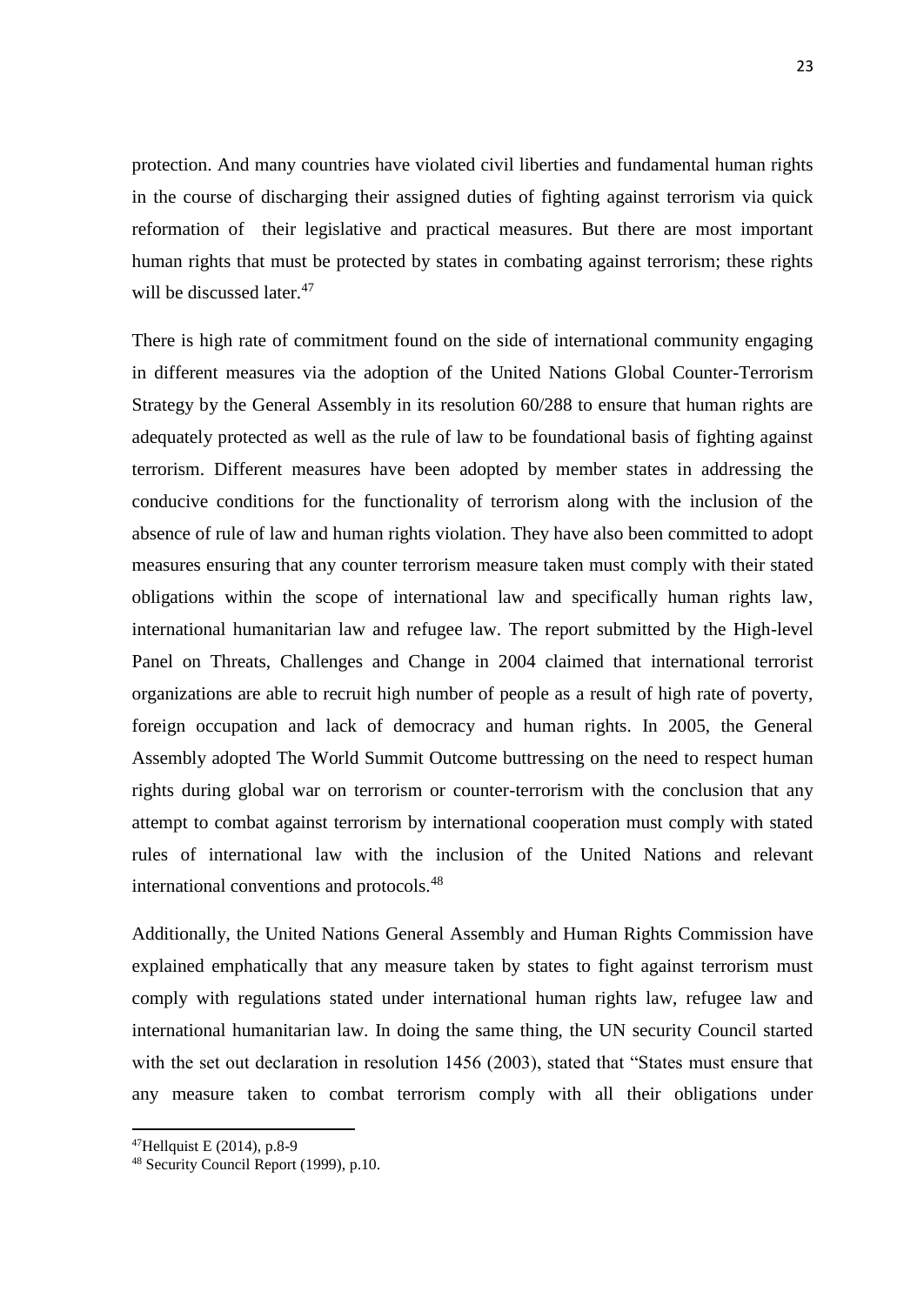international law, and should adopt such measures in accordance with international law, in particular international human rights, refugee, and humanitarian law." This rule was reconfirmed in Security Council resolution 1624 (2005). In the report submitted in 2006, it was stated that "Uniting against terrorism: recommendations for a global counter-terrorism strategy" (A/60/825), where by human rights was described by the United Nations Secretary-General as the basic significant factor in implementing every phase of counterterrorism strategy with emphasis laid on the ideal measures taken in counter-terrorism to be complementary with protection of human rights and not contradictory with each other. As stated by Universal and regional treaty-based bodies in supporting this assertion that the legitimacy and lawfulness of counter-terrorism measures is dependent on its compliance with international human rights and humanitarian law.<sup>49</sup>

According to the United Nations Global Counter-Terrorism Strategy, the relationship between human rights and security was reaffirm with the main priority given to the respect of human rights and rule of law as the main factor of national and international counterterrorism efforts. The designed strategy has mandated the commitment of the member states to ensure the protection of rule of law and human rights as foundational tools of combating terrorism. In order to improve its level of effectiveness, the development of national counter-terrorism strategies seeking for the prevention of terrorist acts and addressing the various conducive conditions for spreading terrorism should be included as well as efforts to lawfully extradite perpetrators of such acts, to enhance effective involvement of leadership of civil society and to pay ultimate attention to the rights of people with the experience of human rights violations. It should be noted that, the protection and promotion of human rights is not only essential but states have to ensure the compliance of international human rights obligations during counter-terrorism military operations.<sup>50</sup>

The Security Council is assigned with the primary duties under the Charter of the United Nations to maintain international peace and security with the inclusion of different measures taken in addressing terrorism as a threat to international security and peace. As a

<sup>49</sup>Adil Duyan. "Analyzing Different Dimensions and New Threats in Defense Against Terrorism." Center of Excellence-Defense against Terrorism. (2012), p.330

<sup>50</sup>Christian Tomuschat. "Human Rights and International Humanitarian Law." The European Journal of International Law Vol. 21 no. 1, (2010), p.17-18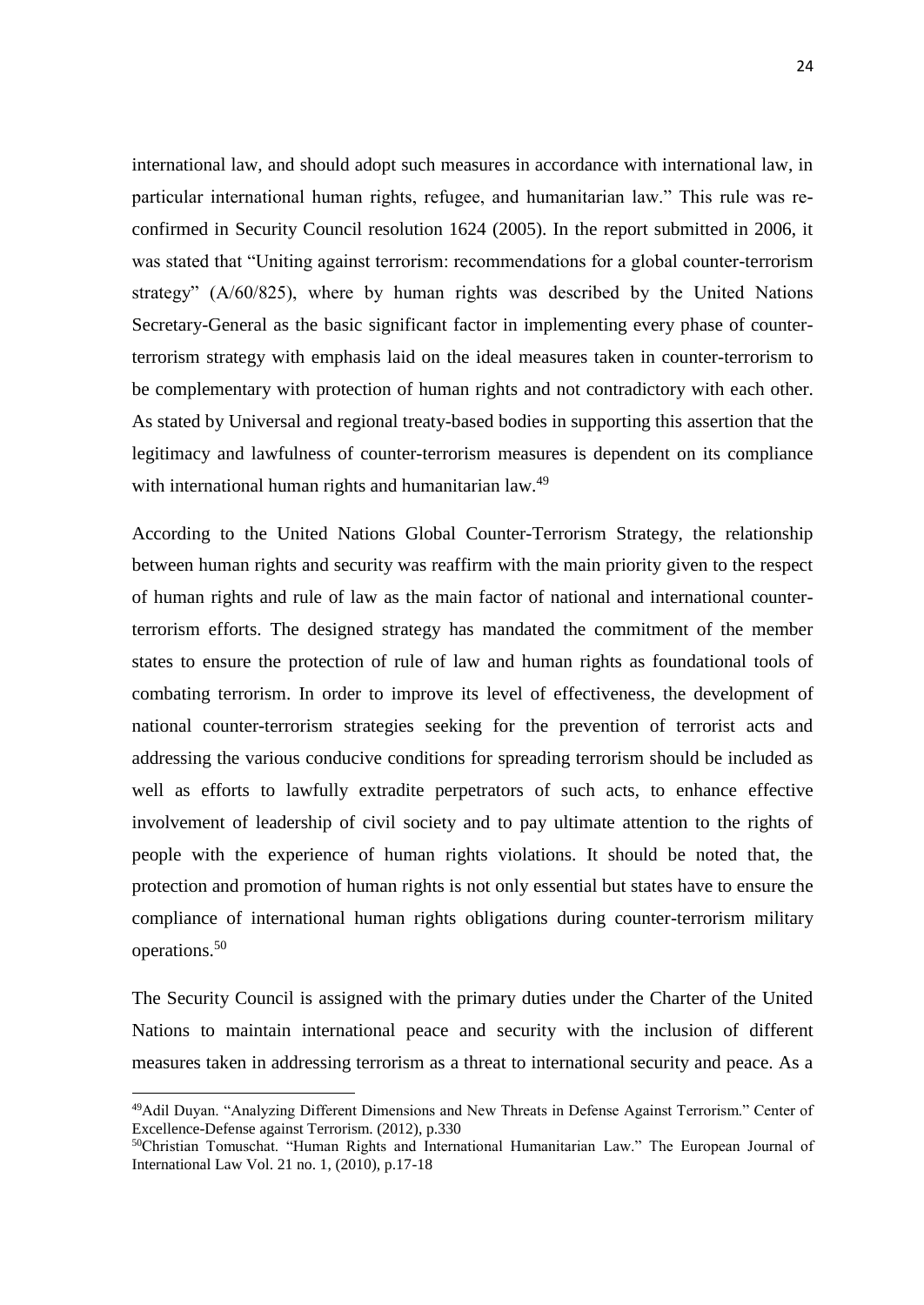result, there are many counter-terrorism actions that have been taken by the Security Council most vividly in forms of placing sanctions against the excess of states that have relationship with any terrorist act as well as the formation of committees assigned with the duties of monitoring the progressive implementation of the sanctions placed. There was adoption of resolution 1373 (2001) in year 2001, which put states under the obligation of engaging in different measures in preventing the activities of terrorism and criminalize every form of terrorist action as well as seeking their attention if needed to engage in collaborative measures by promoting cooperation among states in order to combat against terrorism such as signing up to international counter-terrorism instruments. United Nations member states are obliged to always inform the Counter-Terrorism Committee on their progress in combating terrorism. This means that in ensuring the compliance of counterterrorism measures to international human rights law, refugee law and humanitarian law in several of its resolutions, the Security Council has called the attention of every member state.<sup>51</sup>

Additionally, under the legal framework of human rights, the general obligations assigned to states are extremely required by the universal treaties on counter-terrorism to comply with the various aspects of human rights law. But it is quite unfortunate that despite all the available provisions stated in different conventions concerning the significance of ensuring the protection of international human rights, refugee rights and international humanitarian law during the war on terrorism, it seems beyond reasonable doubt that the model of this war poses a serious threat to international human rights because there is little or less regards given to human rights both in practice and in theory. The legitimate targets are military fighters and non-combatants becoming the victims of the war either by accident or mistake are always regarded to as collateral damage instead of considering as victims of the attacks. There are many situations resulting to the death of mistaken identity or sentenced without given a legal trial due to the fact that the condition of this war neglects due process. There are limited rate of human rights granted during armed conflicts under

 $\overline{a}$ 

<sup>51</sup>Arnold, R. and Quenivet. "International Humanitarian Law and Human Rights Law: Towards a New Merger in International Law." MArtinusNijhoff Publishers (2008), p.56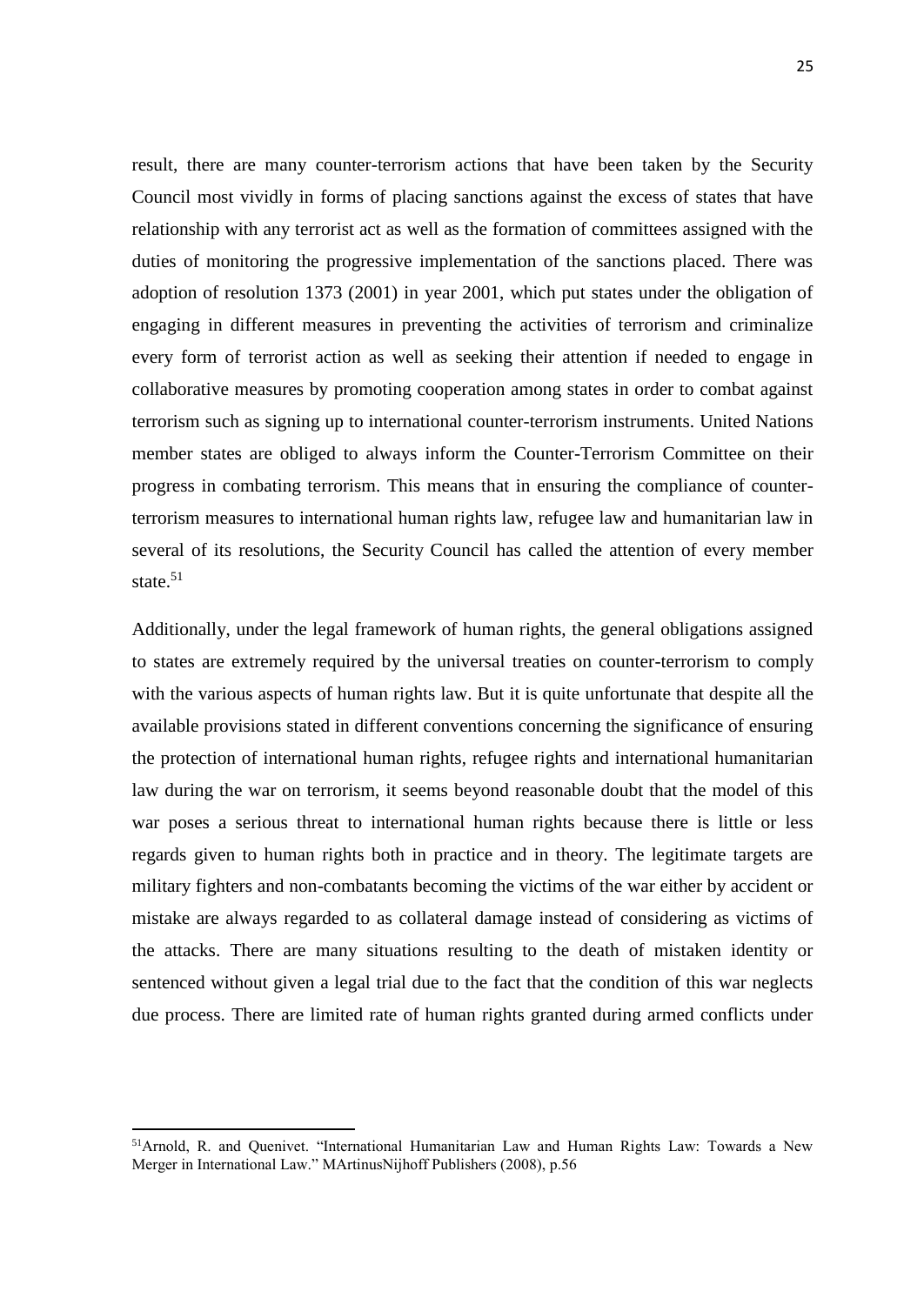the international humanitarian law though these rights cannot be compared with the rate of available rights to be enjoyed during peace time.<sup>52</sup>

A basic example of human rights violation is tolerance of torture. Since the attacks of 9/11, the Washington Post reports has declared the commitment of United States to capture countless of terrorist suspects in different countries and take them to where they can be interrogated under serious torture. It should be noted that it is not only United States that have demonstrated its strong interest in using torture to obtain information from the suspects, the Swedish government snatched a suspected Islamic extremist at where he was granted political asylum and he was transferred to Egypt where he was torture to the extent that he could not walk properly according to the report of Amnesty International.<sup>53</sup> Also, none of the adopted international transportation is lawful and as a matter of fact, it is a violation of international treaty obligations under the Convention against Torture. The main fact to be considered in this respect is that war on terrorism is not like any other war whereby the enemies are not state or government. There is no room for negotiation, no chance for ceasefire and non of the enemies is allowed to surrender as it is found in the traditional conception of war. In this kind of war, there is no chance for capitulation, which means the only target of this war is to find all enemies and eliminate them.<sup>54</sup>

According to Hoffman P (2004) the fulfillment of universal human rights is considered as the best way of ensuring freedom and security that are stronger enough to combat terrorism. The framework of human rights is never a hindrance to counter-terrorism. As a matter of fact, in the history, whenever human rights are sacrifice for the sake of security, the result is always violation of both.<sup>55</sup> Usually, marginalized groups and minorities are always experiencing human rights violations. Many times the violations of human rights for the sake national security come in form of arbitrary arrest and imprisonment, mass murder or genocide, the suppression of speech or religion, which has resulted to the death of millions of lives. Undermining international human rights law and institutions will never

<sup>52</sup>Alexander Orakhelashvili. "The Interaction between Human Rights and Humanitarian Law: Fragmentation, Conflict, Parallelism, or Convergence?" European Journal of International Law, Vol. 19 no. 1, (2008), p.164 <sup>53</sup> John Radsan. "A More Regular Process for Irregular Rendition." Seton Hall Law School, (2006), p.42

<sup>54</sup>Ibid (52), p.165.

<sup>55</sup> Mhlanga G (2008), p.60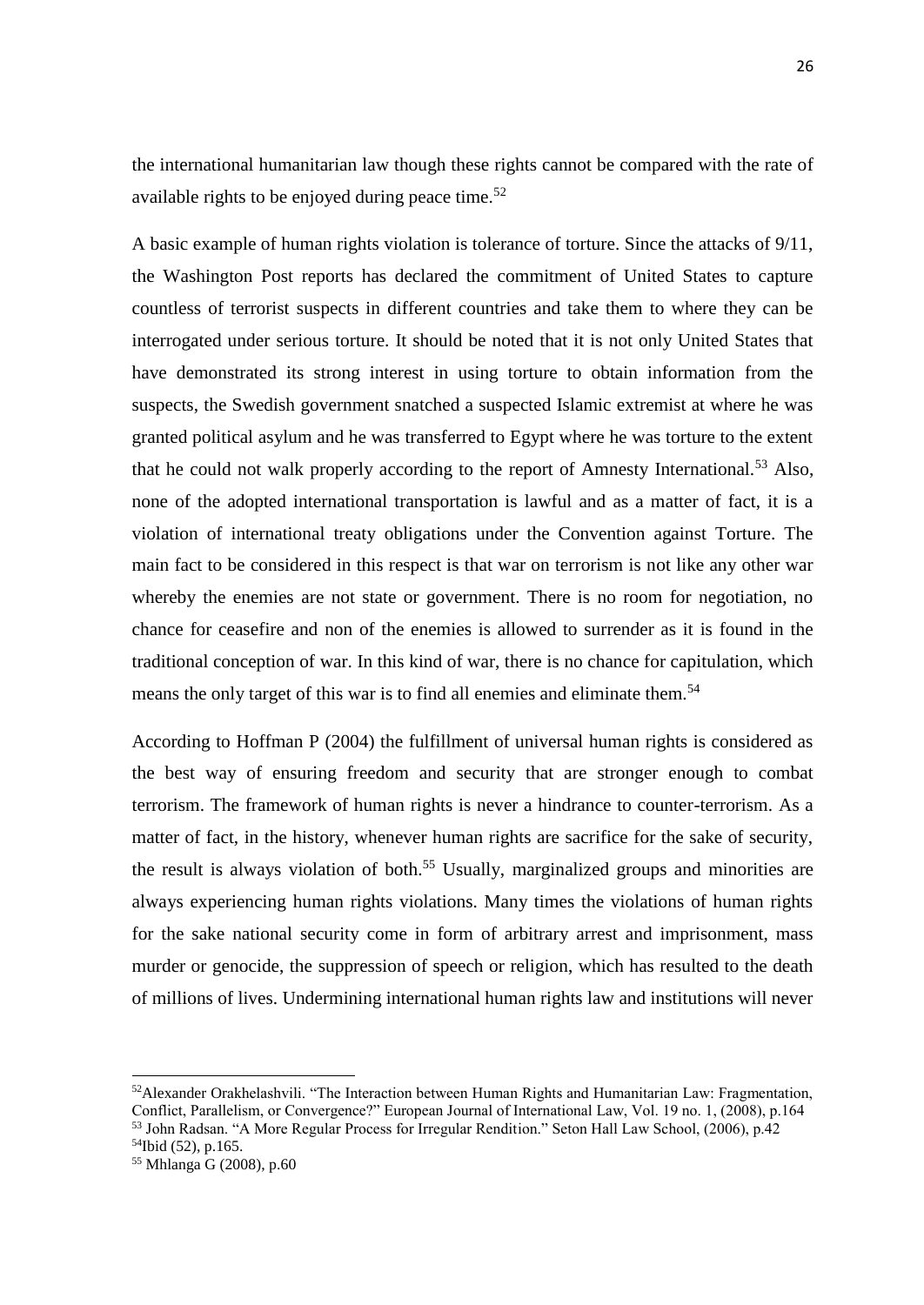facilitate peace in any society.<sup>56</sup> As a matter of fact, the failure of state to adhere to norms of fundamental human rights will likely result to the success of terrorist groups whereby discontented and disenfranchised citizens will be easy to convince to join terrorist groups when they are recruiting their members. Human rights violations for the sake of combating terrorism will undermine every responding effort d to the threats of terrorism making society less secure in both short and long run.<sup>57</sup>

Furthermore, failure to adhere to the universal human rights norms and humanitarian law will not only diminish the societal values but also hinder the possibility of international cooperation and public support to intervene in helping a state to develop an effective antiterrorism approach. No matter the ability of a nation, it cannot singlehandedly curtail the threat of terrorism, which means every government at some point will need international cooperation in order to be strong and active in preventing acts of terrorism. And without complying with the stated standards of international human rights in its counter-terrorism measures, it will be difficult if not impossible to enjoy such international, national, and local assistance. However, the adopted methods of fighting against terrorism so far has put human rights at risk such as method used in detaining and interrogating suspects of terrorism are violation of international human rights and humanitarian norms in the name of security. All around the world, the event of 9/11 has been a justifying tool for governments to suppress human rights in their counter-terrorism measures. It should be noted that there is wide of range of discretion using by governments to identify terrorist threats all around the world, which is officially recognize within the jurisdiction of human rights and humanitarian law.<sup>58</sup>

Within the framework of international human rights, the first conception on war on terrorism is the question of whether this war is actually a war and if it is, what kind of war can it be called? One of the main features of war on terrorism is its un-acceptance that there is any body of law that is applicable to method of fighting the war. Another argument under human rights is the assertion that there is no place in the world where human rights

<sup>56</sup> Hurst Hannum. "Reinvigorating Human Rights for the Twenty-First Century." Human Rights Law Review, Volume 16, Issue 3, (2016), p.411

<sup>57</sup> Paul Hoffman. "Human Rights and Terrorism." Human Rights Quarterly, Vol 26, (2004), p.934.

<sup>58</sup> Ibid (57), p.935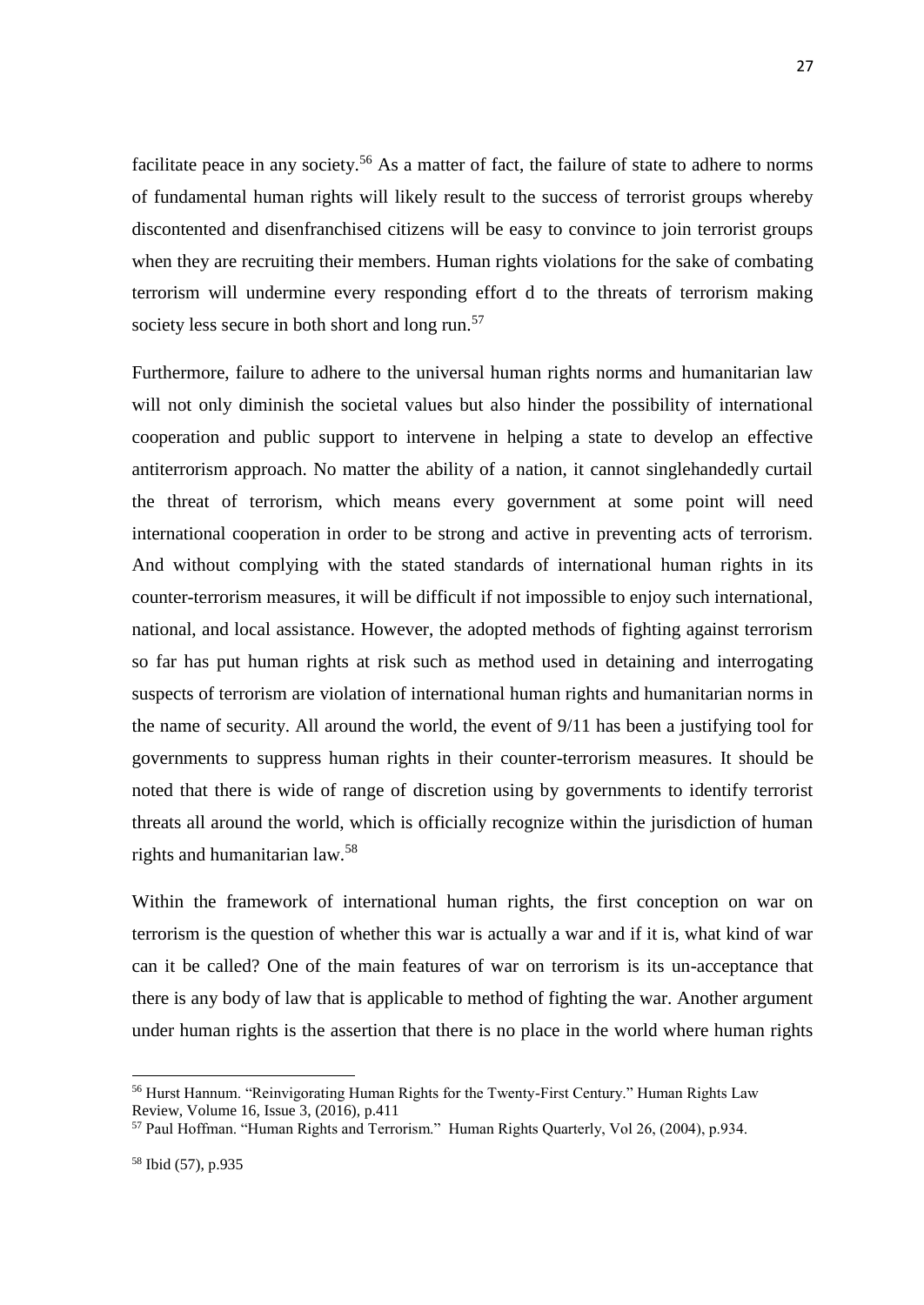should be absence because everybody has the right to enjoy these rights not as a result of their nationalities or race or identity but simply as a result of the fact that they are human being.<sup>59</sup> Additionally, in contrast with the idea of Washington DC about war on terrorism, it should be noted that there is no space between international human rights and international humanitarian law that can be used by war on terrorism as freedom of limitations for combating this war. The primary duty of law is to constrain the power executives and make them subjects to law. The un-acceptance of rule of law to regulate the conduct of war on terrorism has resulted to violations of individual rights.<sup>60</sup> The decision of the United States in 2003 to react to questions raised by the UN Special Rapporteur on Extrajudicial, which led to killing of six men in Yemen through the use of missile shot is great example.<sup>61</sup>

With the definition of war on terrorism, it becomes visible that the United States and cooperating governments have successfully destroyed all human rights protection n even in many situations that international humanitarian law is involved. There is no reason why this would in practical sense become a motivation for any government fighting against national liberation movements, dissidents or opposition individual and label them as terrorist in order to justify their military attacks against them. The geographical scope of fighting this war is boundary-less. Terrorism has been defined as any act that considers fighting against terrorism as a threat. The whole planet is the battle ground regardless of borders and sovereignty. Protection of human rights does not make any sense in combating terrorism.<sup>62</sup>

### <span id="page-38-0"></span>**3.2 IHL and War on Terrorism (GWOT)**

As it has been explained many times in this dissertation, the regulation of how war is conducted is the main objective of international humanitarian law. It is a body of law that includes many treaties aimed at regulating the means and method of war, the construction

<sup>59</sup> OHCHR Fact Sheet. "Human Rights, Terrorism and Counter-terrorism." Office of the United Nations High Commissioner for Human Rights, (2008), p.5.

<sup>60</sup> Marco Sassoli. "Transnational Armed Groups and International Humanitarian Law." Occasional Paper Series, (2006), p16.

<sup>61</sup>Andrea Bianchi. "Assessing the Effectiveness of the UN Security Council's Anti-terrorism Measures: The Quest for Legitimacy and Cohesion." European Journal of International Law, Volume 17, Issue 5, (2006), p.4

 $62$  Ibid (57), p.940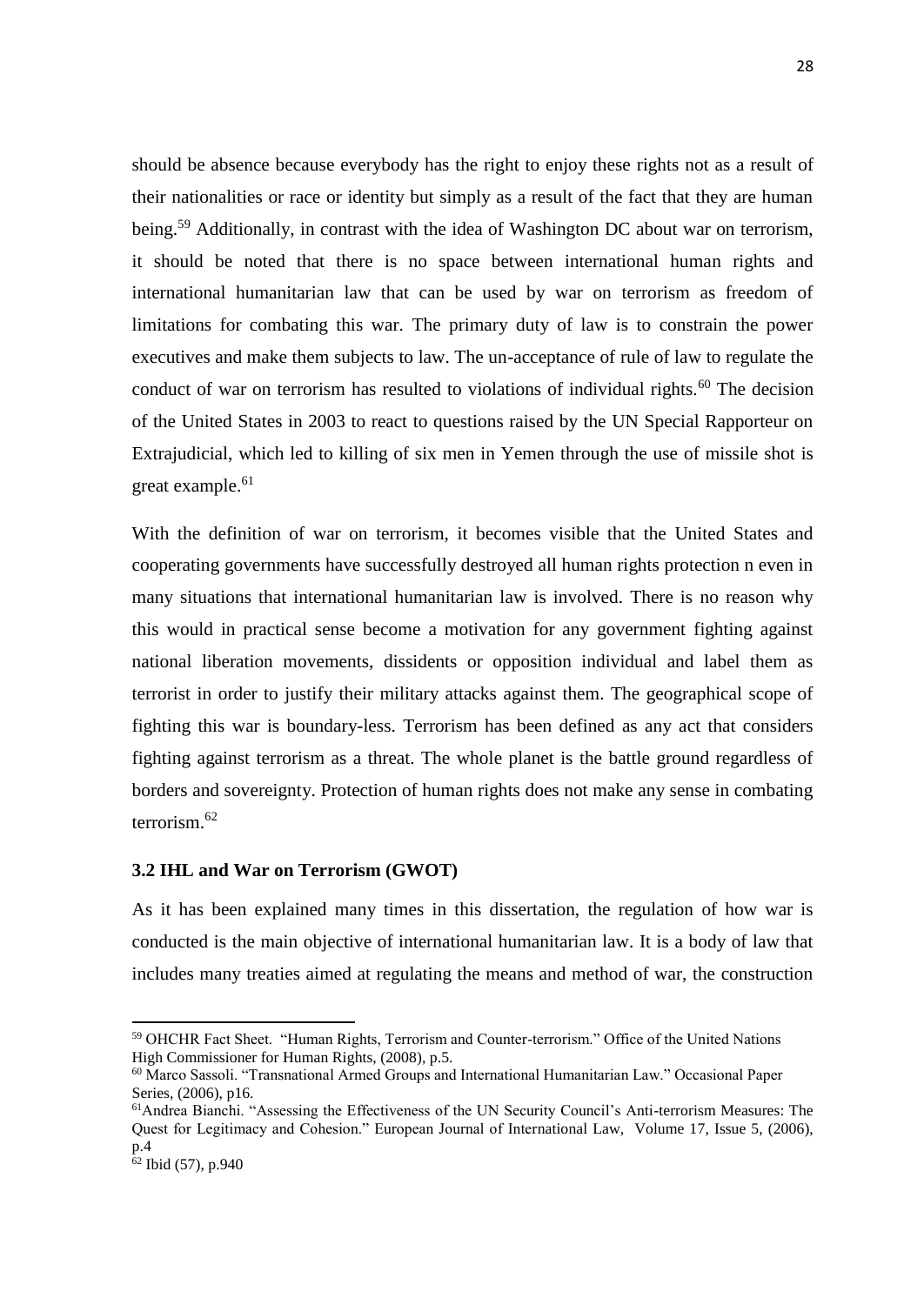of enemies during wartime, the condition of civilians and those combatants that are no longer taking part in the war. The stated treaties under IHL are the four Geneva Conventions of 1949, and the two Additional Protocols of 1977 whereby the first Additional Protocol covers international armed conflicts and the second Additional Protocol addresses the non-international armed conflicts. The international armed conflicts take place with the involvement of at least two states or conflicts between state and armed groups such terrorist groups situating in the territorial jurisdiction of another state. And the non-international armed conflict covers the conflict between states and armed groups such as terrorist groups or insurgency within the territorial jurisdiction of a single state. The unique nature of this law generally explains the fact that it is binding on both states and non-state actors with the inclusion of every individual participating in the hostilities as well as armed groups. This law is applicable every situation of armed conflict whether it is a formal conflict or informal, so far there are hostilities and military attacks involved.<sup>63</sup>

However, it should be noted that the legal use of ammunitions is not under the scope of IHL. Its responsibility lies in its regulation of the conduct of conflicting parties in armed conflict and the method at which each party attacks each other militarily. There is a connection between the regulations on the conduct of armed conflict and the use of military weapons. This is found in the method of applying the principles governing the dynamics of war whether by states or terrorist armed groups. In the aspect of war on terrorism, it should be noted that there will be constant shift between 'international' and 'non-international' armed conflict under the applicability of IHL base on the nature of each case and character of the conflict. Also, whatever should be the character of the armed conflicts; it cannot hinder the basic general application of the principles of international humanitarian law to all conflicting parties. For example, in the case of Nicaragua v the United States, it was argued by the ICJ that there are identical and similar features in the minimum rules applicable to both international and non-international armed conflicts under the scope of IHL. This similar interpretation was done by the ICTFY and Rwanda with the concluding remarks of the Court stating that it is possible to prosecute individual for war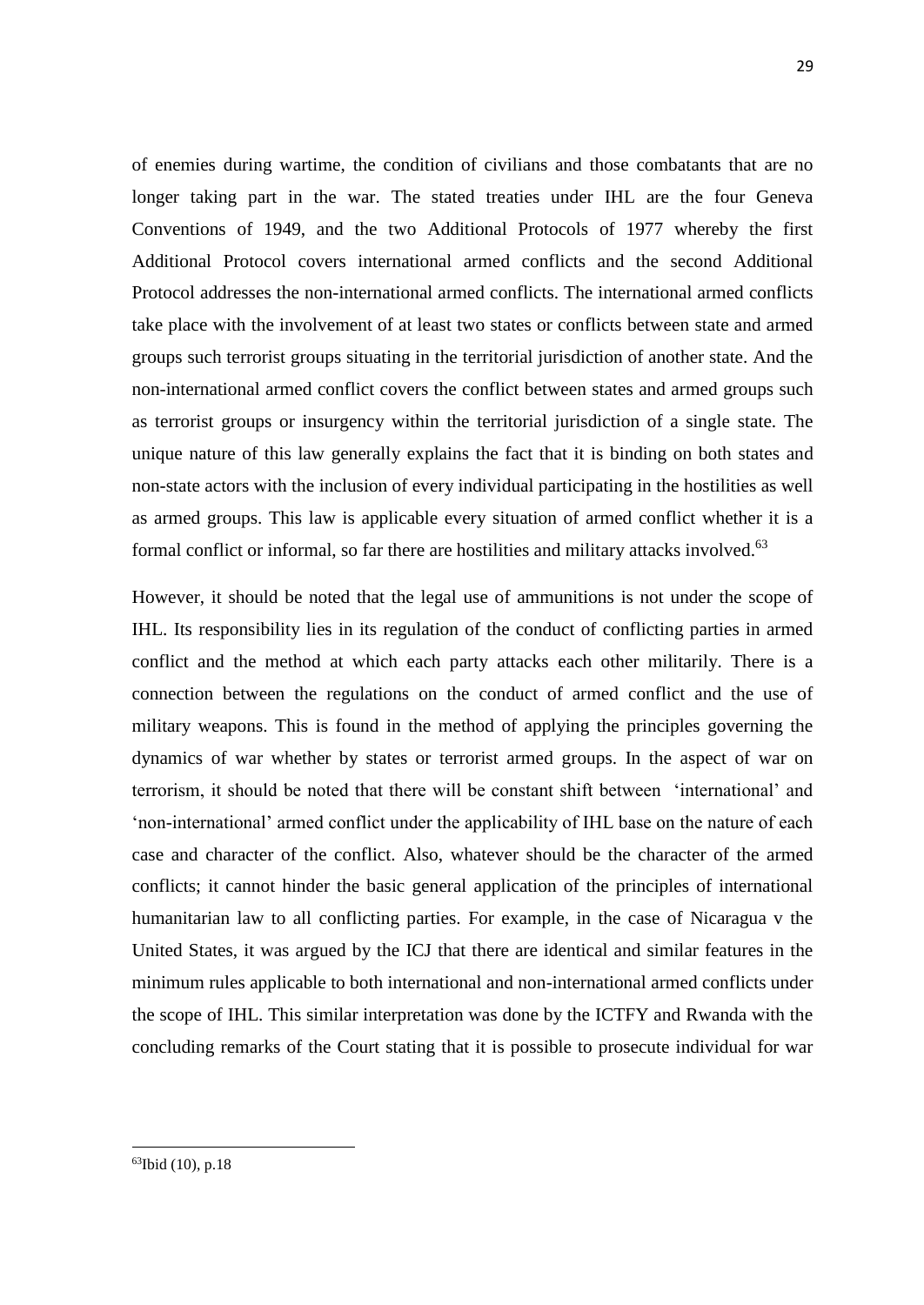crimes even if it is committed in an internal conflict. Whereby the traditional perception of war crimes only belong to international armed conflicts.<sup>64</sup>

### <span id="page-40-0"></span>**3.2.1 The Principle of Distinction and Proportionality**

In explaining the principle of distinction and proportionality, which are basic principles of international humanitarian law. The principle of distinction constitutes the fundamental bases of IHL. It is an obligations placed on the armed conflict to properly differentiate and separate civilians from the combatants and to ensure that combatants that are involved in the conflicts are the main targets for attacks. Base on the definition, combatants can be defined as people or group of individual that organized armed conflicts possessing the right to directly involve in the hostilities. While civilians are not combatants and they do not have any part to take in the armed conflicts. According to Article 13 of Protocol 2 stipulates explains that there shall be general protection for the civilian population and individual civilian against the perilous effects of military operations during armed conflicts. Both civilian population and individual civilian shall not be part of objects of military attack or threat of violence. Civilian shall enjoy this protection unless they decide to take part in the hostilities. It was also stated that civilians should abuse this protection likewise the combatants are not expected to do the same by pretending to be civilian during armed conflicts. Civilians will be persecuted if they are found participating in the hostilities or committing acts of terror with the aim of spreading terrorism among civilian population. International law also stated that the presence of combatants among the civilian population does not automatically define them as combatants and objects of attacks.<sup>65</sup>

In the global war on terrorism, it is difficult to differentiate between civilians and combatants. For example in Afghanistan, Taliban and al-Qaeda forces were not on uniform and also many combatants from the coalition forces were pretending as civilians, performing civil services to civilian population. Also in Iraq, many members of Iraq's armed forces disguised as civilians.<sup>66</sup> This kind of situation is never a hindrance to the application of international humanitarian law though they could create some practical

<sup>64</sup>ICRC. "International Humanitarian Law and the challenges of contemporary armed conflicts." 31st International Conference of The Red Cross And Red Crescent, (2011), p.5-6

<sup>65</sup> Soft Protocol (1949) Protocol Additional to the Geneva Conventions of 12 August 1949

<sup>66</sup> Kenneth Watkin. Warriors without Rights? Combatants, Unprivileged Belligerents, and the Struggle Over Legitimacy. Occasional Paper Series, (2005), p.6.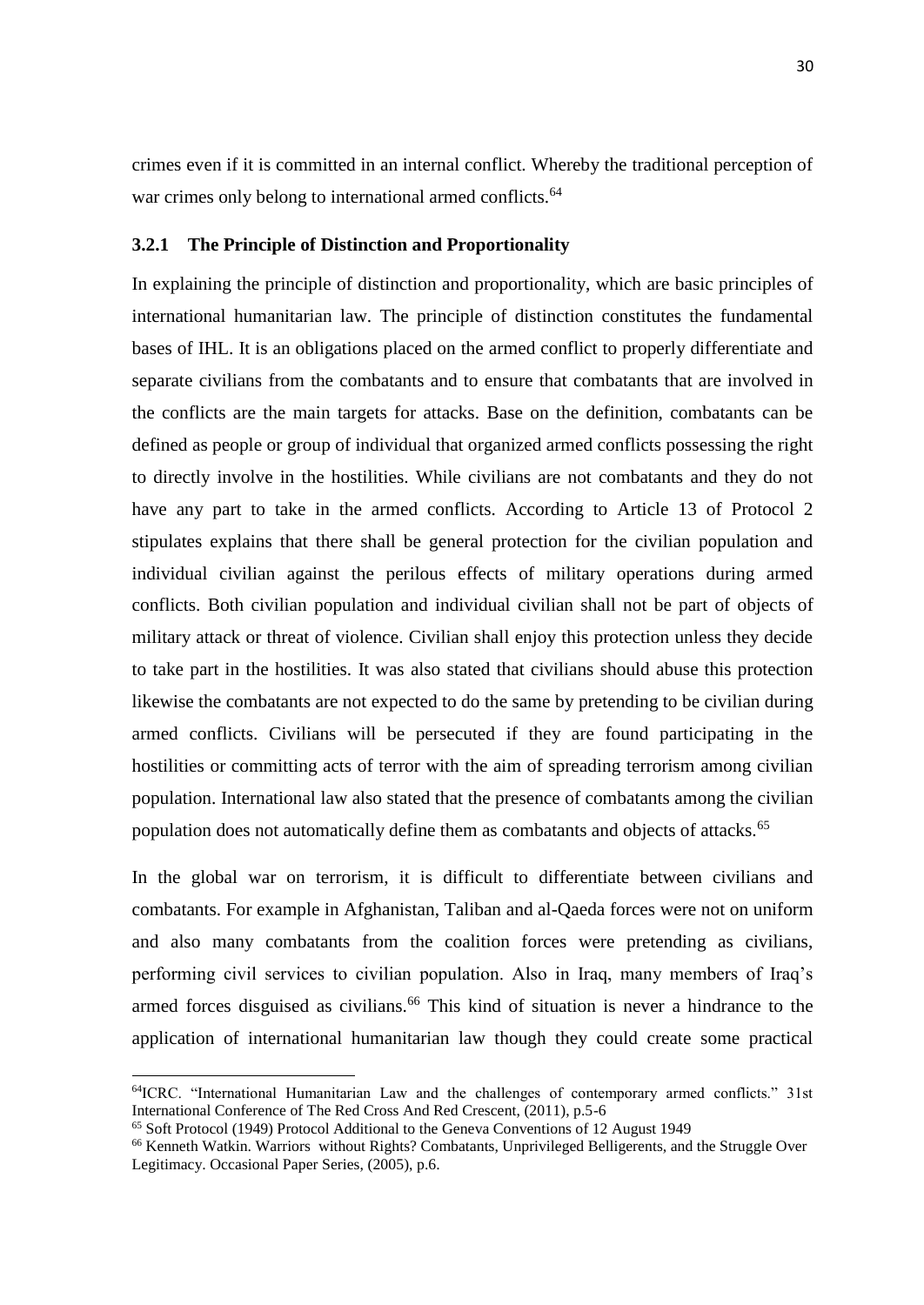challenges to apply the principle of identification. This has always been a challenge to IHL, the difficulties encounter in making distinction between the civilians and combatants. There is official recognition of combatants under IHL if they are armed openly during military engagement. The principle of distinction is applicable to civilians and military objects. Additional Protocol 1 explains military objectives to be different contributions of military acts. This principle is also applicable to indiscriminate attacks and attacks on military targets. The conditions of indiscriminate attacks encompasses those that are not directed for military objective; the use of weapons that cannot directly target military objective; attacks that result to many accidental and incidental loss of civilians.<sup>67</sup>

The second principle of IHL as stated above is known as principle of proportionality, which explains that there should be a solid military purpose in whole context of a conflict. This aspect is difficult to ascertain but ICRC has stated that the achievements of the conflict has to be equivalent or similar to the associated actions in order to ensure that the motive behind the military attacks are for military objectives. In this respect, conflicting parties are expected to terminate any attack that will result to incidental loss of civilians and their properties. This principle also extends to the means and method of conducting warfare. Conflicting parties are mandated to use methods and means that would not result to unnecessary injuries. Conflicting parties during their military operations are not expected to use civilians to shield military targets. They cannot use starvation as a method of combating war, displacement of civilians for the sake of war and destroying objects that are directly connected with the survival of civilians.<sup>68</sup>

#### <span id="page-41-0"></span>**3.2.2 The law of occupation**

In the global war on terrorism, If it is not a UN-led or UN-mandated administration, such as Iraq, the US-led coalition got the temporal responsibility of becoming an occupying power assigned with the duties and obligations under the regulation of IHL. According to section III of the Fourth Geneva Convention of 1949 stated the duties of occupying power along with the obligation of ensuring the protection of civilian population in the occupied territory. In failed state where autocratic government or leader is defeated, the occupying

<sup>67</sup> Weiner Joseph. "Discrimination, Indiscriminate Attacks, and the Use of Nuclear Weapons."

<sup>.</sup> Available at http://lcnp.org/pubs/Weinerttacks.pdf Acessed: 13-12-2017, (2011), p.18-19

<sup>68</sup>Ibid, (10), p.20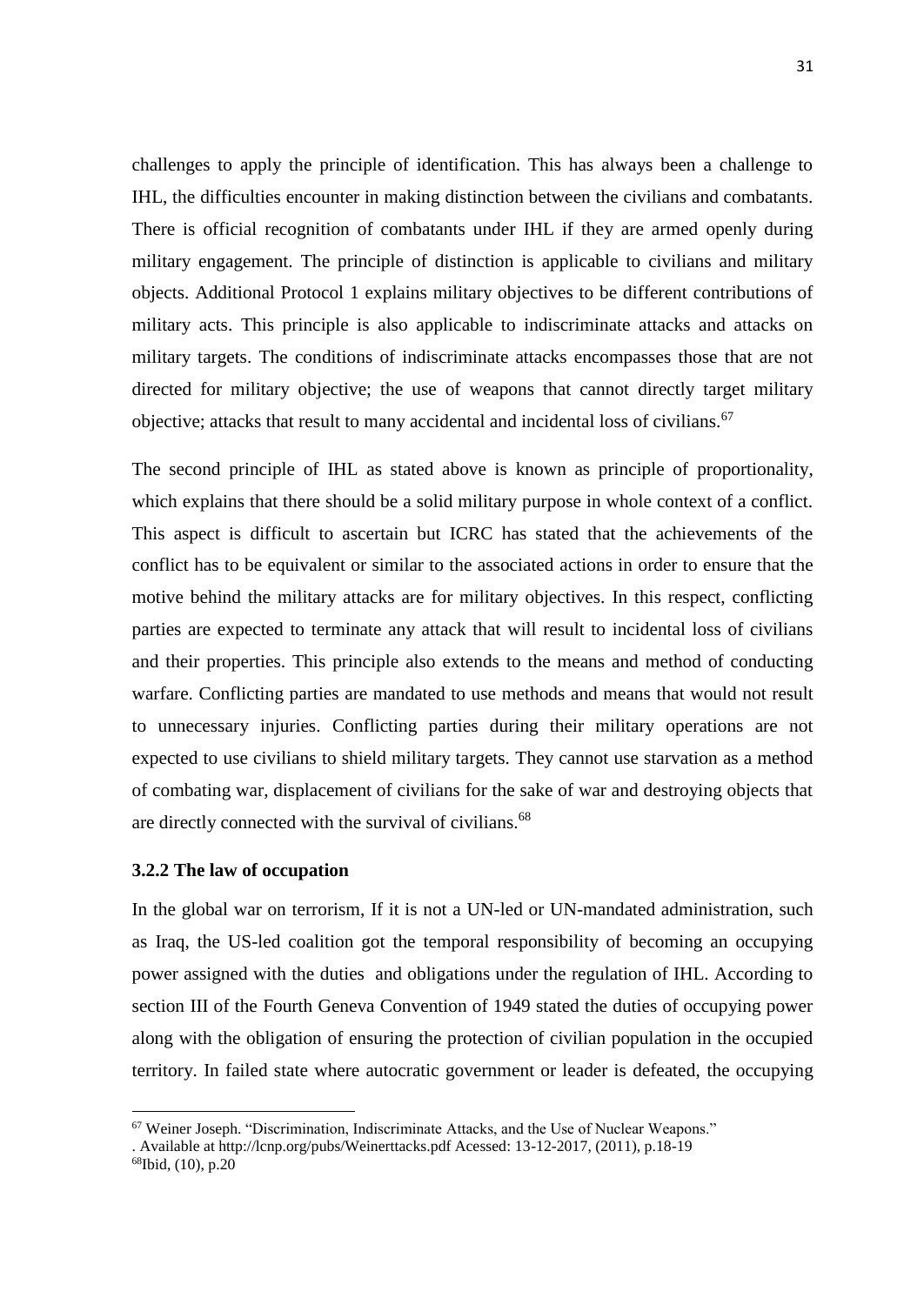power is assigned with administrative responsibilities of ruling the territory and providing humanitarian needs for the people. Base on the stated regulations in Article 55 of the Fourth Geneva Convention states that it is the duty of occupying state to provide food and medical equipment to the host state and as a matter of fact, necessary food stuffs and medical supplies that are sufficient enough should be brought along by occupying power.<sup>69</sup>

The duties of agencies supplying aids can be explained in many ways; the occupying power must ensure the condition of food and supplies of medications to the inhabitants of occupied territory. And there is possibility for occupying power to confirm the sufficiency of these stuffs when they are not for the sake of preventing aid agencies in the host state. This means that the occupying power is acting in breach of Article 70. Also, the occupying power could entreat military necessity in order to escape the work of making verification on the level of supplies of the needed materials, which could also result to the exclusion of aid agencies in the host states. Another fact is that an occupying power can decide to make use of the foodstuffs and medical supplies for extreme situation whereby the requirements of civilian has been adequately taken care of. This require the need for additional obligation of occupying power to arrange the payment of fair price for all remnant goods, which may not be fitting the ethical standards of the international humanitarian agencies. And lastly, it is possible for an occupying power to be incapable of restoring peace and stability after the armed conflicts. And the situation after the conflict may get worse and hinder the work of aid agencies in the occupied territory.<sup>70</sup>

### <span id="page-42-0"></span>**3.3 Three Scenarios of War on Terrorism**

There are different ways at which military forces have been in combating terrorism and while cannot not be considered as armed conflict under the scope of IHL, some are fitting the standards of armed conflicts as defined by IHL and requires the applicability of this body of law. Neuman G.L (2003) explained the scenarios at which global war on terrorism can be fought and the application of IHL principles. These are stated to be on the high seas, against host state and within a host state.

<sup>69</sup>Benvenisti Eyal. "The Security Council and the Law on Occupation: Resolution 1483 on Iraq in Historical Perspective." Available at www.tau.ac.il/law/members/benvenistiamos.doc.Acessed: 13-12-2017, (2003), p.6

 $70$ Ibid (10), p.20-21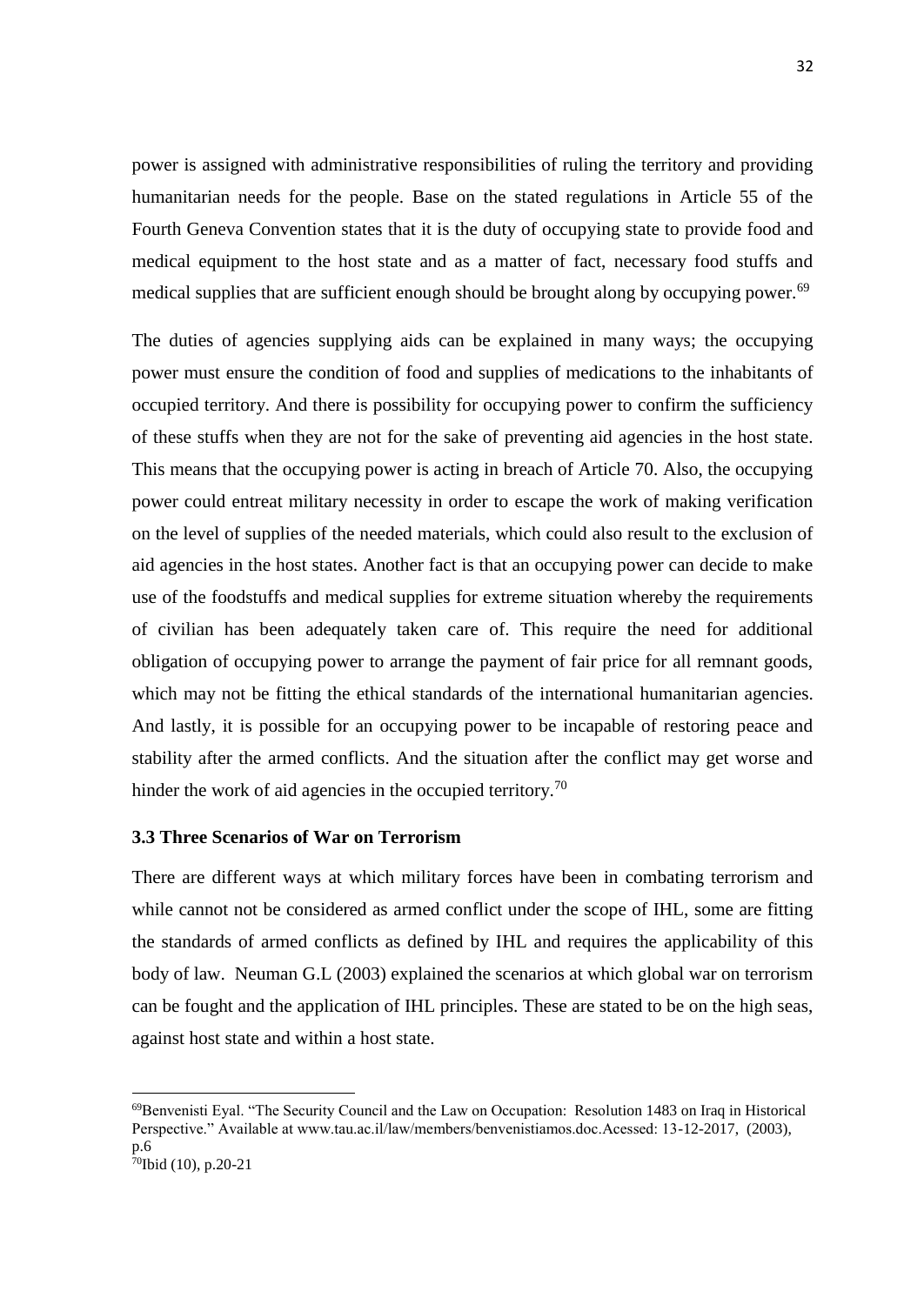The author explains the first scenario to unrealistic in nature, which is a conflict between a state and external terrorist groups on the high seas, launching attacks against a state on the demand that the state' environmental policies should be adjusted. If such state reacted with the use of military force against the terrorist organization then this conflict cannot be classified under international armed conflict within the scope of the 1949 Geneva Conventions, the Stature of ICC and the Additional Protocols. This gives more chance for states to attack such threats without causing any harm to civilians or encroaching another state. The question of whether IHL should address this type of conflict was answered by the author stating that there are general principles of customary international law that has mandated the protection of humanity in this type of situation. It should be noted as well that terrorists are also human being and regardless of their crimes, they deserve to be treated with some level of human dignity. Some of the restrictions on how states could respond in this situation might come from human rights law and not  $IHL$ <sup>71</sup>

The second scenario is described as terrorist actions against the host state, which was explained by the author that when a terrorist organization is situated in a state and start attack the territory of another state, which is a target state provoking an armed response from this state in order to curtail this attack. In this situation where terrorist groups are operating among civilian population, the need for the application of the IHL is to ensure the protection of civilians. The violations committed by the terrorist groups that result to counter-terrorism measures should not be committed by the states' counter-terrorism measure. The application of IHL in this situation is dependent on the decision of the host state concerning the armed conflict. If the target states invade the territory of the host state without its consent for the sake of combating terrorism, it can lead to international armed conflict between the two states. In this respect, the application of IHL will be done basically to protect the civilian population of the host state. Even if the host state consciously accommodates the terrorist group, IHL still applies to protect the civilians of the target state. The rules of human rights cannot ensure the protection of the civilians of host states against the military attacks of the target state. The fact also remains that application of IHL could provide protection for terrorist groups because some bombing

<sup>71</sup>Gerald L. Neuman. "Humanitarian Law and Counterterrorist Force." Available at <http://ejil.org/pdfs/14/2/415.pdf>, Accessed on 15 October 2017, (2003) p.292.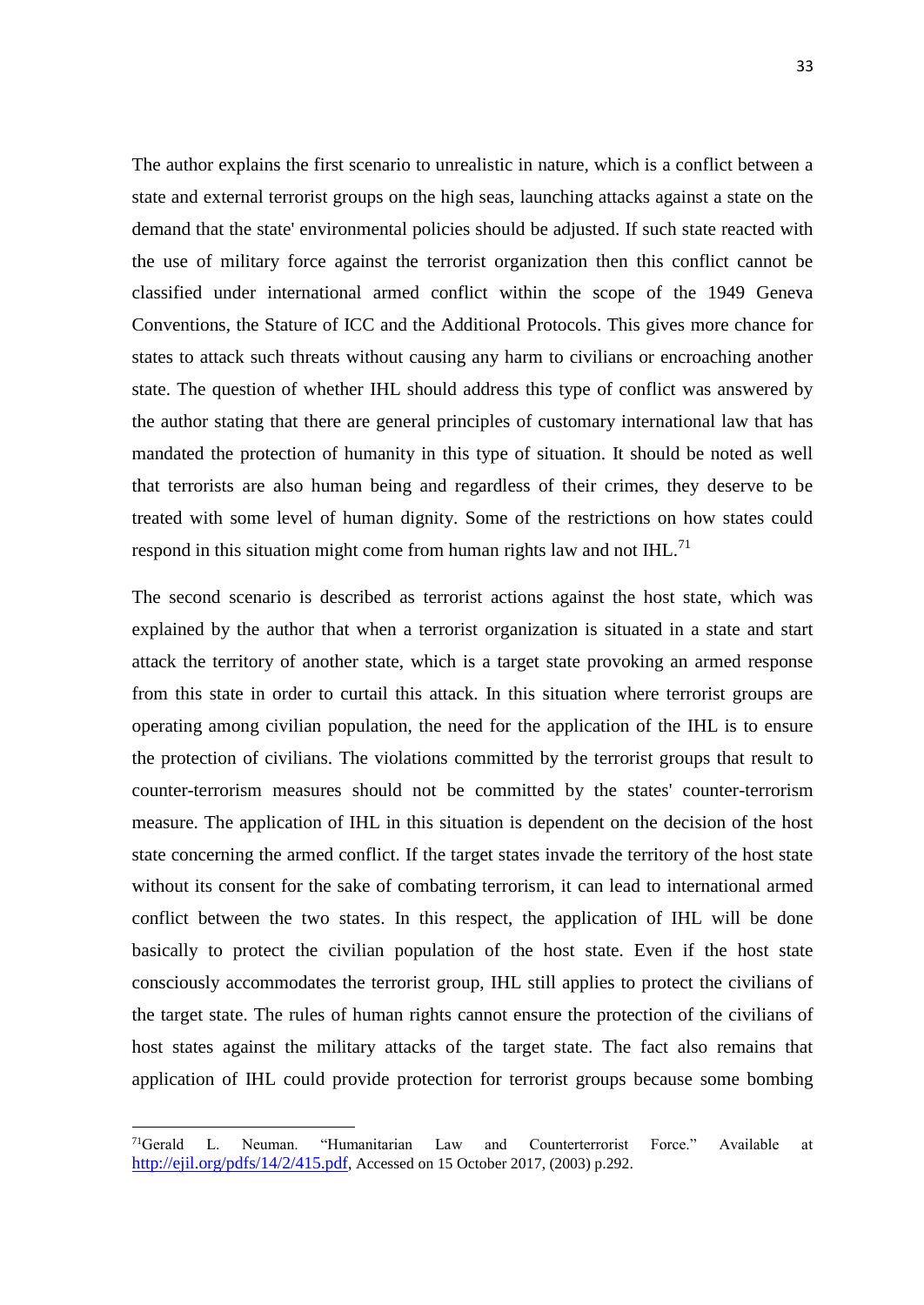strategies that would kill few terrorists at the detriment of many civilians will be disallowed under the principle of IHL.<sup>72</sup>

The third and final scenario is named to be terrorist attacks within the host state. This is a situation whereby the host state refuses to protect the situated terrorist groups in its territory and allow the target states to join its forces in curtailing the terrorist organization. If there is capacity for such terrorist groups to resist then the armed conflict will rise to the stated level under IHL, which could be considered as international armed conflicts due to the intervention of the target state' military forces. This is known as internationalized internal armed conflict, which little attention has been given to it under IHL principles. The rules of internal conflicts regulate the actions of private forces but with the involvement of foreign states supporting the host state then it becomes complex. There are provisions under human rights law concerning the actions of host state violating human rights of its civilian population. And also the goodwill of the host state government for its citizen should not be a hindrance in allowing the target state to join the state. The scope of such conflict should be properly addressed in the regulations of internal conflicts under international humanitarian law.<sup>73</sup>

In conclusion, this chapter explains the various regulations under international humanitarian law and human rights law on how GWOT should be conducted. As put forward by the United Nations General Assembly and Human Rights Commission that any measure taken by states to fight against terrorism must comply with regulations stated under international human rights law, refugee law and international humanitarian law. This is to establish a legal fact on how the conduct of GWOT has violated these regulations and resulted to the same crime committed by terrorist attacks, which is violation of human rights.

 $72$ Ibid (71), p.293

<sup>&</sup>lt;sup>73</sup>Arnold, R. and Quenivet. " International Humanitarian Law and Human Rights Law: Towards a New Merger in International Law." MartinusNijhoff Publishers, (2008), p.8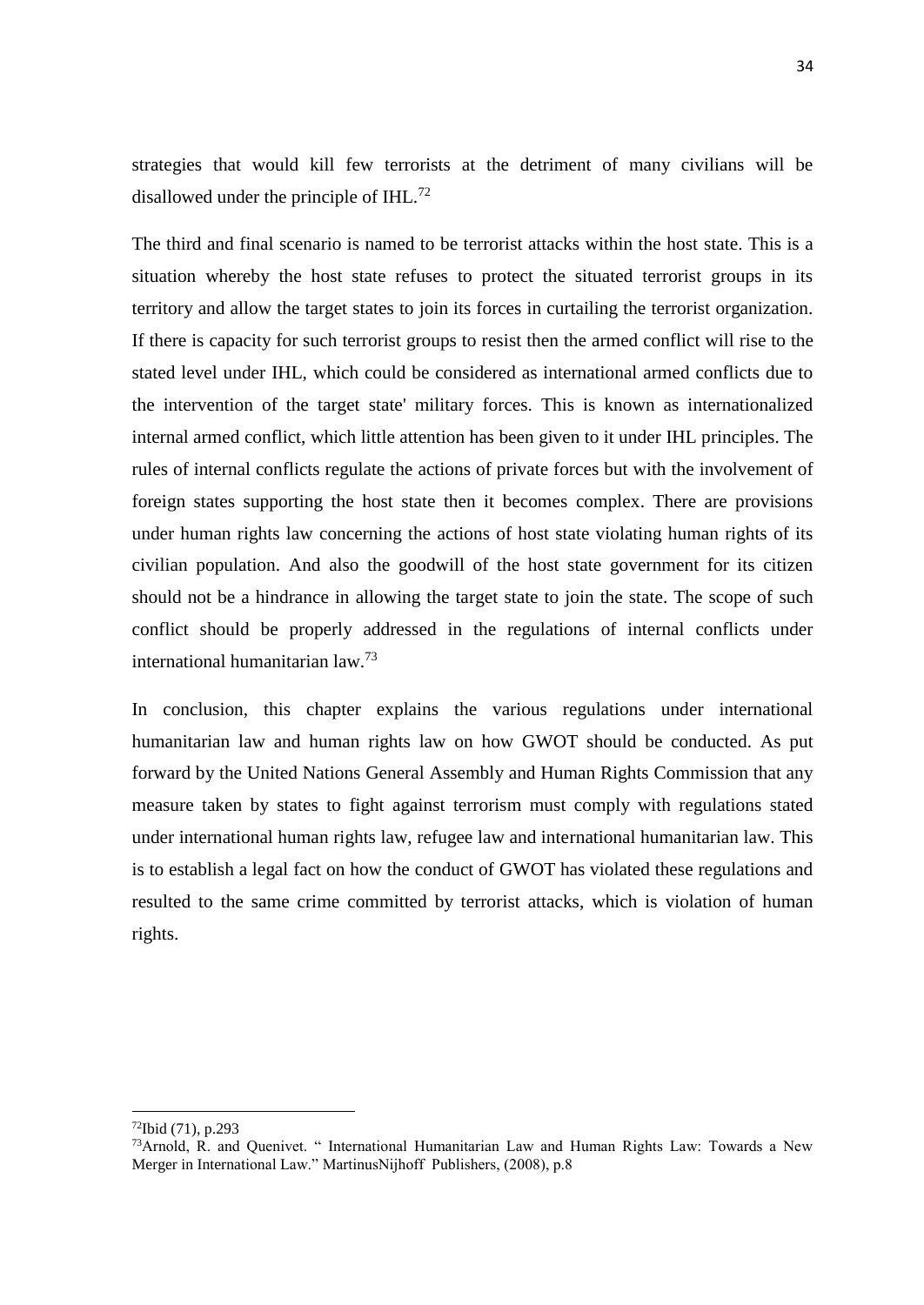## **CHAPTER FOUR GLOBAL WAR ON TERRORISM AND IHL IN IRAQ**

#### <span id="page-45-1"></span><span id="page-45-0"></span>**4.1 The 2003 Iraq War**

 $\overline{a}$ 

This war is also regarded to as the Third Gulf War started in 2003 when the alliance led by United States invaded Iraq under "Iraqi Freedom Operation" against the Baath Party of Saddam Hussein. This invasion resulted to the destabilization of the Iraqi army and the killing of Saddam Hussein. The United States became the occupying power in Iraq with the aim of forming a new system of government and then violence erupted against the U.S alliance forces between the insurgents, the new established Iraqi government and U.S military. According to the report of the Iraq Body Count, in 2011, this conflict has led to the death of around 103,013 and 112,571 Iraqi civilian populations, with the inclusion of around 250,000 Iraqi wounded civilians. Also base on the report of the National Priorities Project, it estimated around 800 billion US dollars cost of the war. Along with over 2millions Iraqis left the country as a result of this war. The U.S invasion of Iraq was the second U.S military operations after declaring a war in Afghanistan under the doctrine of "preventive war" designed by Bush administration, which has been described as the "new American empire" of United States of America by some authors.<sup>74</sup>

Stated Reasons for U.S Invasion Kaka Amin Z.T (2014) Invasion of Iraq was defined as a reaction to 9/11 so the first main reason for this war is fighting against terrorism. Iraq was accused a supportive state for al-Qaida terrorist organizations that have been held responsible for attack against the warship USS Cole, against many U.S. embassies in Africa, and attacks of 9/11. The second stated reason is the accusation against Iraqis leader engaging in the proliferation of weapons of mass destruction and the need to destroy these weapons. And the third reason was the need to destroy the regime of Saddam Hussein, eliminate him and establish democratic system of government in the country. These three stated reasons have been the claims of United States to justify its military operations in the

<sup>74</sup>Youssef Bassil. "The 2003 Iraq War: Operations, Causes, and Consequences." IOSR Journal Of Humanities And Social Science (JHSS), Volume 4, Issue 5, (2011), p.29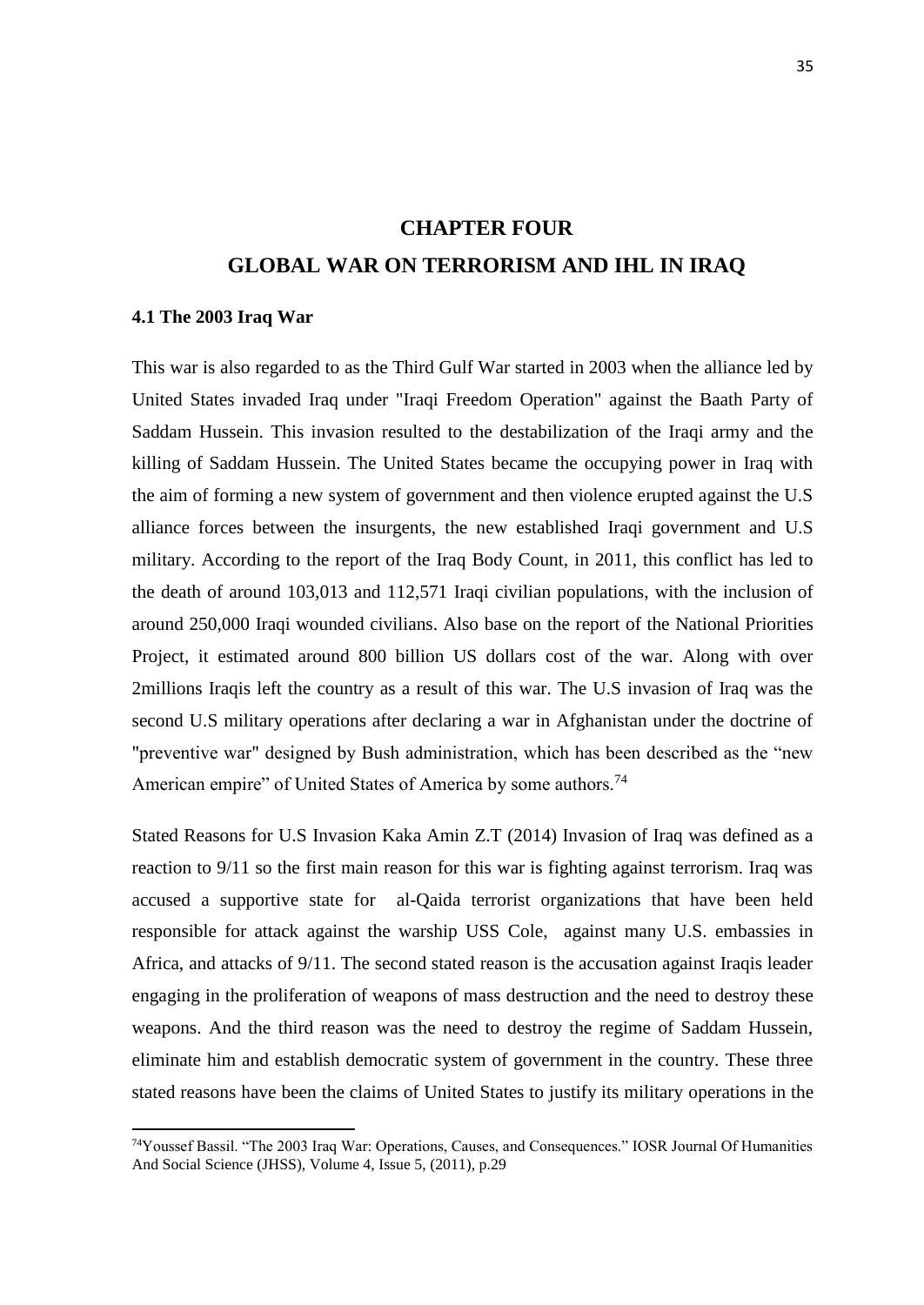country.<sup>75</sup>According to Lynch and Singh (2008, p.148) the invasion of Iraq in 2003 is one of the most controversial actions of United States military operations. And Duffield (2005) explains that there different stated reasons behind the decision of United States to military force to destroy Saddam Hussein's regime. The motivation of United States to carry out this operation has generated countless of different arguments by many scholars in the literature.<sup>76</sup>

It is without doubt that the decision to invade the country is multifaceted in nature ranging from political to economic, ideological, and strategic reasons. According to Feith (2008) that pronounced U.S reasons for invading the country includes; Iraq's WMD capability; Iraq's support for terrorism and the country is threat to its neighbors as well as its the tyranny nature of its leader. On the similar perspective, George W. Bush announced that the reasons why United States has decided to declare war against Iraq are cleared, which are to destroy their "weapons of mass destruction" to put an end to Saddam's support of terrorism and to bring freedom for the Iraqi people. Attempt shall be made to explain in these three main reasons in order to ascertain their credibility.<sup>77</sup>

**Weapons of Mass Destruction:** In assessing the reasons behind United States' invasion of Iraq, the first point of analysis is the strong belief of United States in Iraq's possession and development of WMD.<sup>78</sup>This reason that has been identified to be the main motive behind the invasion.<sup>79</sup> According to Enemark and Michaelsen,  $(2005)$  the evaluation of U.S on this point is base on the result of intelligence assessment that stated the Iraq's possession of WMD. And also Colin Powell who happened to be the U.S Secretary of State found some evidence to prove that there are WMDs under Iraq's possession along with the statement of U.S former Vice president,<sup>80</sup> Dick Cheney who affirmed that without any doubt, there surely WMDs under Saddam Hussein' possessions and it is certain that he will use them

<sup>75</sup> Zana Tofiq Kaka Amin. "Why did the United States lead an invasion of Iraq in 2003?" International Journal of Political Science and Development, Vol. 2(11), (2014), p. 301-302

<sup>76</sup> John S. Duffield. "Oil and the Iraq war: How the United States could have expected to benefit, and might still" Middle East Review of International Affairs, 9:2, (2005), p. 109

<sup>77</sup>Douglas J. Feith. "War and Decision." New York: Harper Audio, (2008) p.304

<sup>78</sup> Brian C. Schmidt & Michael C. Williams. "The Bush doctrine and the Iraq War: neoconservatives versus realists", Security Studies, 17:2, (2008), p. 191-220.

<sup>79</sup>Daalder IH, Lindsay JM (2003). America unbound: The Bush revolution in foreign policy, Washington, D.C. Brookings Institution Press, p.156.

<sup>&</sup>lt;sup>80</sup> Enemark C, Michaelsen C. "Just war doctrine and the invasion of Iraq", Australian Journal of Politics & History, 51:4, (2005), p. 545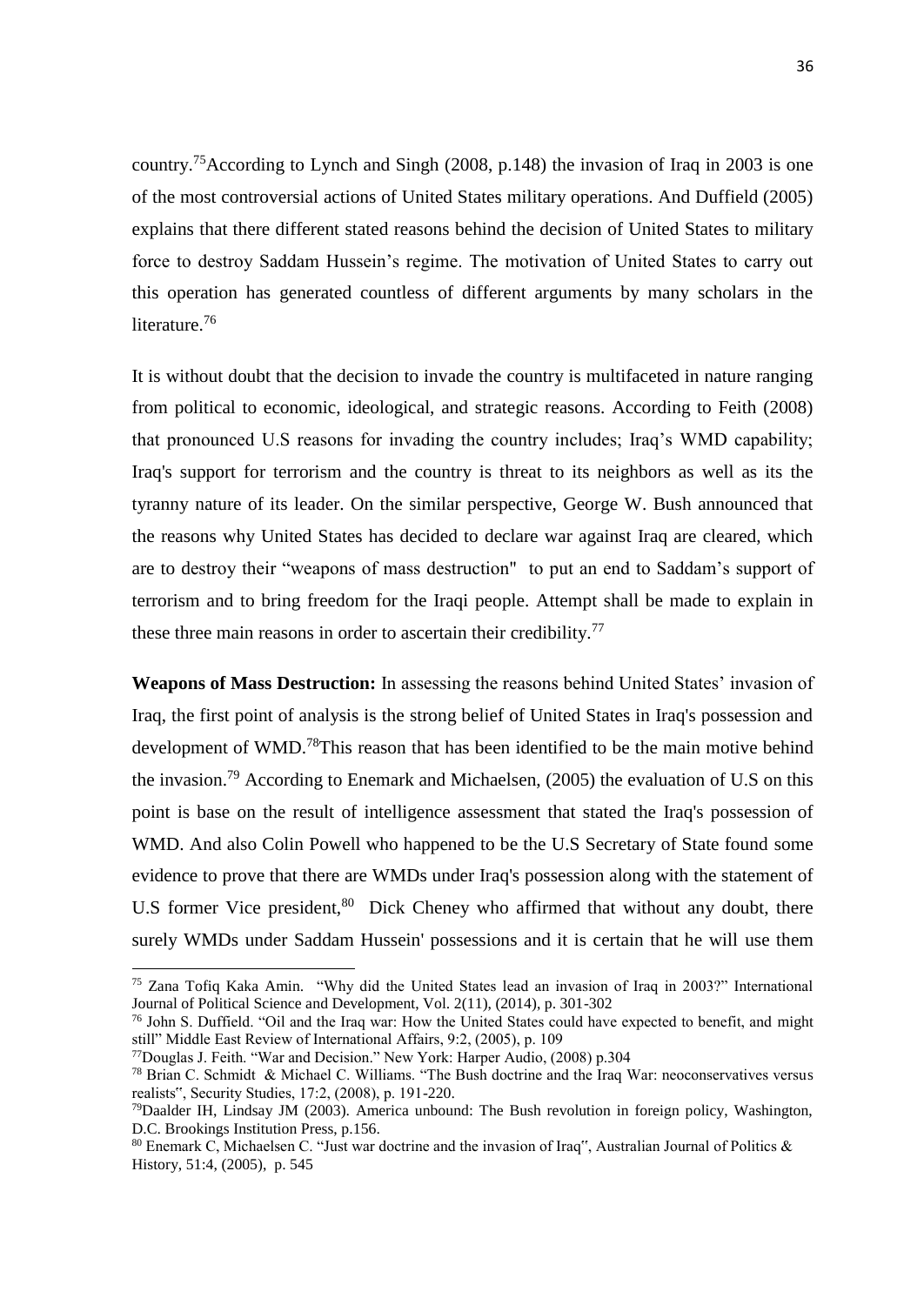against U.S and its allies. According to Wolfowitz (2003) cited by Halper and Clarke (2004) the U.S had to use the accusation of WMD against Iraq for bureaucratic reasons, due to the fact that it is the only reason people would easily accept.<sup>81</sup> The U.S government was of the belief that Iraqi regime would use chemical weapons against them considering the fact that Saddam has used this weapon against Kurdish people in Erbril before and against the Iranians during the Iraq-Iran War. ${}^{82}$ As put forward by Fisher (2003, p.391) Bush claimed that Saddam has used chemical weapons against his own people before so we would not allow him to use it against us. These are the arguments of neoconservatives and the Bush administration on the reasons to invade Iraq, which was strongly criticized by the neorealist scholars such as Mearsheimer and Walt.<sup>83</sup>

**Sponsoring Terrorism:** as stated before, another main point used by the Bush administration to justify U.S invasion of the Iraq is the terrorism threat posed by Saddam Hussein. From U.S perspective, invading Iraq is part of global war on terrorism. The attacks of 9/11 changed the U.S foreign policy and its national security agenda. And many U.S policy makers argued for the need to invade Iraq immediately after the attacks.<sup>84</sup> For example as stated by Lieberfeld, (2005) the then U.S secretary of State Donald Rumsfeld immediately called for U.S military attack against Saddam Hussein.<sup>85</sup>And Cramer and Thrall (2011) explained that 9/11 became a good excuse and gave better chance to U.S to implement its already planned actions. And as a reaction to the terrorist attacks of 9/11, the U.S declared military attacks against both Afghanistan and Iraq.<sup>86</sup> From U.S perspective, Saddam Hussein would be a huge success in supporting international terrorism, whereby Fisher (2003) stated Bush arguments that Saddam Hussein and Al-Qaeda are working together and his regime is supporting terrorism and there are Al-Qaeda terrorist group

<sup>&</sup>lt;sup>81</sup> Halper S, Clarke J. "America Alone: The Neoconservatives and the Global Order, Cambridge." Cambridge University Press, (2004) p.202.

<sup>82</sup>Miller (2008, p.45).

<sup>83</sup> Ibid (78), p.2

<sup>84</sup>Dumbrell J. "Bush's War: The Iraq Conflict and American Democracy" in A. Danchev and J. MacMillan (eds), Iraq War and Democratic Politics, Oxford: Routledge, (2005) p. 34.

<sup>&</sup>lt;sup>85</sup>Daniel Lieberfeld. "Theories of conflict and the Iraq war" International Journal of Peace Studies, 10: 2, (2005), p.24

<sup>86</sup> Peter W. Galbraith. "The end of Iraq: How American incompetence created a war without end, London." Simon and Schuster, (2007), p.5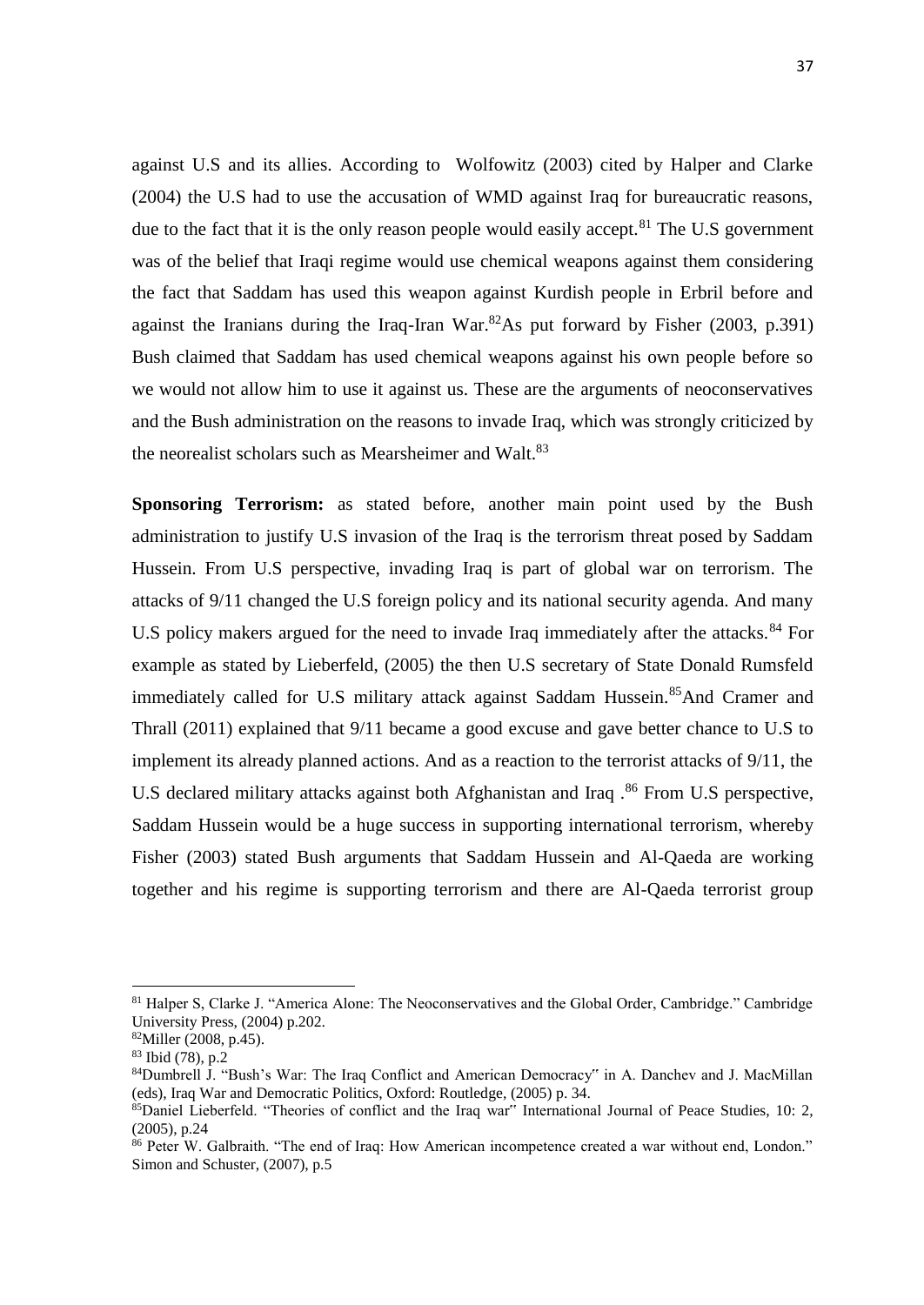inhabiting in Iraq. $87$  They believed that there are relationships between Iraqi regime and Osama Bin Laden. And as a result Bush suggested that *"We must strike because Iraq and Al Qaeda are connected, and Saddam has arsenals of weapons of mass destruction that he could make available to terrorist groups"*<sup>88</sup>

**To Give Freedom to Iraqi People:** Another point cited by the U.S government to justify its military operation in Iraq is the need to set Iraqi people free from autocratic leadership of Saddam. As stated by U.S policy makers that the intervention of U.S in the country should not be seen as invasion but rather as a process of liberty because the regime of Saddam is considered to be the worlds' evil dictatorships. The U.S and its allied forces started what was called Operation Iraqi Freedom. The changing of government to a democratic style was a way of ensuring liberty in the country. According to Woodward (2004, p.88) the speech of President Bush was directly quoted; *"I believe the United States is the beacon for freedom in the world. And I believe we have a responsibility to promote freedom" Base on Bush's perception, the military operations of U.S and its alliance are to disarm Iraq, to free its people and to defend the world from grave danger"* One of the long-term policy of America is to promote democracy abroad as a way of ensuring peace in the world. And at the aftermath of 9/11, this policy gained a special significance in American foreign policy towards the Middle East. And since neoconservative ideology constituted the theoretical backbone of Bush administration, then promotion and spread of democracy abroad became a significant element.<sup>89</sup>And many foreign policy experts have argued that promotion and spread of liberal values and democratic institutions abroad are the main tools of augmenting U.S security and economics. According to Schmidt and Williams (2008) the U.S has articulated the need for liberation and promotion of democracy as the main motive behind removing dictator, Saddam Hussein.<sup>90</sup>

### <span id="page-48-0"></span>**4.2 Application of IHL in Iraqi Conflicts**

**.** 

<sup>89</sup>Dalacoura Katerina." US Democracy Promotion in the Arab Middle East Since 11 September 2001: A Critique." International Affairs, (2005) p.974

<sup>90</sup> Ibid (78) p. 191-220.

<sup>87</sup> Fisher L. "Deciding on war against Iraq: Institutional failures" ,Political Science Quarterly, 118: 3, (2003) p399.

<sup>88</sup>Phillips (2004, p.311).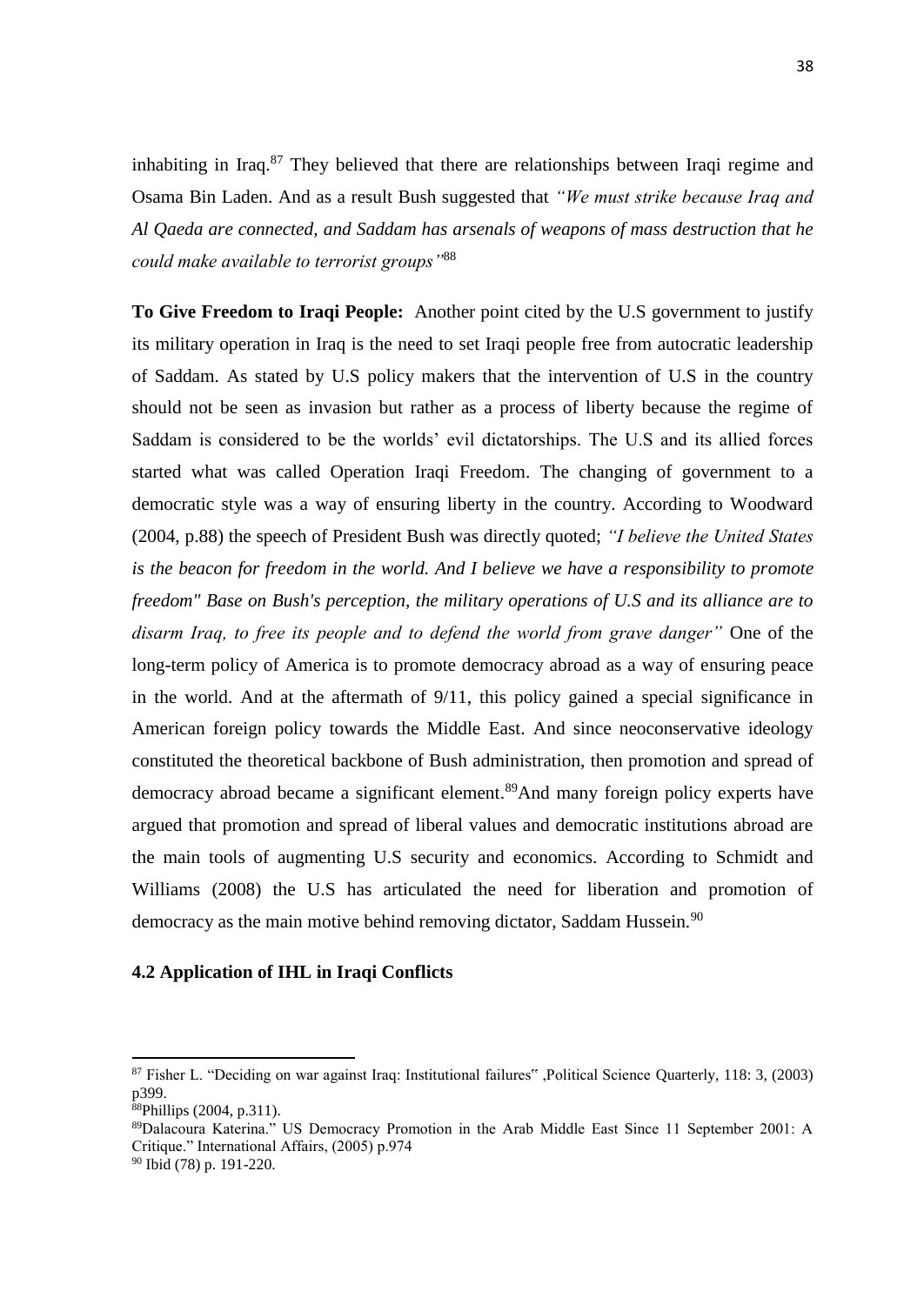In order to find out the type of humanitarian rules that are applicable to armed conflict in Iraq, there is a need to examine the nature of this conflict. This will help to ascertain the legal rules that can govern and determine the obligation of protecting the civilian population and victim of wars.<sup>91</sup> The US and UK-led coalition started air strikes in the country on the 20th of March 2003, which make it an international armed conflict between Iraqi state and coalition states. As it has been explained earlier, an international armed conflict is basically explained to be "any difference that comes up between two states resulting to the intervention of members of the armed forces." According to International Criminal Tribunal for the former Yugoslavia (ICTY), it is defined as a situation resulting to armed force between States. Looking at the main rules of IHL, the most suitable rules applicable to this conflict is considered to be the four Geneva Conventions of 1949 but not Additional Protocol I, which both parties (U.S led coalition and Iraqi state) are not state parties. The reason for this explains that the Geneva Conventions focuses on how civilians can be protected from enemies and Additional Protocol I contains detailed rules on the conduct of hostilities.<sup>92</sup>

This means that the air strike actions marked the start of the armed conflicts and this will be done under the scope of customary international law. These rules include; "*the principle of distinction, the prohibition of direct attacks at civilians, the prohibition to attack cultural property, the obligation to take precautions in attacks, the prohibition of the use of human shields and the prohibition of indiscriminate attacks."*Also the stated rules in the 1907 Hague Regulations, which are also part of the customary international law are applicable to international armed conflict in Iraq. However, in discussing control over Iraq, the deployment of allied ground forces to Iraq gained control over the territory, which later resulted to the formation of the Coalition Provisional Authority (CPA). Then the question of a military occupation came up as regards to when it will be applicable to the situation. It should be noted that despite the full development done concerning the law of occupation and its main sources are found in the 1907 Hague Regulations and in the Fourth Geneva Convention of 1949, as supplemented by the 1977 Additional Protocol I, it

<sup>&</sup>lt;sup>91</sup> Enemark C, Michaelsen C. "Just war doctrine and the invasion of Iraq", Australian Journal of Politics & History, 51:4, (2005) p.200.

 $92$ Dörmann K &Colassis L ".International Humanitarian Law in the Iraq Conflict." German Yearbook of International Law, (2004), p.3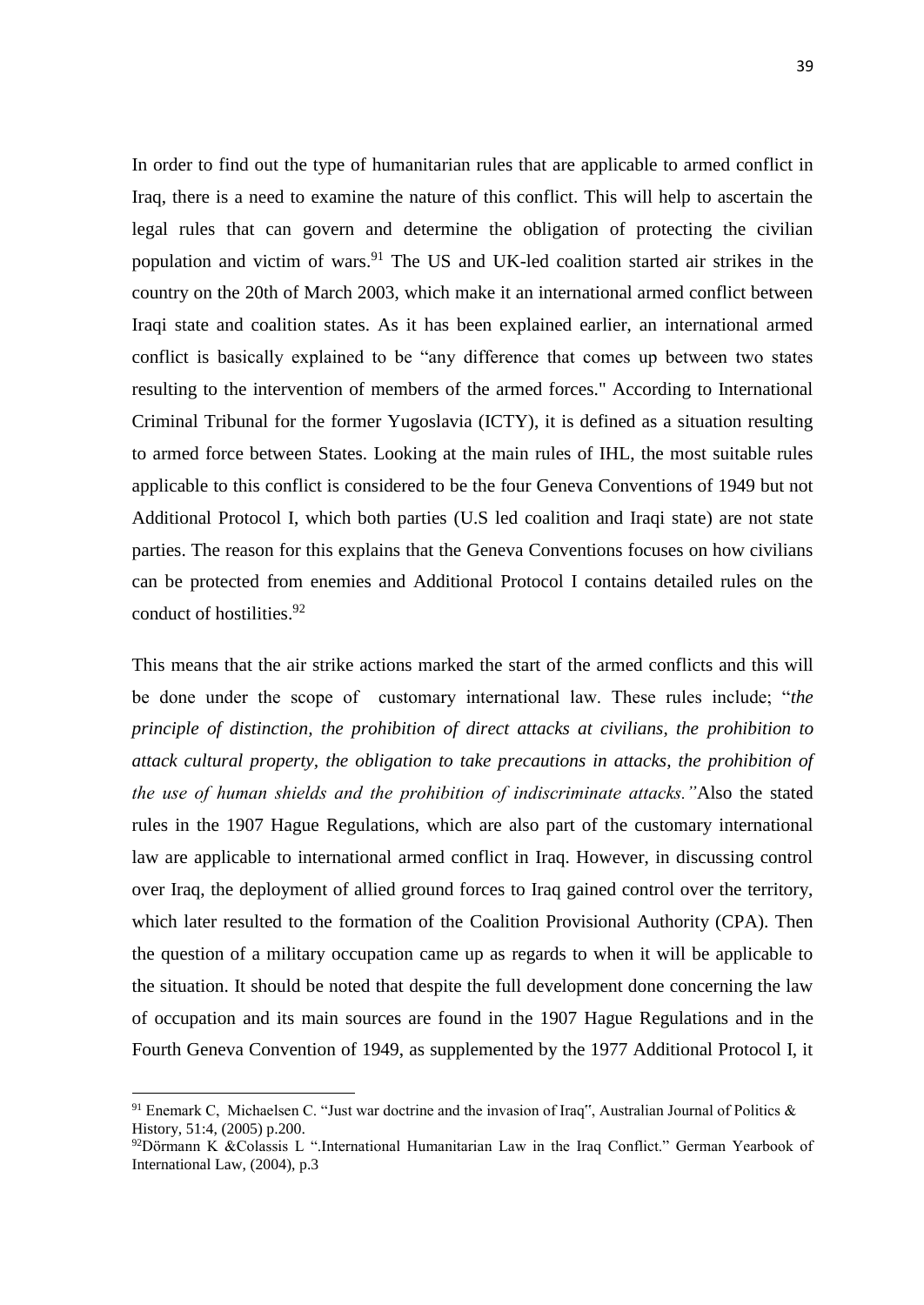has not been able to resolve some emanating issues constituting a legal dispute to a certain aspect of the law.<sup>93</sup>

Hassani Z.A (2008) explains the situation of occupation in Iraq that took place between the periods of April 9th 2003 to June 30 2004. Hague Convention (IV) of 1907 and the Fourth Geneva Convention of 1949 were both recommended by the author as the most suitable international laws that are applicable to regulate this period, which contained a detailed rules relating to occupation alongside other conventions such as the Geneva Conventions of 1949 and thecustomary international law of armed conflict can also be applied.<sup>94</sup> The legal rules granted the rights and obligations of occupation to be divided between occupying power and host state. It is stated under the law on how to maintain a balance between the occupying power and host state concerning duties of occupation in controlling the occupied territories. According to Dörmann K &Colassis L (2004) it is a usual experience in armed conflict whereby states that deployed armed forces to the territory of another states are always denying the formal application of the law of occupation. This also took place in Iraq whereby the US and UK was initially focusing on liberating Iraqi people instead of addressing occupation. This led to the question of what is military occupation of occupying power all about.<sup>95</sup>

As at 30 June 2004, the foreign occupation officially ended in the country and the Iraqi crisis failed to qualify as both international and internal conflict and it was no longer an armed conflict considering the definition of armed conflict by the Geneva Conventions. The Multinational Force in the country started acting as an occupying force with application of Geneva Conventions. This prompted a resistance groups to argue against legal occupation of the foreign force. This as a result requires the cross-examination of the type of rules under Geneva Conventions that is applicable to this situation. However, Multinational Force is said to be performing two different functions to the conflict. It was functioning as an ally of Iraqi government under the regulations of the Security Council Resolution 1546(2004). And secondly, the force was working as an occupation force with Iraqi forces under the Resolution 1483(2003). The second function requires the force to

<sup>93</sup>Ibid (92), p.3-4

<sup>94</sup>Zouhair Al Hassani." International Humanitarian Law and Its Implementation in Iraq." International Review of the Red Cross, Volume 90 Number 869, (2008), p.52  $95$ Ibid (92), p.5.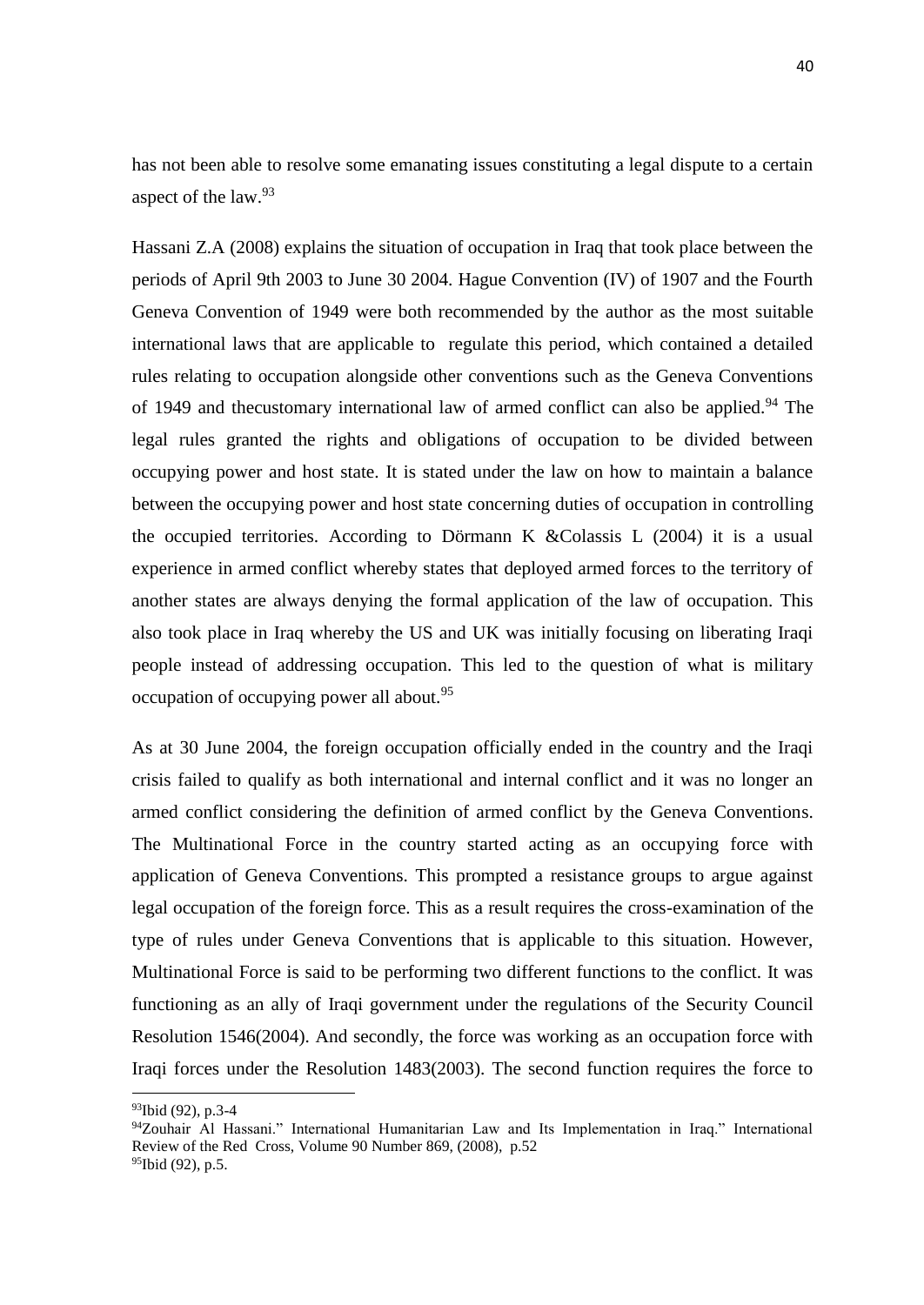apply the four 1949 Geneva Conventions of 1949 in the country as an occupied state, which lasted for around one year after the close of general military operations. It should be noted that the Multinational Force was partially applying the Fourth Geneva Convention.<sup>96</sup>

The Article 6 (para. 1) of the Fourth Geneva Convention of 1949 is fully applicable to an international armed conflict or occupation. And Article 6 (para. 1) States that the convention will no longer be applicable after the end of military operations. *But (para. 3) states that concerning the Iraq, its application shall cease one year after the general end of military operations."* Application of this Article to the Iraqi situation is difficult. Initially, the country was a subject to the regulation of the e Coalition Provisional Authority (CPA), which lasted between the years 2003 to 2004. After the close of the CPA's rule, then political authority was transferred to the Interim Government of Iraq, which resulted to the question concerning the legal reasons for presence of Multinational Force in the country. Under the scope of Resolution 1546(2004), there was a legal recognition of the presence of Multinational force by the Interim government of Iraq but when the government has no agreement with the heads of the Multinational Force military operations then Multinational Force holds the control over the Iraqi force as stated in the paragraph 11 of the resolution. As a matter of fact, this was an opposite to the agreements between the Iraqi and US governments stated in the two letters that were sent to the attention of the president of the UN Security Council on the 5th of June 2004 claiming that responsibility for security will be transferred to the Iraqi government, with the power to take control and authority over Iraqi forces.

### <span id="page-51-0"></span>**4.3 Violations of IHL during War on Terrorism**

The popular argument of United States since 2001 is its universal declaration to engage in war on terrorism upon which the principles of international humanitarian law is applicable as well as model for criminal-law enforcement to fight against terrorism has played a supplementary duty. The legal justification of waging international war combating terrorism has received many critics from different scholars and countries most in particular those that are not part of the western world. The International Committee of the Red Cross (ICRC) has also considered this war not to be a legal war by considering the historical

<sup>&</sup>lt;sup>96</sup>Ibid (94), p.53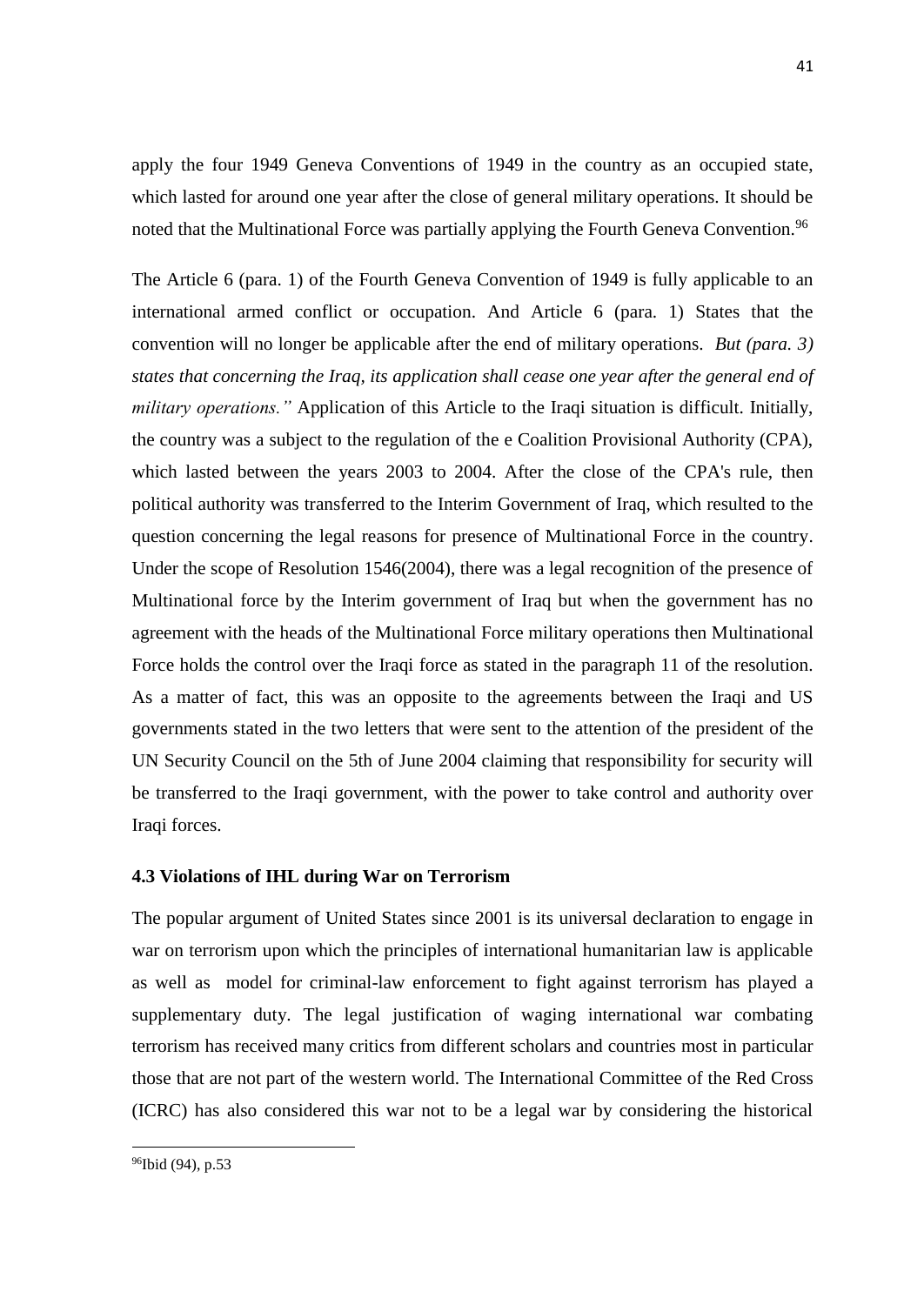conceptualization of war to only take place between two or more states and not between states against non-state actor. Base on the arguments of many scholars and ICRC, there is a need to split GWOT'' into different parts such the invasion of Iraq and Afghanistan, and only in this specific cases that the IHL is applicable and not to every type of armed conflict. The fact that the scope of international humanitarian law is only applicable to armed conflicts and not war has given the United States an opportunity to state in its legal memoranda and its submission to Court that the country has been engaging in international armed conflict against al Qaeda terrorist organization.<sup>97</sup>

Base on the report of from different sources, around 37,000 people were detained by Iraqi government with the claims that they are suspects for committing insurgency. Around ten thousand out these people have been jailed in prisons under the control of Ministry of the Interior, there are 2,100 prisoners held in the prisons situated around Kurdistan region and 1,530 in the prisons under the control of the Ministry of Defense. From April 9 2003, the occupation of Iraq was under the management of Coalition forces that occupied the country who also had the control over detaining authority base on the Security Council Resolution 1483(2003). The Governing Council was formed in 13 July 2003 by the civilian governor in order to represent the Iraqi national authority. Since the interim Iraqi administration had no control over police powers until 30 June 2004, the detaining authority was officially under the occupying authority.<sup>98</sup>

Iraq was an occupied territory between April 2003 and the end of June 2004 and during these periods, there were two categories of people being deprived of their rights, which depend on the status granted within the scope of IHL. People deprived of liberty were either arrested as combatants responsible to have status of prisoner of war and obtain protection under the Third Geneva Convention or civilian population detained under the protection of the Fourth Geneva Convention. In defining prisoners of war, they are members of both regular and irregular government armed forces or militias fighting alongside the government forces but they are not official members of government forces. During this occupation period, resistance to the occupying power was the given excuse of those armed groups fighting against the coalition. This led to the question of whether these

 $\overline{\phantom{a}}$ 

<sup>97</sup>Milanovic M (2007). p.375-376

<sup>&</sup>lt;sup>98</sup>Ibid (94), p.53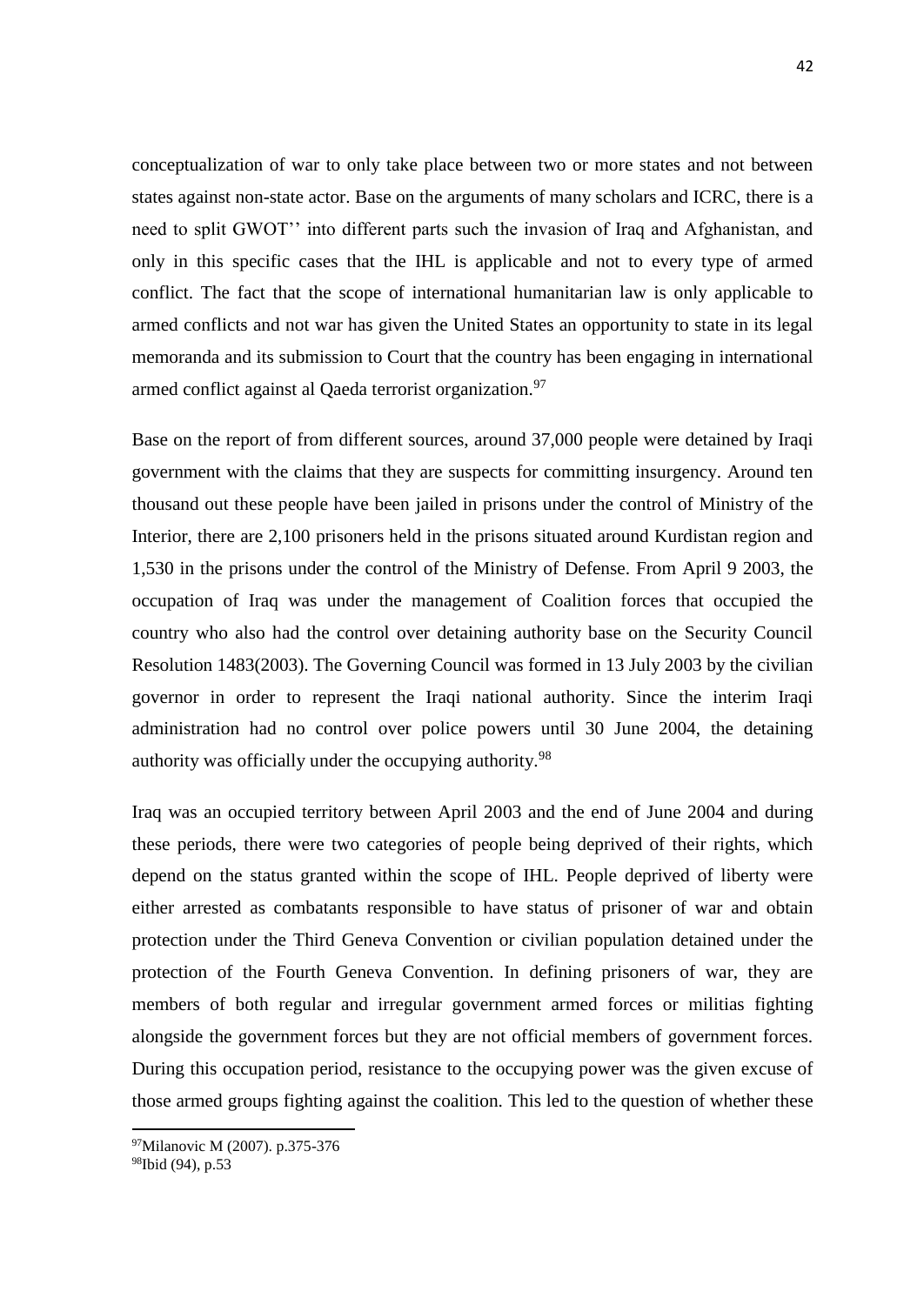groups could be considered as combatants, or if they could also benefit to be prisoners of war when captured or maybe they just engaged in the hostilities without being qualified to do so and cannot receive any protection from the Geneva Convention.<sup>99</sup>

However, one of the main rules of IHL is protection of civilian population during the armed conflict. It has been noted that the level of insecurity in Iraq as a result of U.S invasion affected many civilians most especially in Baghdad and the governorates of Anbarand Diyala where there were huge numbers of people forced to leave their homes as a result of the military operations carried out between the multinational forces/Iraqi forces and different attacks by insurgents group. There were cases of internally displaced persons who abandoned their residence due to the humanitarian catastrophes and lived in the territory of another state. According to the United Nations Assistance Mission for Iraq (UNAMI) report stated the deteriorating situation of displacement at the aftermath of the events of 2006, which was the bombing of the one of the holiest worship centres in Iraq known asal-Askari mosque,. This increased the intensity of violence in Baghdad, Basra and other regions.<sup>100</sup>

This led to refugee issues from the country. According to the Art. 1A (2) of the 1951 Convention Relating to the Status of Refugees, "refugees are people who abandoned their national country due to the fear of being in danger for reasons of race, religion, nationality, membership of a particular social group or political opinion. The acceptance of refugee status has to do with the decision of the host countries. <sup>101</sup>And there are restrictions imposed on this by the host countries with the fear of infiltration by terrorists claiming to be asylum seekers. The reluctance of countries to accept refugees has been a challenge to Iraq and constituted a problem for Iraqi asylum seekers. A huge number of people from Iraq have arrived in Syria and Jordan, which are most accessible countries for them. They faced with high rate of unemployment and these countries have been facing with overpopulation issues.<sup>102</sup>

<sup>99</sup>Colassis L (2004, p.24).

<sup>100</sup>Hassani Z.A (2008, p.65)

 $101$  Art. 1A (2) of the 1951 Convention Relating to the Status of Refugees

<sup>102</sup>(Hassani Z.A 2008, p.65)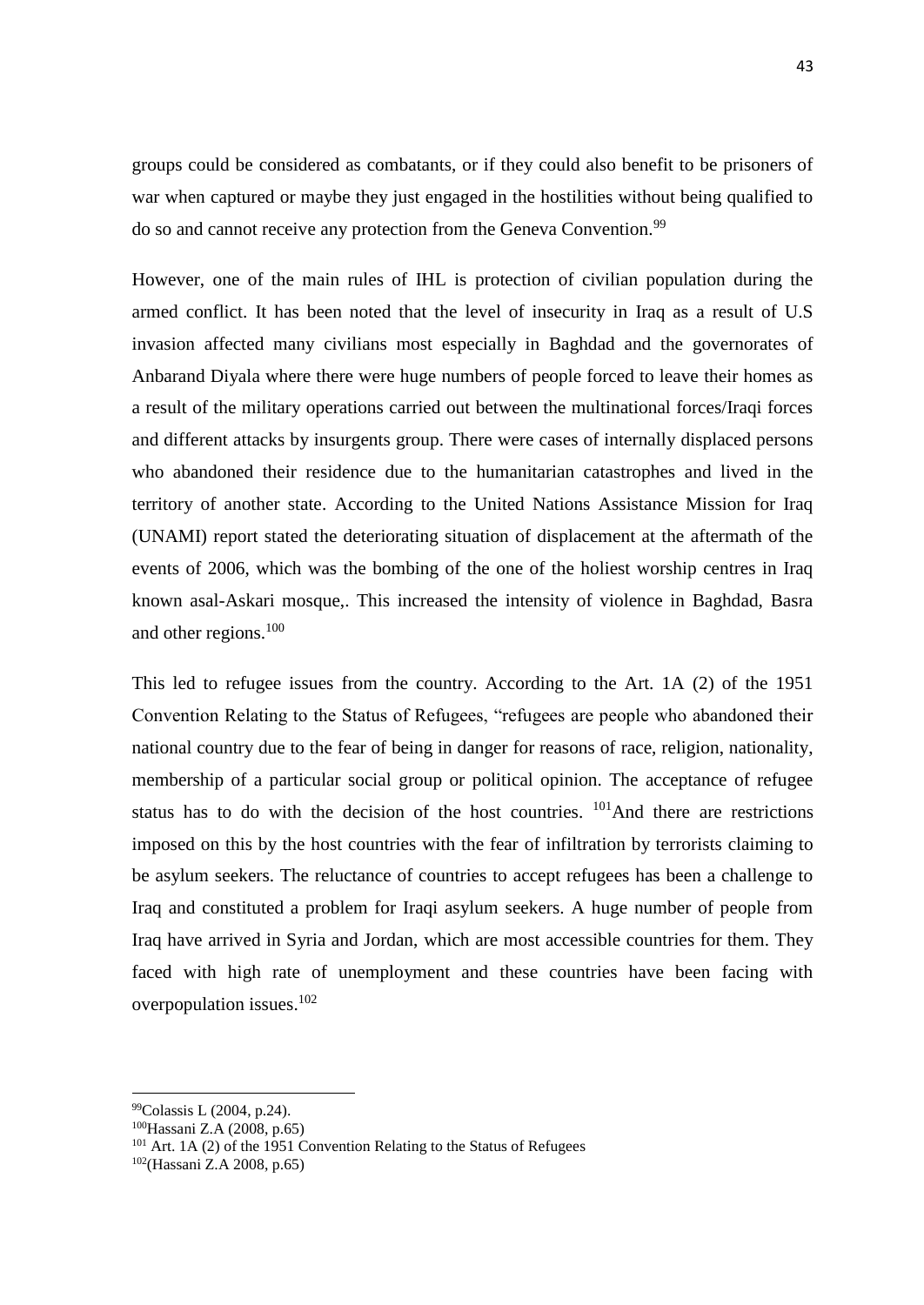#### <span id="page-54-0"></span>**4.4 Violations on Humanitarian Actors**

In another word, it was just like resistant groups in Iraq were basically Iraqi civilians and not the remaining armed forces from the ousted regime. They seemed to be members of the various armed groups disorganized and dissolved after the death of Saddam. But the fact remains that none of the armed forces claim to continue the fight for the sake of the ousted regime though it is normal that when the regime was destroyed some of the armed force members joined the resistant movements. It should be noted that members of "organized resistance movements" are expected to be liable to the status of the prisoner of war if they are part of the conflicting parties and qualify under the additional cumulative criteria set forth in Article 4 A para. 2 GC III. In addition, it seems that all the armed groups fighting against occupying powers shared goal of removing them.<sup>103</sup>

Since the overthrow of Saddam regime in 2003, the country has violently been torn apart into various sides. There were different groups fighting against each other such as local insurgents group in combat against the international troops and local authorities and also the interventions of the U.S counter-insurgency (COIN) along with the Turkish military resulted to many casualties over the population. Many reports have argued that the conflicts between the local police, insurgent groups and international military forces have deteriorated humanitarian situation in Iraq most in particular places like Basra and Baghdad. The head of Iraqi Red Crescent Society in Basra, Salih Hmoud explains that his teams have been unable to go out and help people in need of humanitarian aids due to constant shootings, explosions and roadside bombing in the city and as a result, they have not been able to supply government hospitals as well. Even U.S officials have called for the need to ensure a safety access for them to reach the people in need. The latest updates about humanitarian situation stated that all international NGOs working in the country are in a serious problem due to the fact that accessing vulnerable people in need of humanitarian aids is difficult and limited. The absence of security has resulted to a dangerous operating environment, which is a hindrance to effective delivery of

<sup>103</sup>Colassis L (2004, p.25)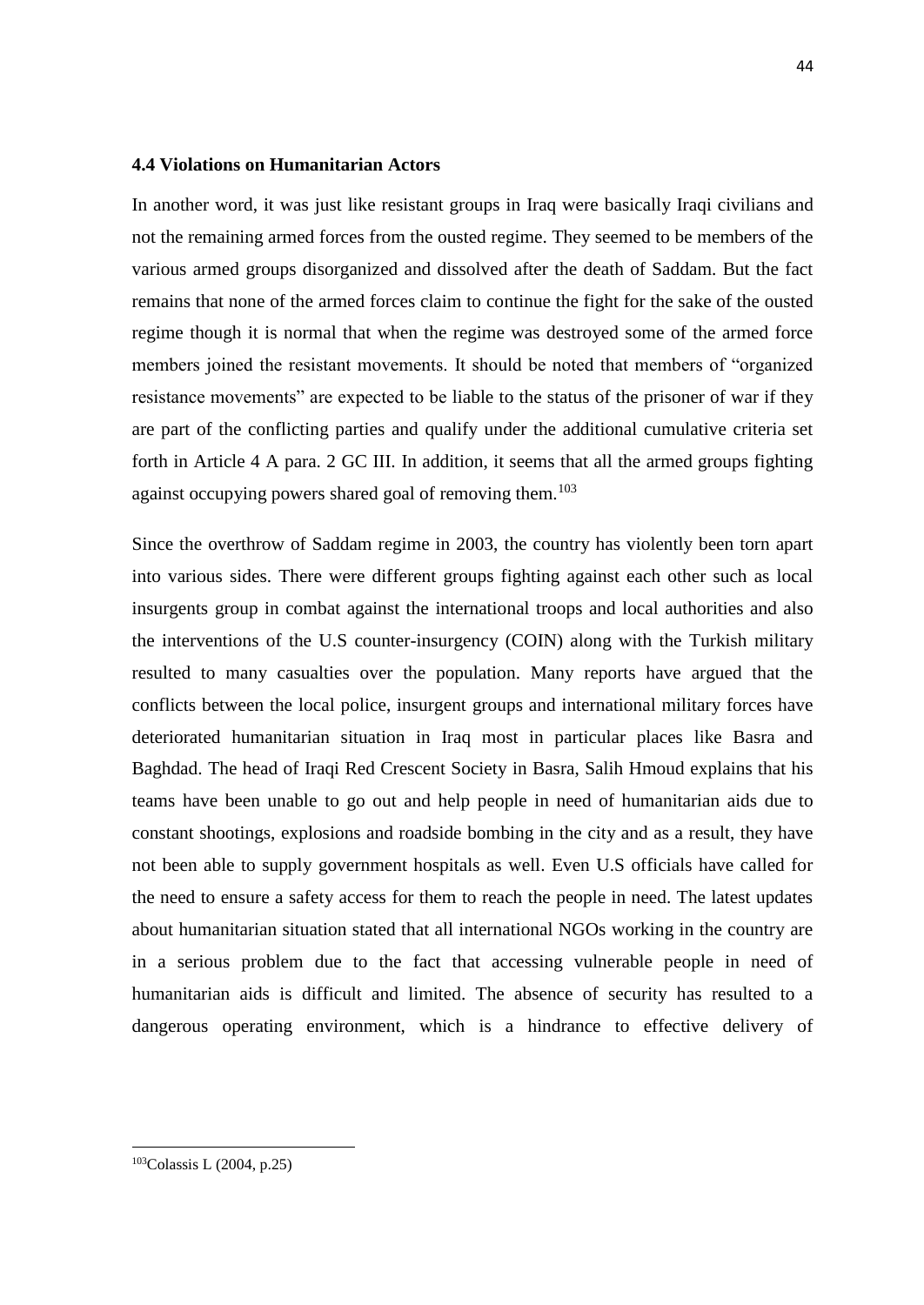humanitarian help. High level of insecurity has restricted NGOs and international organizations to render help and this has been used by insurgent groups.<sup>104</sup>

In the phase of different humanitarian violations and how high rate of insecurity has affected the general success of humanitarian actors in the country, there are two incidents that have gotten the attention of humanitarian actors specially. The first incident was attacks on humanitarian actors when a truck bomb entered in to the U.N Headquarters in Baghdad. This resulted to the death of 22 people including Sergio Vieira who happened to be UN envoy. <sup>105</sup> This attack also entered the OCHA Humanitarian Information Center (HIC) for Iraq (UNOHCI) was situated close to the office of Sergio Vieira. This became the second major attack against humanitarian staff after such incident happened at the Jordanian Embassy in Baghdad , which resulted to the death of nineteen people. The led to the withdrawal of almost all UN staffs working in Iraq. Almost all the NGOs in the country stayed but responded by increasing their security mechanism. A similar event took place, which hit NGO-community resulted to the abduction of two Italian aid workers and two Iraqi co-workers in 2004. There were two Americans and British engineer who got kidnapped. This changed the perception of NGO community when they realized that they have also become targets of attacks by discharging their humanitarian duties. As a result of these incidents, many NGOs and UN agencies shut down their operations and offices in the country. From around 200 INGOs working in Iraq in 2003, reduced to 60 in 2006 as a result of these incidents.<sup>106</sup>

According to the report of NCCI, a network of around eighty INGOs and two hundred Iraqi NGOs, in severity of ongoing conflicts in the Iraq, NGOs are part of the reliable actors in delivering humanitarian aids to vulnerable Iraqis on a daily basis. But as a result of high risk in discharging their duties, whereby around 94 Aid workers have been killed, they have not been able to function effectively. Many reports of attacks against humanitarian workers have been kept on a low profile due to the fact that the policy of NGO tries as much as possible to keep their profile low in order not to prevent them from

<sup>104</sup>Gronningen A.Z. "Humanitarian Action on the Battlefields of the Global War on terror." Available at <http://sites.tufts.edu/jha/files/2008/10/battlefields.pdf>, Accessed on 2 February, 2018, (2008) p.2

<sup>&</sup>lt;sup>105</sup> Laurie R. Blank. "The Limits of Inviolability: The Parameters for Protection of United States." Occasional Paper Series, (p.4 ,(2017

 $106$  Ibid (104), p.3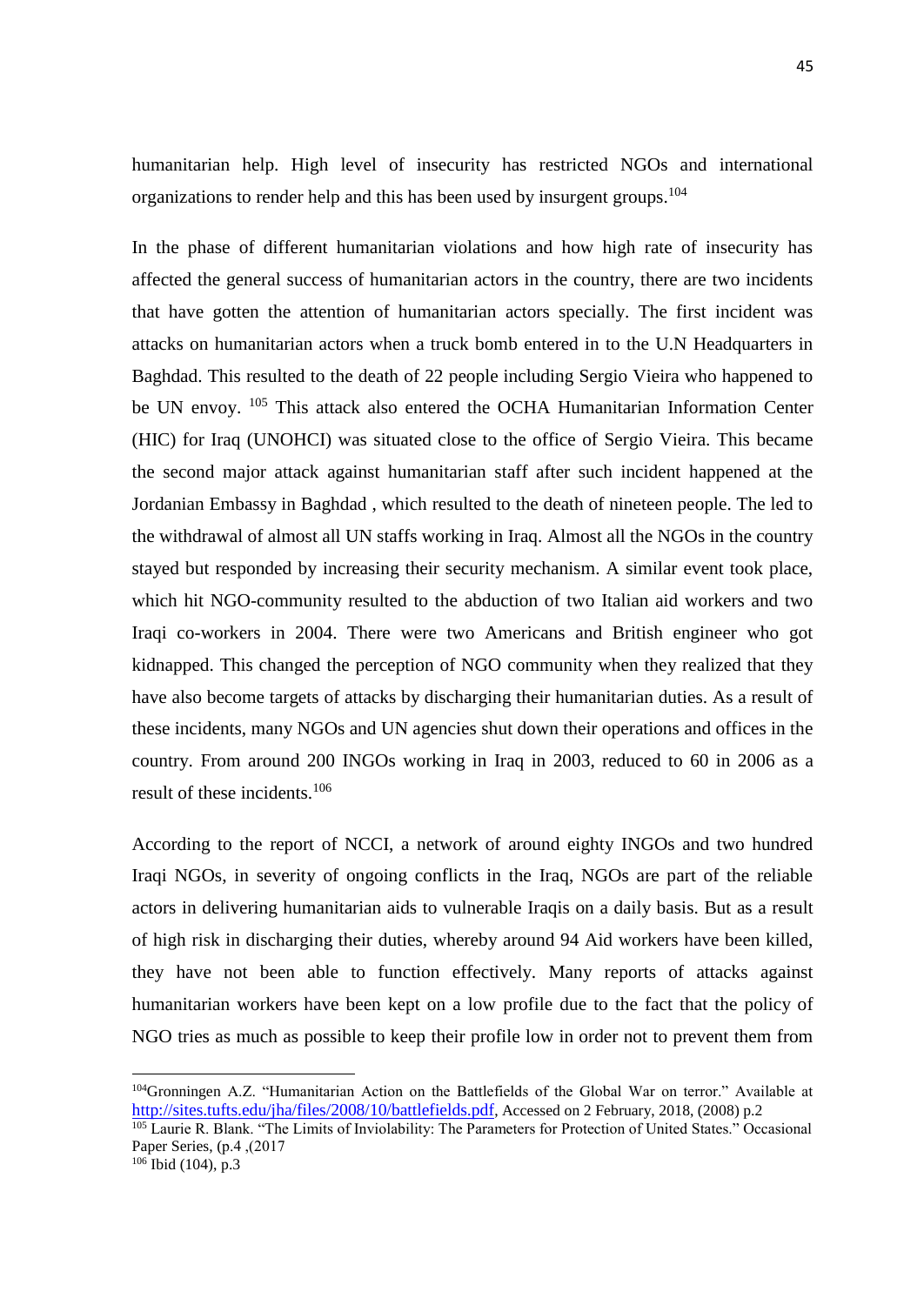becoming targets. Information Officer for the NCCI, Cedric Turlan has explained that Iraq is the scariest and deadliest place for any aid worker to work. Armed insurgents have been treating both local and international staff of humanitarian groups as western collaborators and to have bias interest with militias. He buttressed more on the main reason behind this security situation to be ignorance of Iraqis on who aid workers are and purpose of NGOs. They have been considered as spies and considering the fact that many combatants are dressing like civilians makes it difficult. The U.S counter-terrorist actions were considered as another issue that made it difficult for humanitarian workers to reach vulnerable people during the conflicts.<sup>107</sup>

In conclusion, 2003 Iraq War is used as a case study to examine the various ways at which GWOT could be conducted without complying with international humanitarian law and resulted to the violation of human rights. The different arguments of United States in invading Iraq under the umbrella of combating terrorism are criticized in this chapter and the human rights' implications of this invasion as well as its outcomes over the politics of Iraq are explained. Iraqi invasion is one of the relevant cases of how GWOT can be disastrous when it refuses to comply with international humanitarian law.

<sup>&</sup>lt;sup>107</sup>Briefing Paper. "Rising to the Humanitarian Challenge in Iraq." Oxfam International, (2007), p.15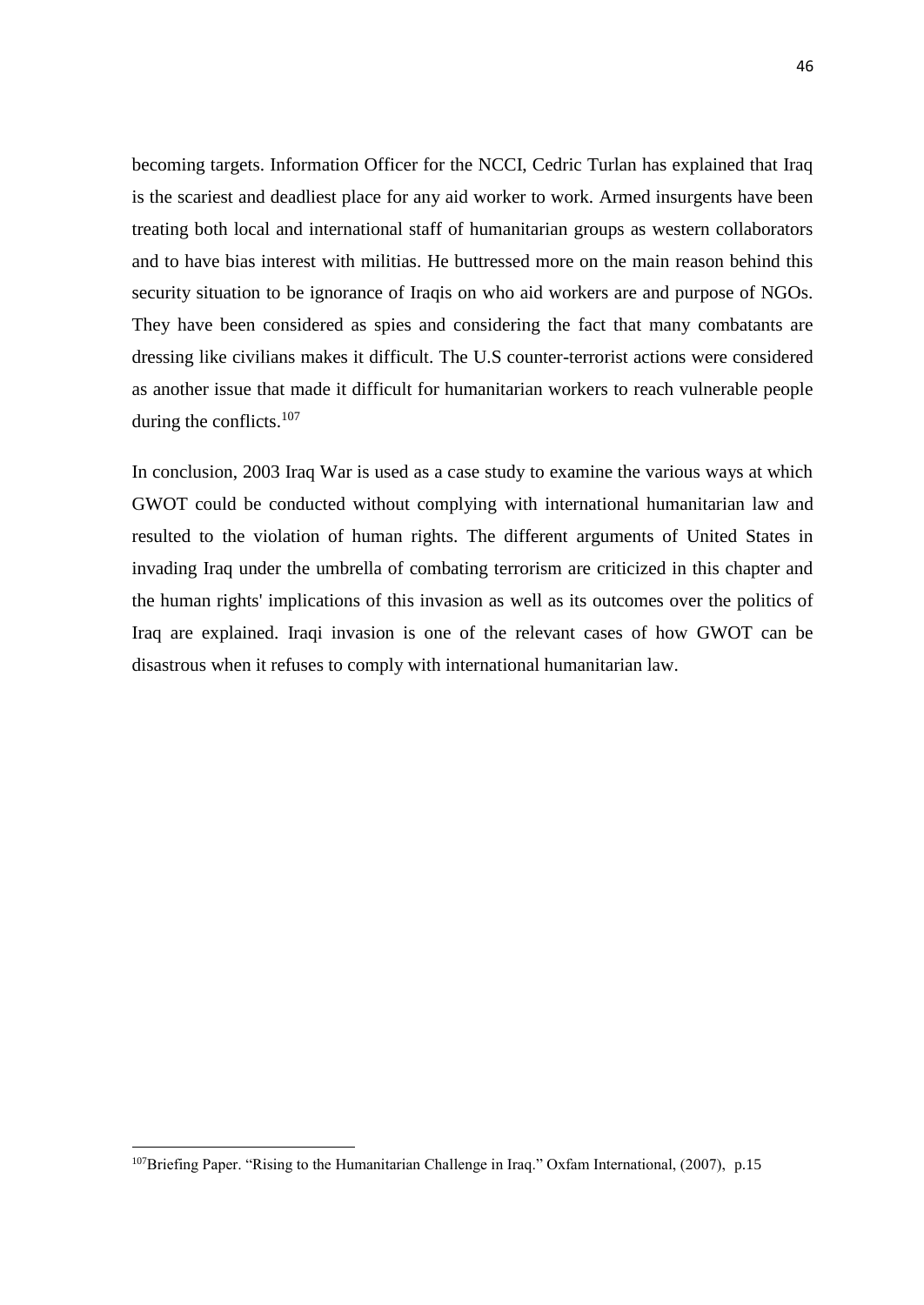### **CHAPTER FIVE**

### **CONCLUSION AND RECOMMENDATION**

#### <span id="page-57-1"></span><span id="page-57-0"></span>**5.1 Conclusionand Recommendation**

Considering the rate of different violations of human rights and international humanitarian law under the umbrella of "global war on terrorism" as explained in this dissertation using Iraq as a case study, it is basically calling for the urgent need to adequately monitor counter-terrorism operations. The importance of secrecy has been one of the main justifying points used by Western government as a requirement of security in "global war on terrorism." This is explained to be the need of keeping the operation in secret in order to prevent the terrorist enemy from obtaining important information about the operation. This policy of secrecy has been a hindrance to the dissemination of relevant information to the public, the media and human rights NGOs, which in another word a matter of the absence of transparency. For around two years after the official declaration of this war, the U.S has refused to respond to the reports of human rights organizations and also denied them from having access to U.S places of detentions. There is a need for sufficient information concerning counter-terrorism policy to be made available to the awareness of the public and politicians in order to monitor these operations and suggest relevant corrections.

The recorded severe systematic deficits of human rights and international humanitarian law in Afghanistan and Iraq would have a long-lasting effect on the global war on terrorism most especially in Muslim majority states. And this as a result requires the urgent need to comply with international legal norms regulating the fight against international terrorism. It has been noted that there has been a significant change in humanitarian aid environment since the events of 9/11. The event that has resulted to the emergence of new battlefields of GWOT in which NGOs and other humanitarian actors have been facing with different challenges in this battlefield. The challenges facing humanitarian actors are not subject to insecure environment for them to work alone but also from different donors of humanitarian aids. In most cases, humanitarian actors have become victims of war as it has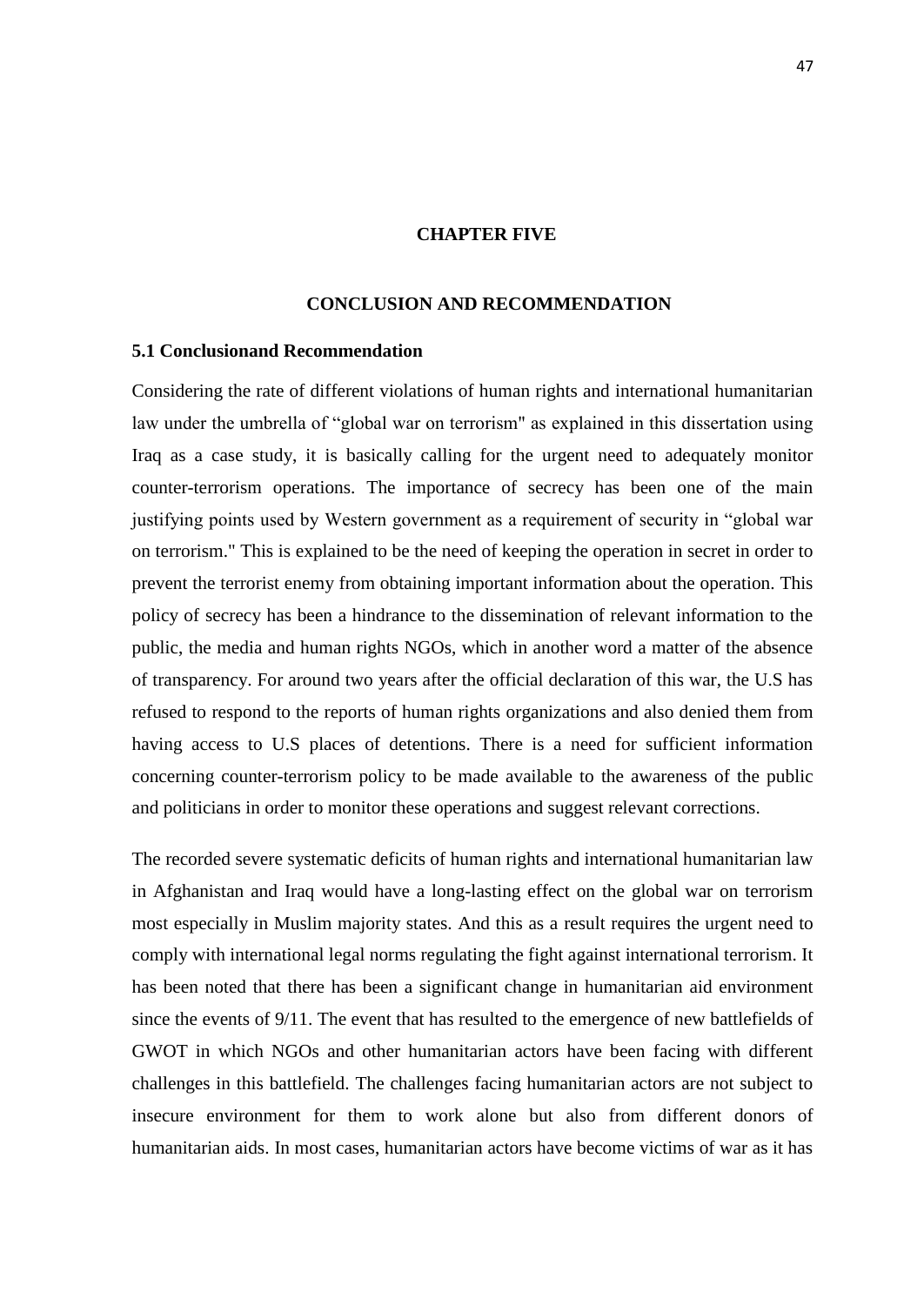been explained in this dissertation using the different attacks against humanitarian workers in Iraq as examples. The implications of combating terrorism has not only violated the international norm regulating armed conflict (IHL) but also violated human rights of civilian individuals who are not directly involved in the conflict as well as humanitarian actors who are helping the victims of war.

As it was explained earlier, "global war on terrorism" was coined by Bush administration as a legal name to combat against terrorism but legal framework of this war is questionable. It has been argued that this war represents a non-legal concept of war as stated in international law. This makes it difficult to suggest any recommendation concerning the application of military force in fighting this war since it cannot be seen as a war. It is such a conflict that should be managed by police, intelligence services, and the representatives of the law rather than states' instrument (Military forces). The implications of war on civilian population limit the possibility of accepting war and if war has to come, it should be in exceptional cases and must be strictly regulated by International humanitarian law and monitored by the public at large. It is now questionable whether the two military operations; "Operation Enduring Freedom" in Afghanistan and "Operation Iraqi Freedom" in Iraq could fall under these exceptional circumstances? And if they do; what about their level of compliance with IHL?

However, the main objective of the international humanitarian law; the application of this law during armed conflicts is to reduce the effect of war on civilian causalities as well as victims of war. Terrorism as a crime directly results to severe human rights violation and the manner at which counter-terrorism operations have taken place also resulted to the same crime due to violations of human rights law and IHL during its operations. And the main concern now is how to ensure greater respect for IHL during counter-terrorism (GWOT) knowing-fully well that there is no difference between terrorism and counterterrorism if civilians are victims of both operations. The invasion of Iraq is an indication that even some basic rules of IHL that are clearly stated could be violated during Counterterrorism like prohibition taking of hostages.

In addition, it should be noted that killing of enemies is not the main aim of war, it is just a mean used to achieve the main aim. The main aim of war is to force capitulation or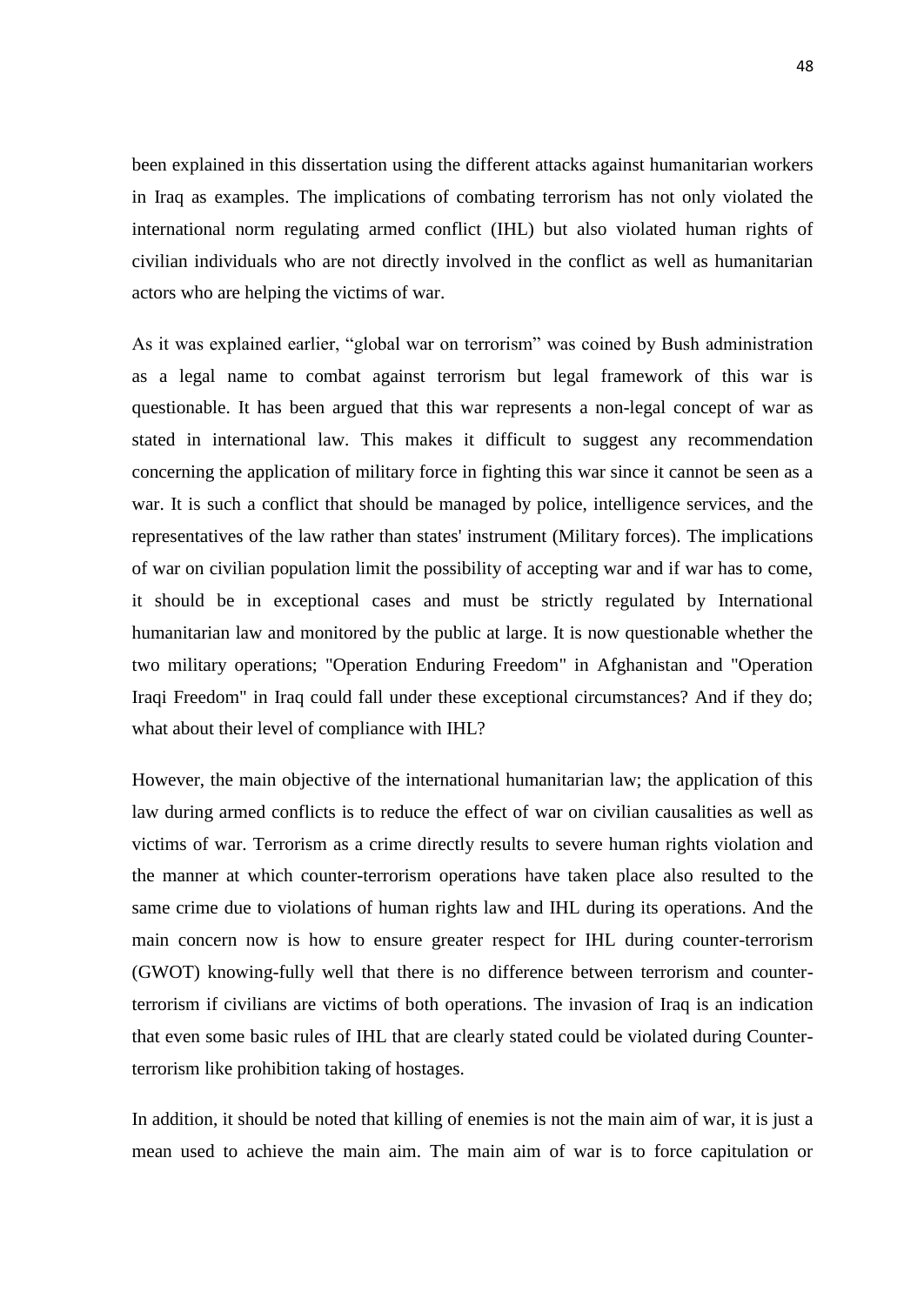surrender. But under the fight against terrorism, there is no chance for capitulation which means the main aim of this war is to kill and to capture all terrorists. It is impossible to capture all terrorist or wipe out terrorism; there will always be anti-American extremists, new terrorists even if al-Qaeda is destroyed, which means this war will never end. This is the more reasons for respecting human rights violations and compliance of IHL during global war on terrorism. It is not possible to have a successful counter-terrorism measure without respecting the place of human rights of the people. This dissertation recommends that there should be a separate set of IHL rules basically designed for regulating conflict between states and terrorist organizations, ensuring the protection of human rights. Every actor combating international terrorism should have primary intentions that this fights to mean to prevent the civilians and punishment for international crime. The policy of United States in fighting against terrorism should not be the model for GWOT.

Conclusively, the first question asked in the research question concerning the significance of ensuring the protection of humanitarian law during counter-terrorism operations has been answered in the fourth chapter of this dissertation using the invasion of Iraq as a case study. The disastrous implications of this invasion over Iraqi citizens and political condition of the country epitomize the significance of states complying with International humanitarian law in fighting global war on terrorism. Concerning the second question stated in the research questions, it has been explained many times in this dissertation how both terrorism and counter-terrorism (GWOT) have resulted to severe human rights casualties for civilian population of host countries. And for the last question, the concluding part of this dissertation in the fifth chapter has explained more on the need to respect IHL in GWOT. States, United Nations and other international institutions, NGOs, regional organizations and Multinational companies should generally examine the outcomes of previous GWOT at the detriment of IHL in order to establish the mentality that this war is more damaging whenever IHL is violated.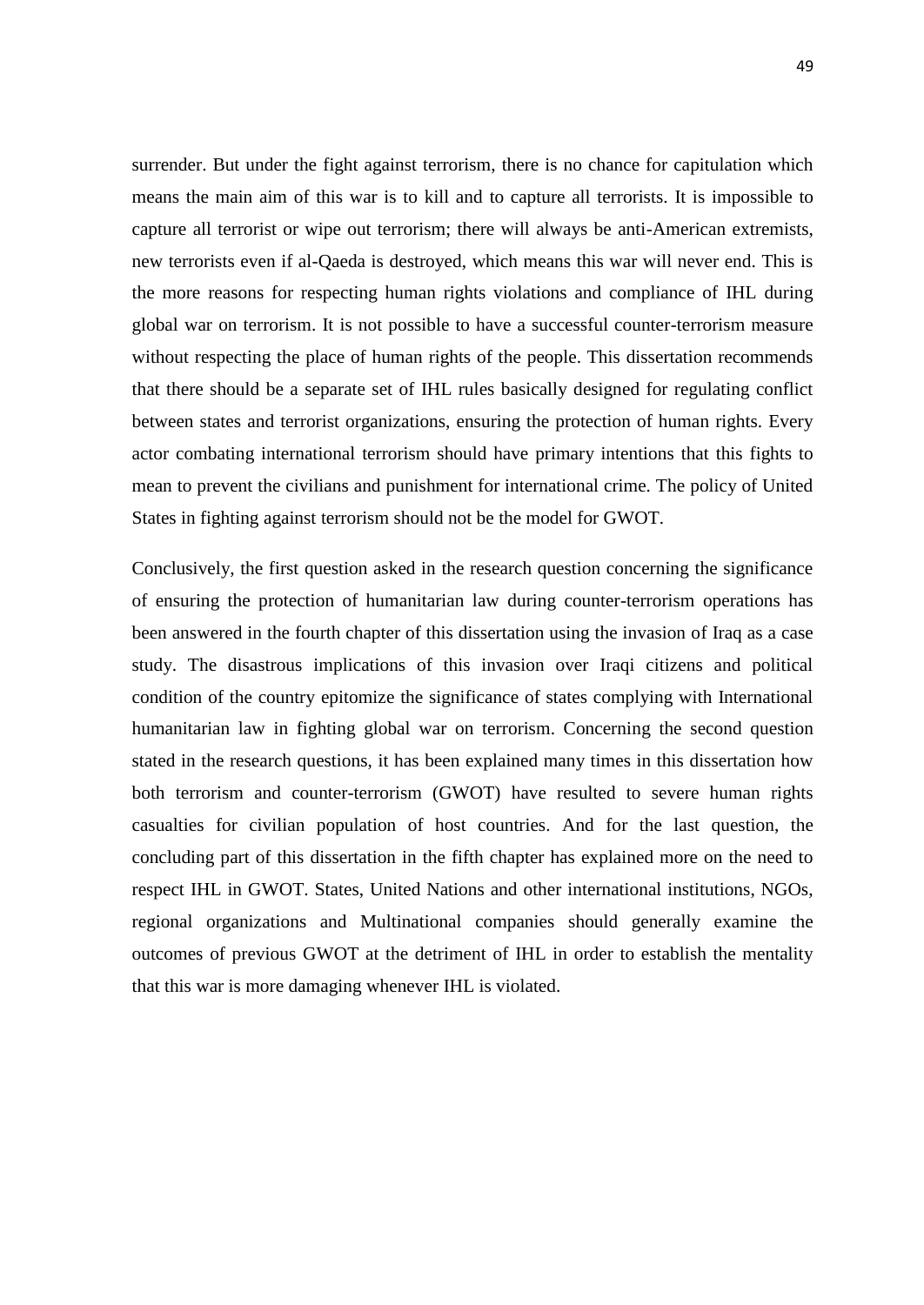#### **REFERENCES**

#### **Journal Articles**

American Red Cross (2011). Survey on International Humanitarian Law. Research conducted by ORC International, p.1-2

Amin Z.T.K (2014). Why did the United States lead an invasion of Iraq in 2003? International Journal of Political Science and Development, Vol. 2(11), p. 301-308

Bassil Y (2011). The 2003 Iraq War: Operations, Causes, and Consequences. IOSR Journal of Humanities and Social Science (JHSS), Volume 4, Issue 5, p.29-47.

Bianchi A (2006). Assessing the Effectiveness of the UN Security Council's Anti-terrorism Measures: The Quest for Legitimacy and Cohesion. European Journal of International Law, Volume 17, Issue 5, p.4

Blank L.R (The Limits of Inviolability: The Parameters for Protection of United (2017 States. Occassional Paper Series p.4

Bouvier A.A (2012). International Humanitarian Law and the Law of Armed Conflict. Peace OperationsTraining Institute, p. 20-22.

Bugnion F (2004). Jus Ad Bellum and Non-International Armed Conflict. Yearbook of International Humanitarian Law, T. M. C. Asser Press, vol. VI, p.5

Daalder I.H. Lindsay J.M. (2003). America Unbound: The Bush Revolution in Foreign Policy, Washington, D.C. Brookings Institution Press.

Dalacoura K (2005). US Democracy Promotion in the Arab Middle East Since 11 September 2001: A Critique. International Affairs, p.974

Duffield JS (2005). "Oil and the Iraq war: How the United States could have expected to benefit, and might still", Middle East Review of International Affairs, 9:2, pp. 109-141.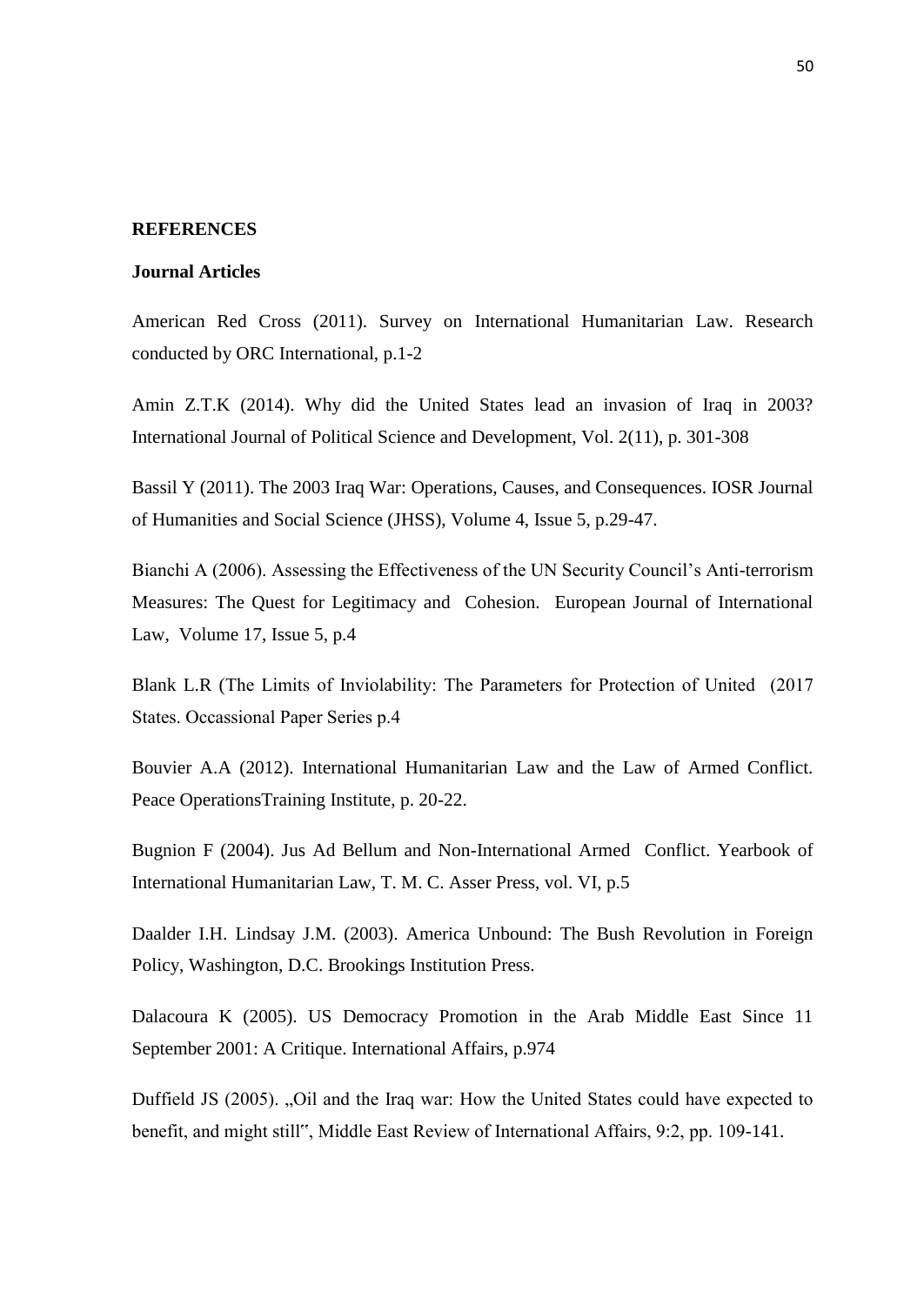Dumbrell J (2005). Bush's War: the Iraq Conflict and American Democracy" in A. Danchev and J. MacMillan (eds), Iraq War and Democratic Politics, Oxford: Routledge, pp. 33-44.

Duyan A (2012). Analyzing Different Dimensions and New Threats in DefenceAgainstTerrorism. Center of Excellence-Defence against Terrorism.

Enemark C, Michaelsen C  $(2005)$ , Just war doctrine and the invasion of Iraq", Australian Journal of Politics & History, 51:4, p. 545-563.

Feith DJ (2008). War and Decision, New York: Harper Audio.

Fisher L (2003). "Deciding on War against Iraq: Institutional Failures", Political Science Quarterly, 118: 3, pp. 389-410.

Fischer Beth A (2012).Military power and US foreign policy" in M., CoxandD. Stokes (eds),US Foreign Policy, Oxford: Oxford University Press, pp.130-143.

Galbraith P.W (2007). The End of Iraq: How American in Competence Created a War Without End, London: Simon and Schuster.

Halper S, Clarke J (2004). America Alone: the Neoconservatives and the Global Order, Cambridge: Cambridge University Press.

Hannum H (2016). Reinvigorating Human Rights for the Twenty-First Century. Human Rights Law Review, Volume 16, Issue 3, p.411

Hassani Z.A (2008). International humanitarian law and its Implementation in Iraq.International humanitarian law and its implementation in Iraq, International Review of the Red Cross, Volume 90 Number 869 p.52-59.

Hellquist E (2014). Regional Organizations and Sanctions Against Members Explaining the Different Trajectories of the African Union, the League of Arab States, and the Association of Southeast Asian Nations. KFG Working Paper Series, p.8-9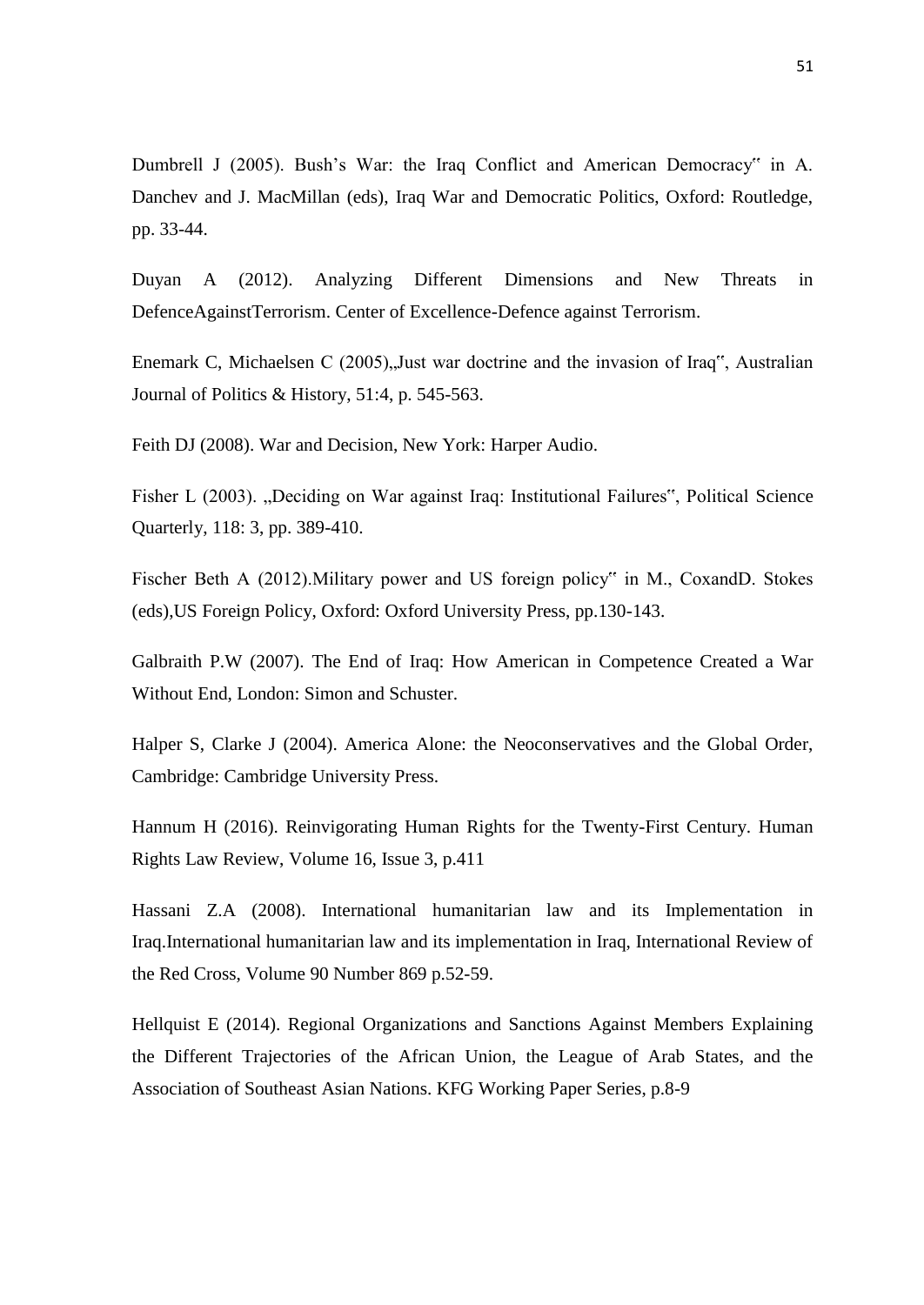Hinnebusch R (2012). The American Invasion of Iraq: Causes and Consequences. Institute of Middle East, Central Asia and Caucasus Studies, p.9-10.

Hoffman P (2004). Human Rights and Terrorism. Human Rights Quarterly, Vol 26, p.933- 936.

Kalshoven F &Zegveld L (2001). Constraints on the Waging of War: An Introduction to International Humanitarian Law. International Review of the Red Cross, p.111

Koutroulis V (2012). The application of international humanitarian law and international human rights law in situation of prolonged occupation: only a matter of time? International Review of the Red Cross, Volume 94 Number 885, p.167

Lieberfeld D (2005). "Theories of conflict and the Iraq war", International Journal of Peace Studies, 10: 2, p.1-21.

Luban D (2002).The War on Terrorism and the End of Human Rights.Georgetown University Law Center, p.10Fact Sheet No. 32 (2007).Human Rights, Terrorism and Counter-terrorism. Peace and Security, p.6-22.

Macrae J & Harmer A (2003). Humanitarian action and the 'Global War on Terror': A Review of Trends and Issues. HPG Report 14, p.2-25.

Milanovic M (2007). Lessons for human rights and humanitarian law in the war on terror: comparing Hamdan and the Israeli Targeted Killings case. International Review of Red Cross, Volume 89 Number 866, p.375-376

Moussa J (2008). Can jus ad bellum override jus in bello? Reaffirming the separation of the two bodies of law. International Review of the Red Cross, Volume 90 Number 872, p.964

O'Connell M.E (2005). When is a War Not a War? The Myth of the Global War on Terror. ILSA Journal of International & Comparative Law, Vol. 12, No. 2, p.2-3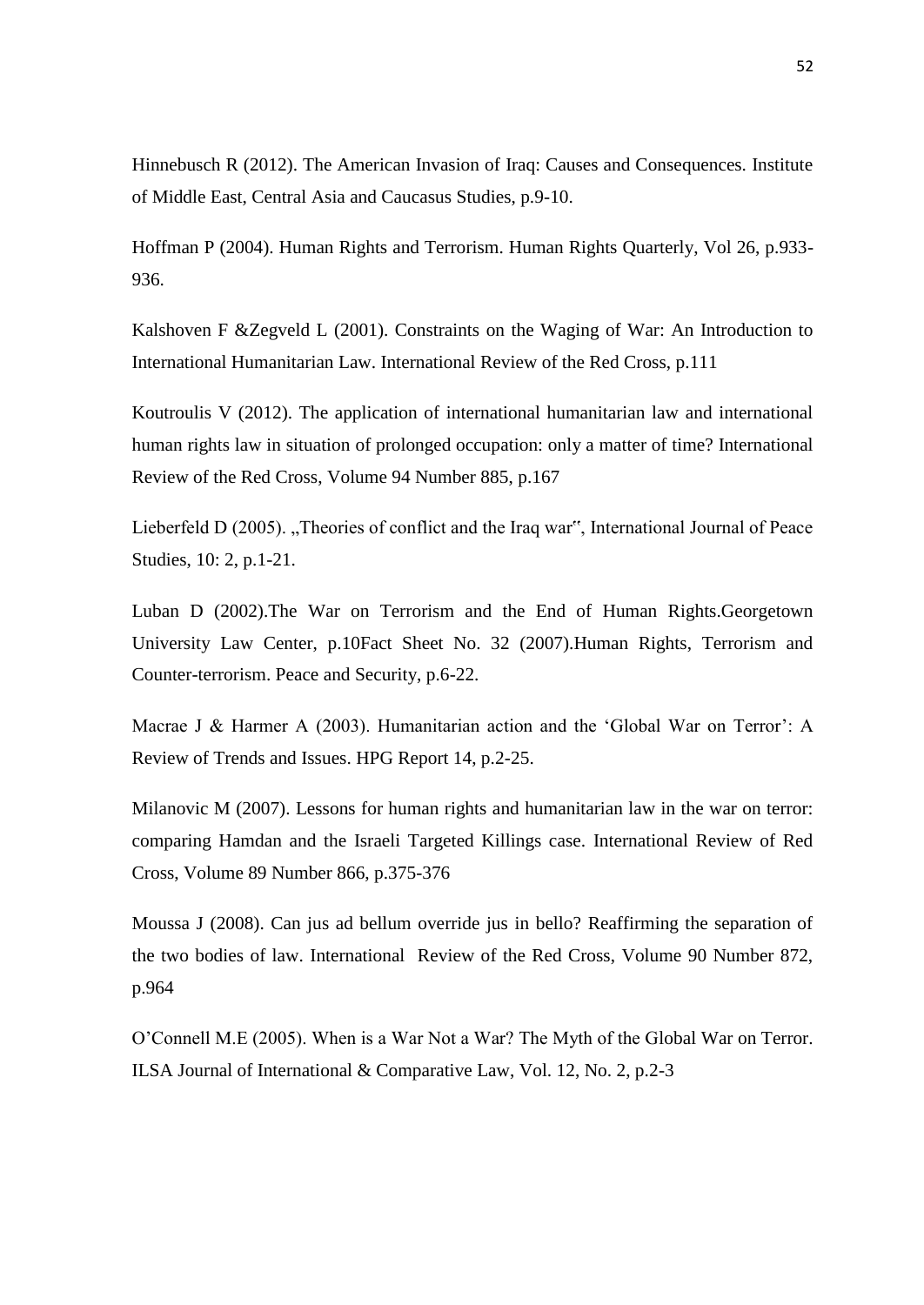Orakhelashvili A (2008). The Interaction between Human Rights and Humanitarian Law: Fragmentation, Conflict, Parallelism, or Convergence. European Journal of International Law, Volume 19, Issue 1, p.2

O'Connell M.E (2017).Ending the Excessive Use of Force at Home and Abroad. NDL Scholarship Journal Articles, p.96.

Orakhelashvili A (2008). The Interaction between Human Rights and Humanitarian Law: Fragmentation, Conflict, Parallelism, or Convergence? European Journal of International Law, Vol. 19 no. 1 p.164.

Patman R.G (2006). Globalization, the New US Exceptionalism and the War on Terror. Third World Quarterly, Vol. 27, No. 6, p.4

Pillay R (2010). Current Challenges Regarding Respect of Human Rights in the Fight Against terrorism. Briefing Paper, p.35.

Radsan A.J (2006). A More Regular Process for Irregular Rendition. Seton Hall Law School, p.42

Record J (2003). Bounding the Global War on Terrorism. Strategic Studies Institute, p.1- 10.

Sassòli M (2006). Transnational Armed Groups and International Humanitarian Law. Occasional Paper Series, p16.

Schmidt BC, Williams MC (2008). The Bush doctrine and the Iraq War: neoconservatives versus realists", Security Studies, 17:2, pp. 191-220.

Tomuschat C (2010). Human Rights and International Humanitarian Law. The European Journal of International Law Vol. 21 no. 1, p.17-18

UNODC: Frequently Asked Questions on International Law Aspects of Countering Terrorism, United Nations Office on Drugs and Crime, p.65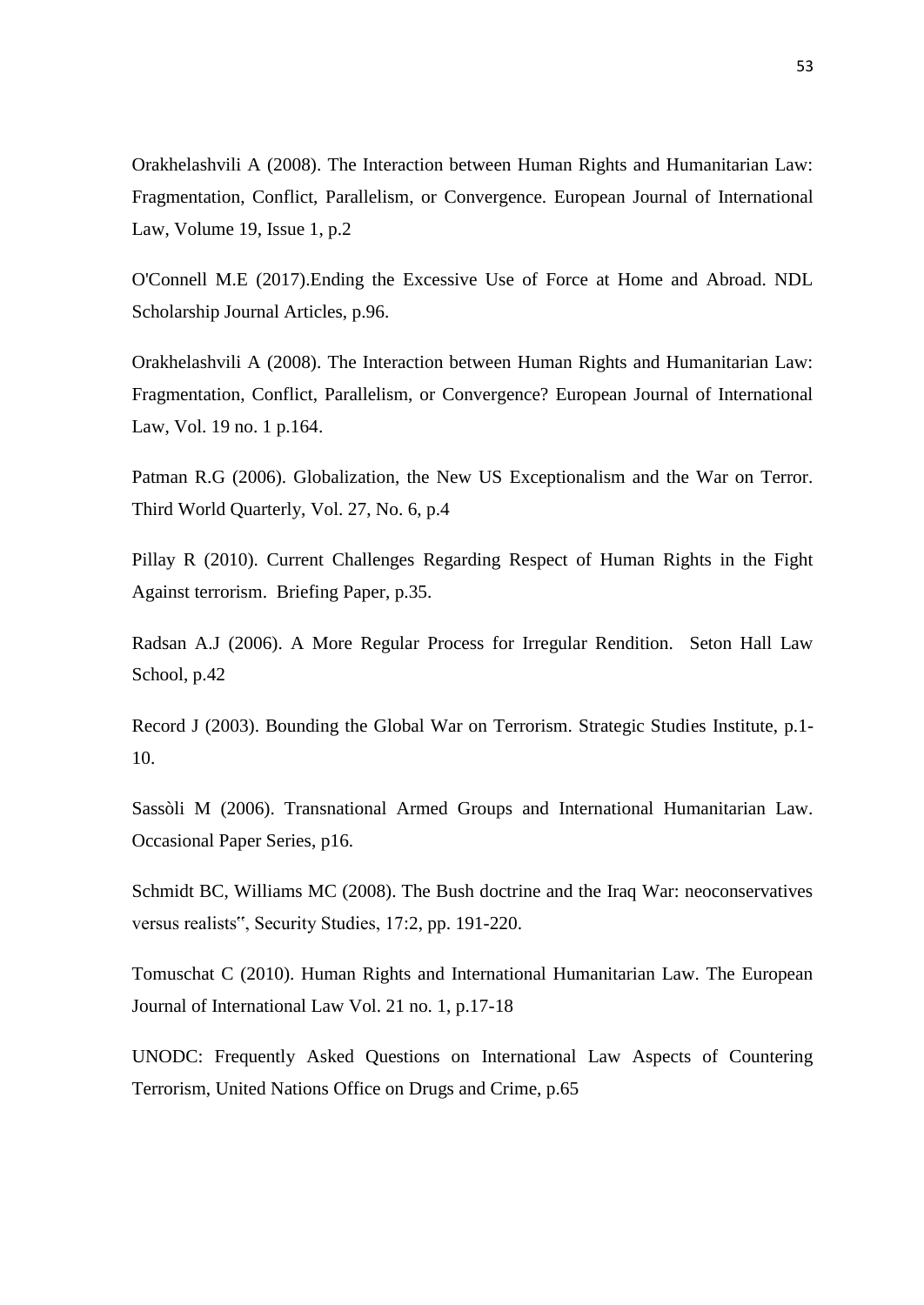Watkin K (2005). Warriors Without Rights? Combatants, Unprivileged Belligerents, and the Struggle Over Legitimacy. Occasional Paper Series, p.6

Weiner A.S (2007). Hamdan, Terror and War. center for international security and cooperation, p.1015.

Woodward B (2004). Plan of attack, New York: Simon and Schuster. Dalacoura K (2005). 'US democracy promotion in the Arab Middle East since 11 September 2001: a critique', International affairs, 81: 5, pp. 963-979.

### **Books**

Arnold R (2008). International Humanitarian Law and Human Rights Law: Towards a New Merger in International Law. Martinus Nijhoff Publishers

Dörmann K &Colassis L (2004).International Humanitarian Law in the Iraq Conflict.German Yearbook of International Law, p.3-15.

Online Journals

Benvenisti E (2003). The Security Council and The Law on Occupation: Resolution 1483 on Iraq in Historical Perspective.

Available at www.tau.ac.il/law/members/benvenistiamos.doc. Accessed: 13-12-2017, p.6

Dobrot L.A (2007). The Global War on Terrorism: A Religious War? Available at https://ssi.armywarcollege.edu/pdffiles/PUB822.Accessed: 10-12-2017, p.1-8.

Gronningen A.Z (2008). Humanitarian Action on the Battlefields of the Global War on terror. Available at http://sites.tufts.edu/jha/files/2008/10/battlefields.pdf, Accessed: 13-12- 2017, p.2-10.

Neuman G.L (2003). Humanitarian Law and Counterterrorist Force. Available at http://ejil.org/pdfs/14/2/415.pdf, Accessed: 13-12-2017, p.283-290.

Nicolas T (2002). The War on Terror's Challenges to Humanitarian Action. Available at https://www.msf.fr/sites/www.msf.fr/files/pdf. , Accessed: 18-12-2017